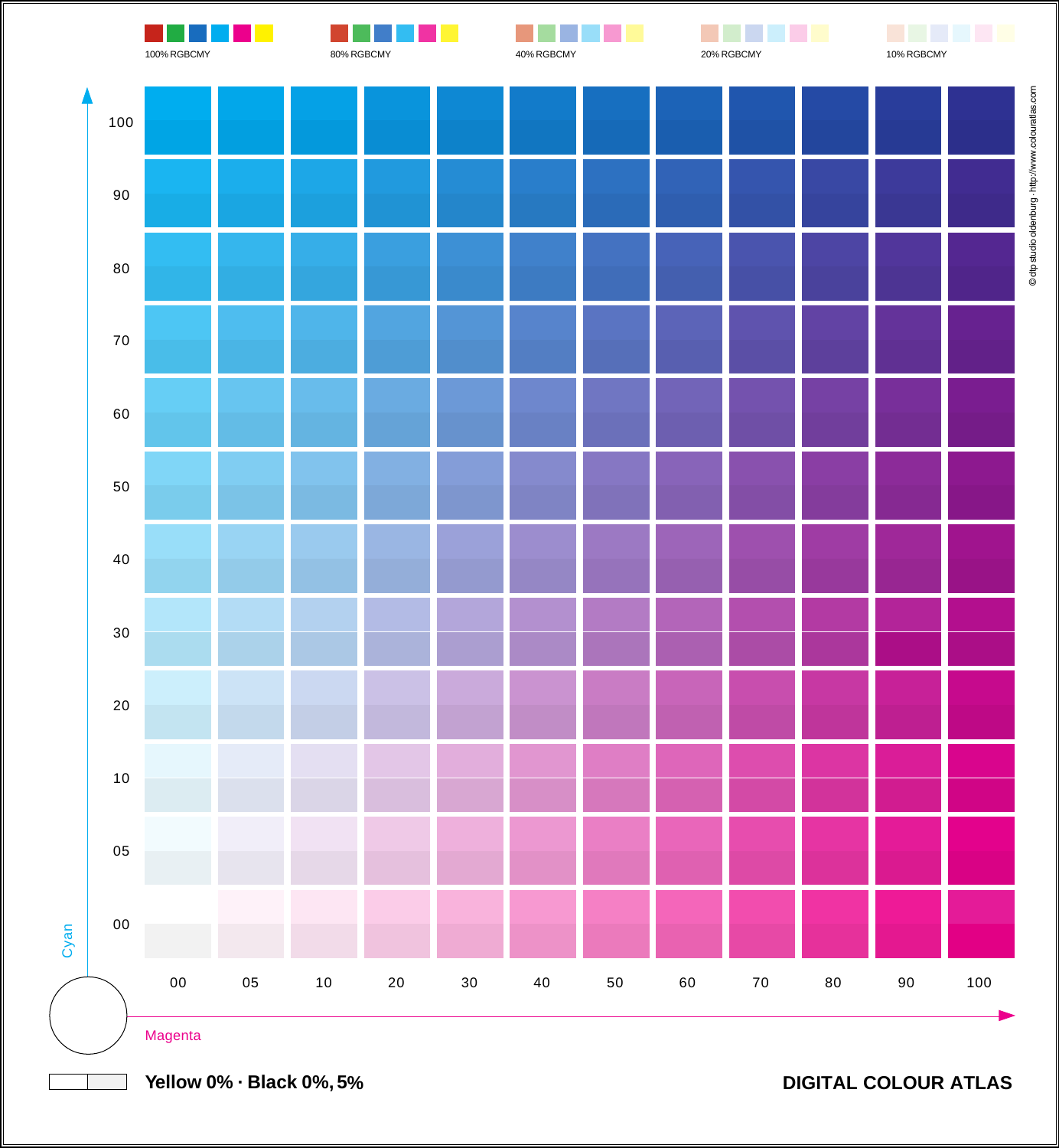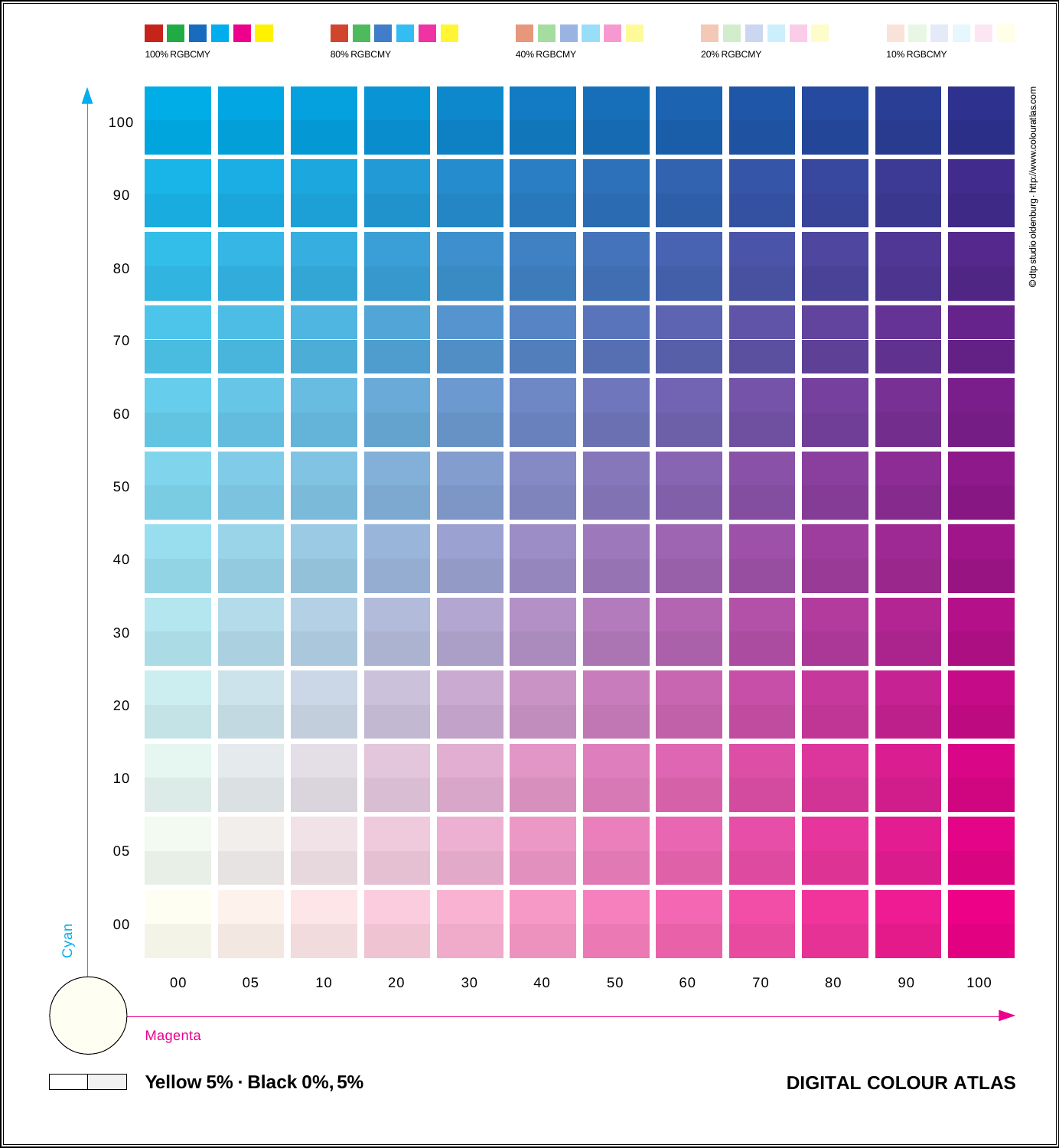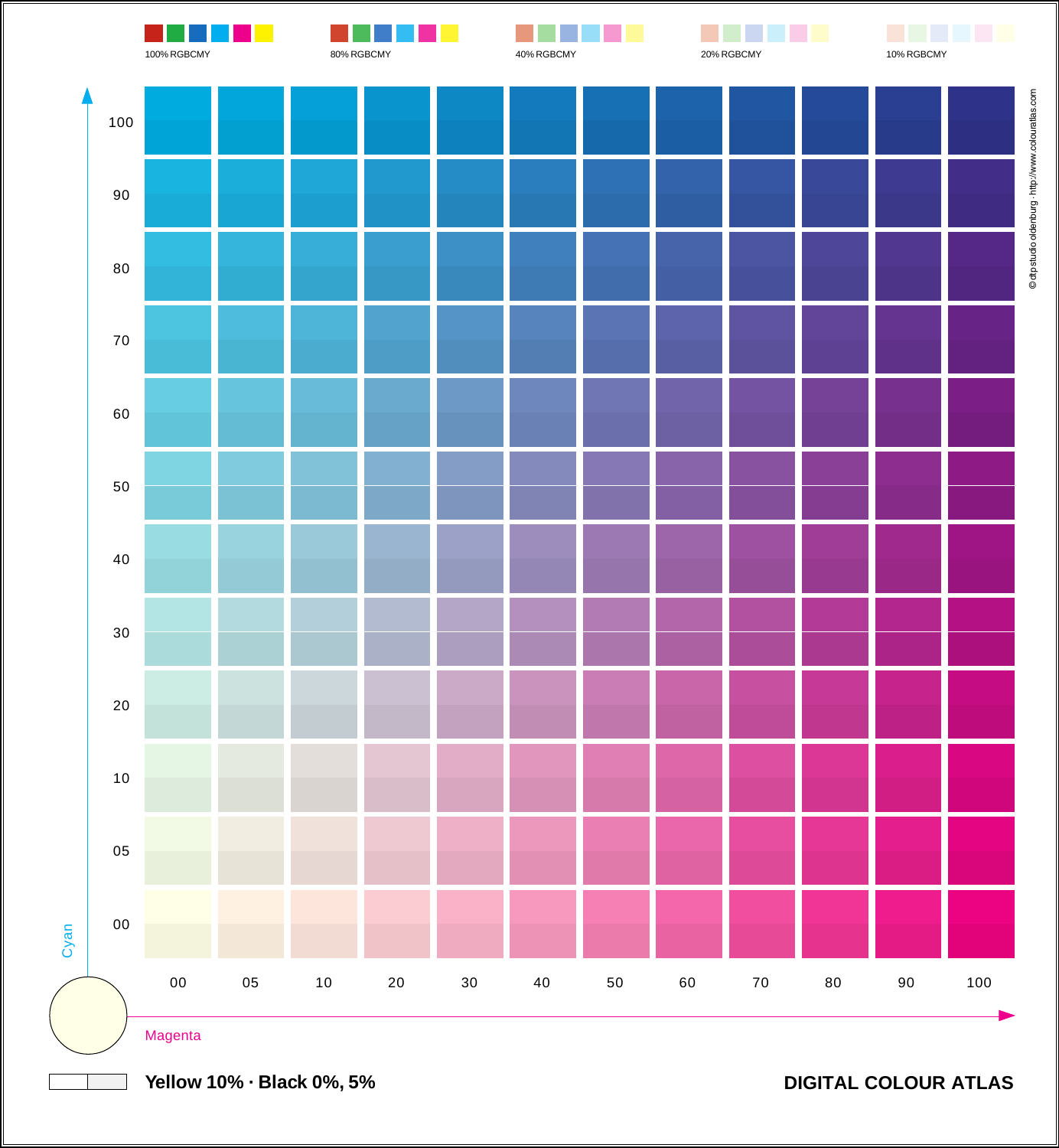

**Yellow 20% · Black 0%, 5%**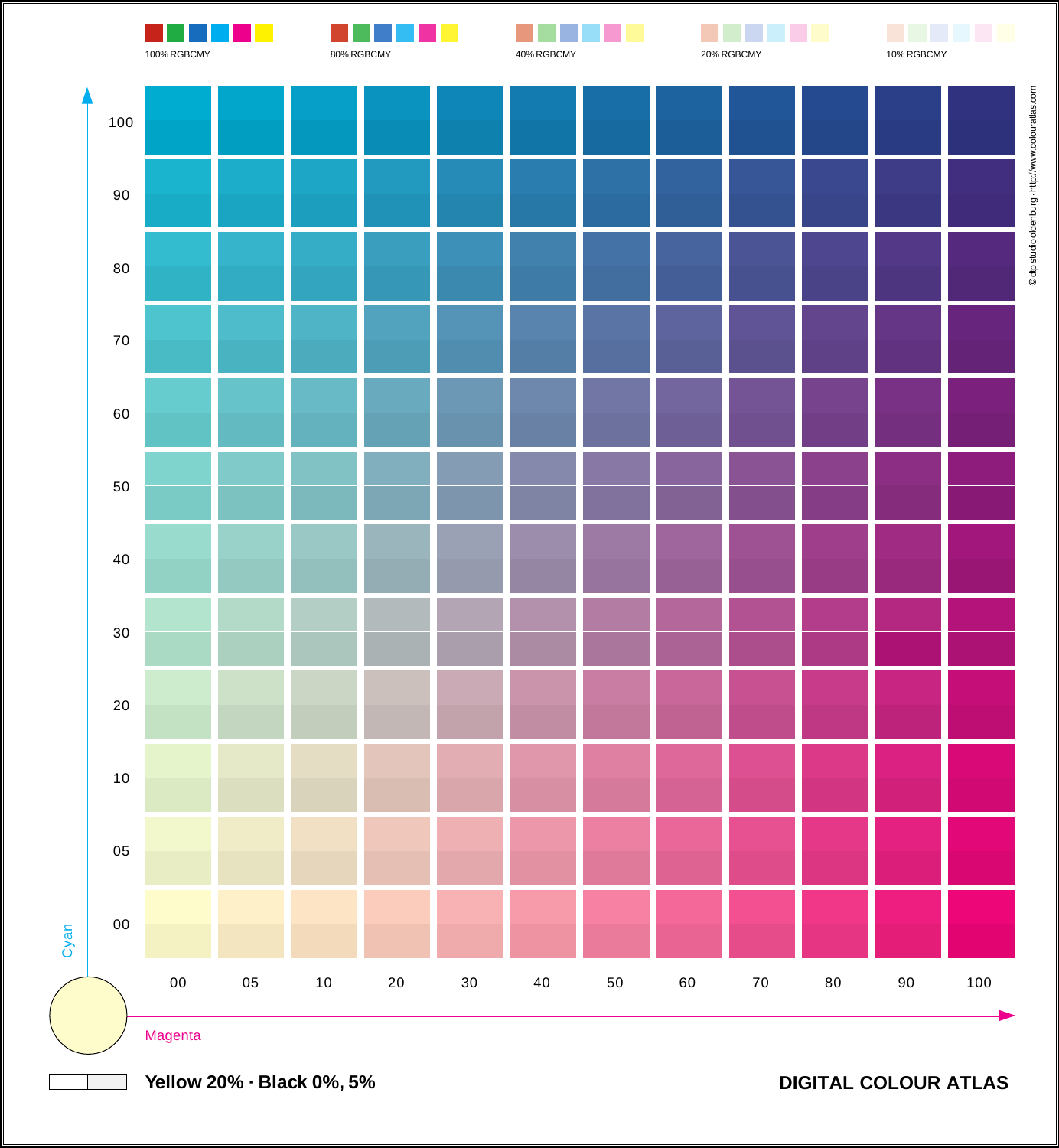

**Yellow 30% · Black 0%, 5%**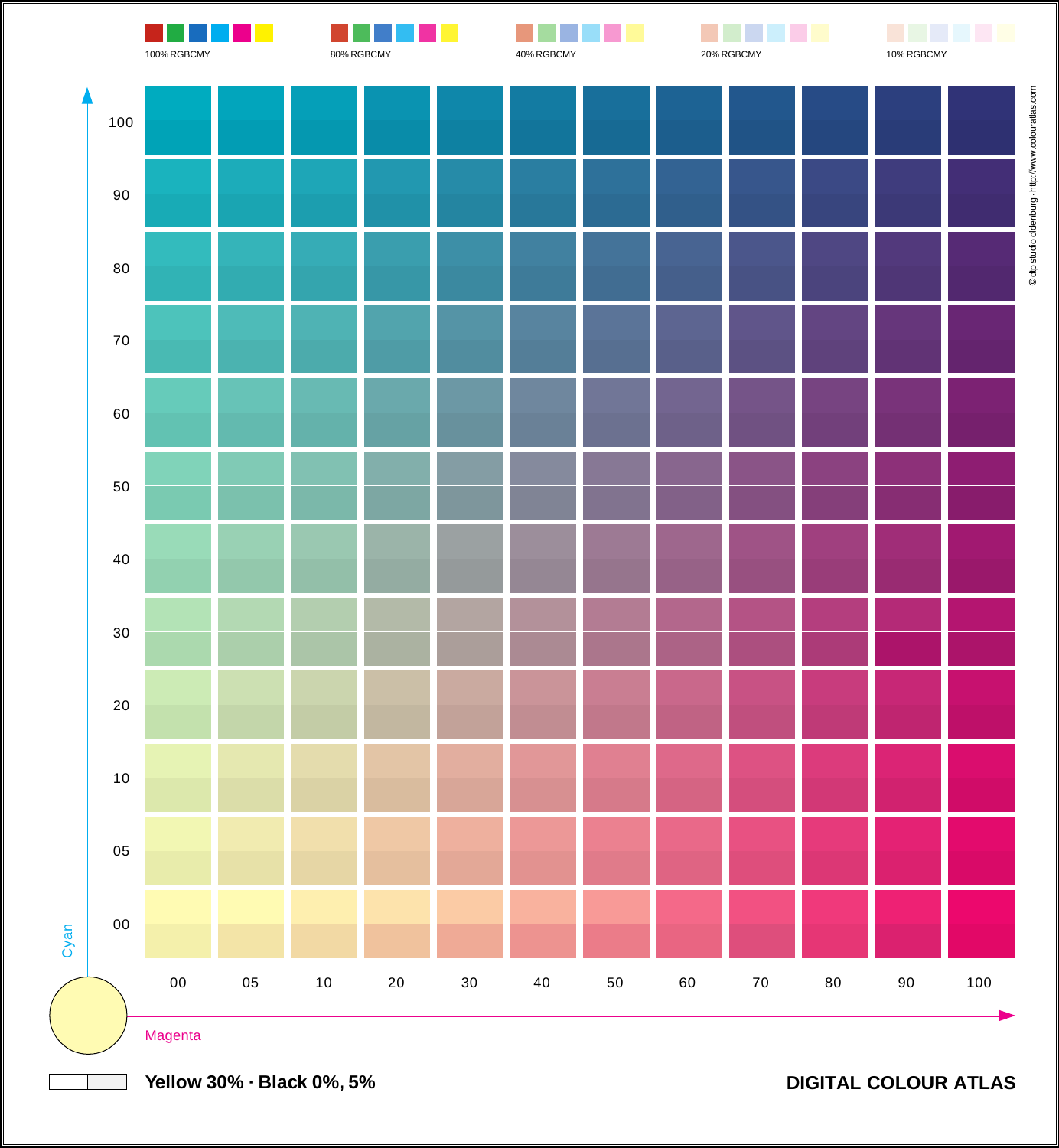

**Yellow 40% · Black 0%, 5%**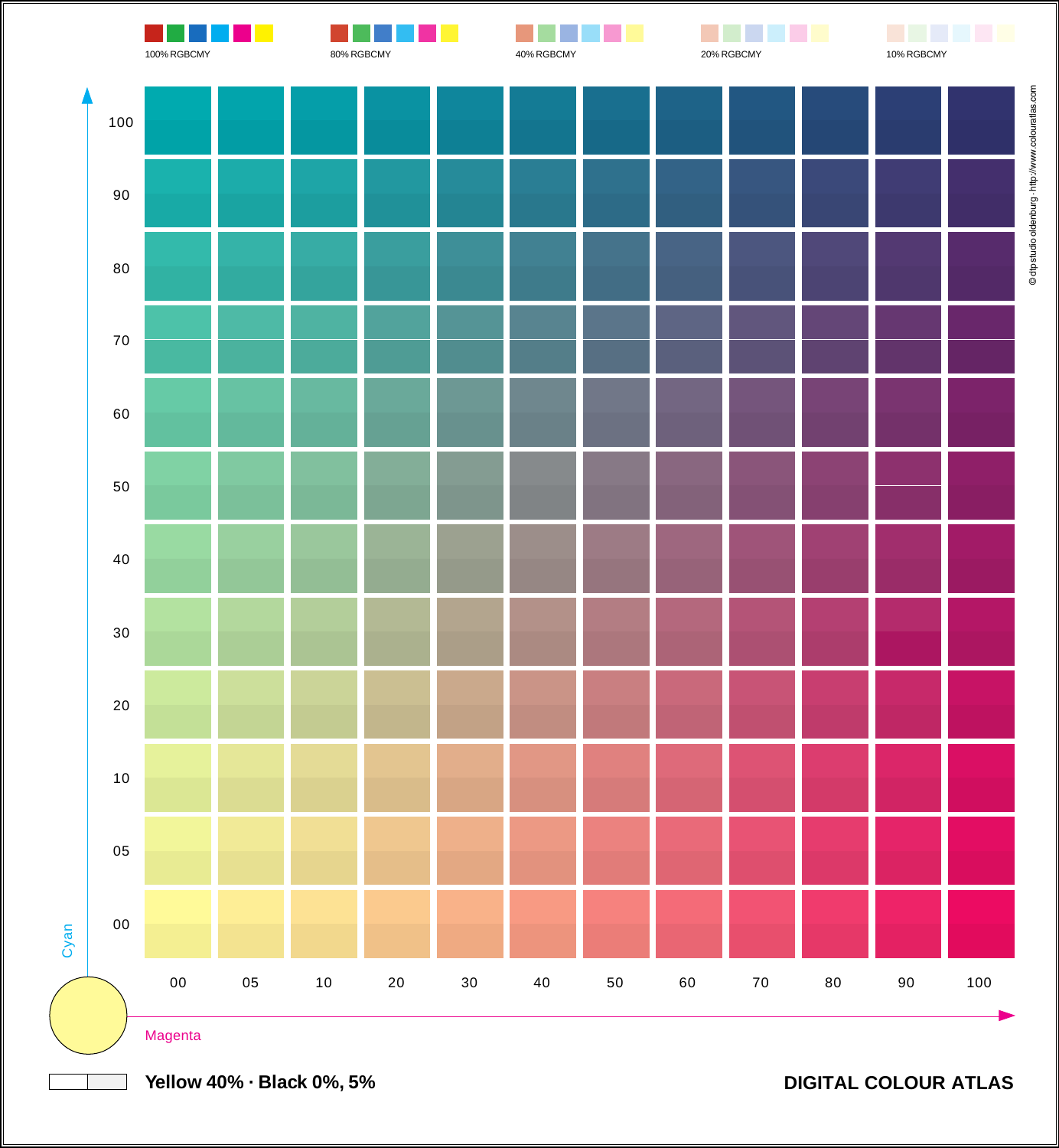

**Yellow 50% · Black 0%, 5%**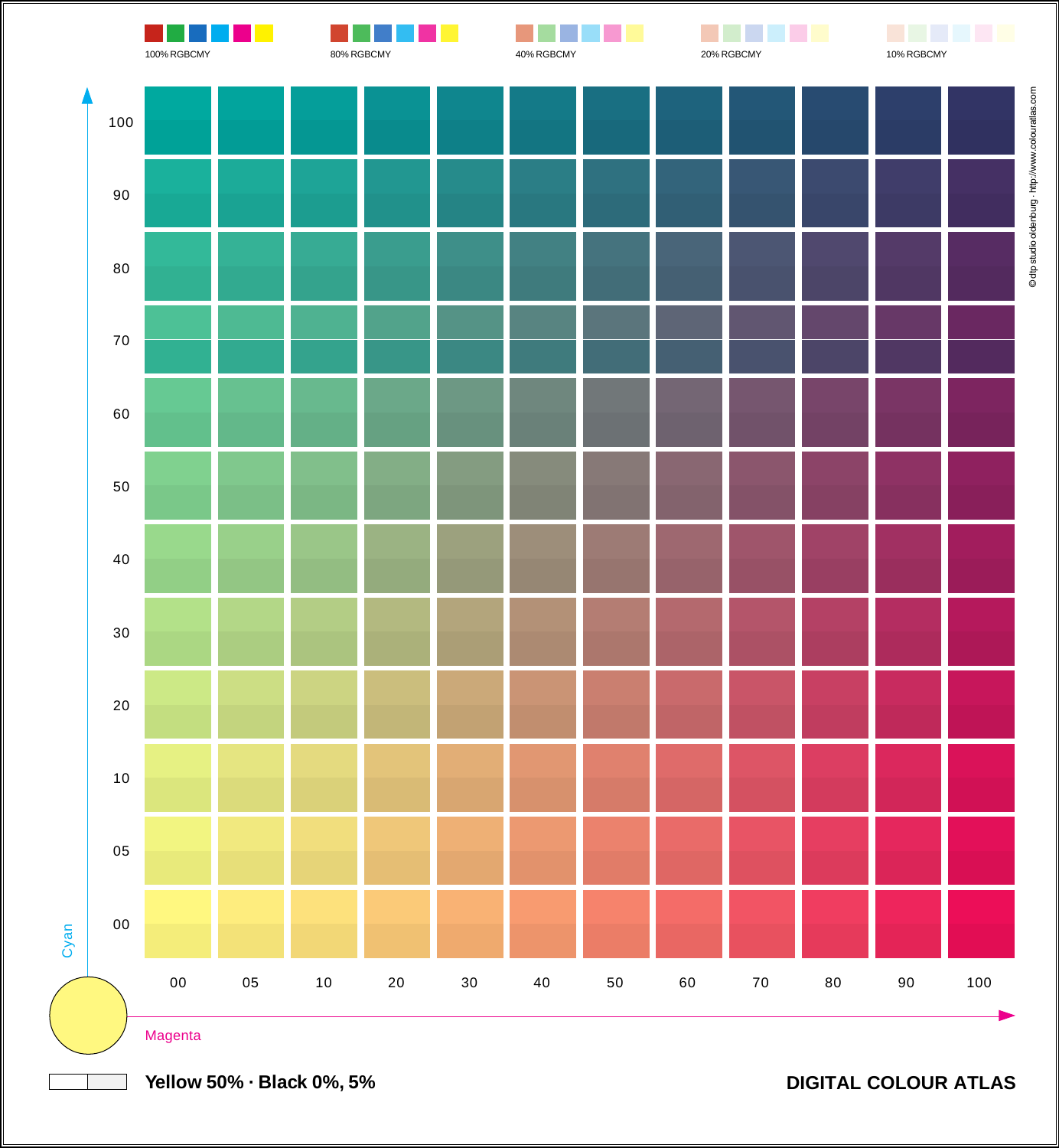

**Yellow 60% · Black 0%, 5%**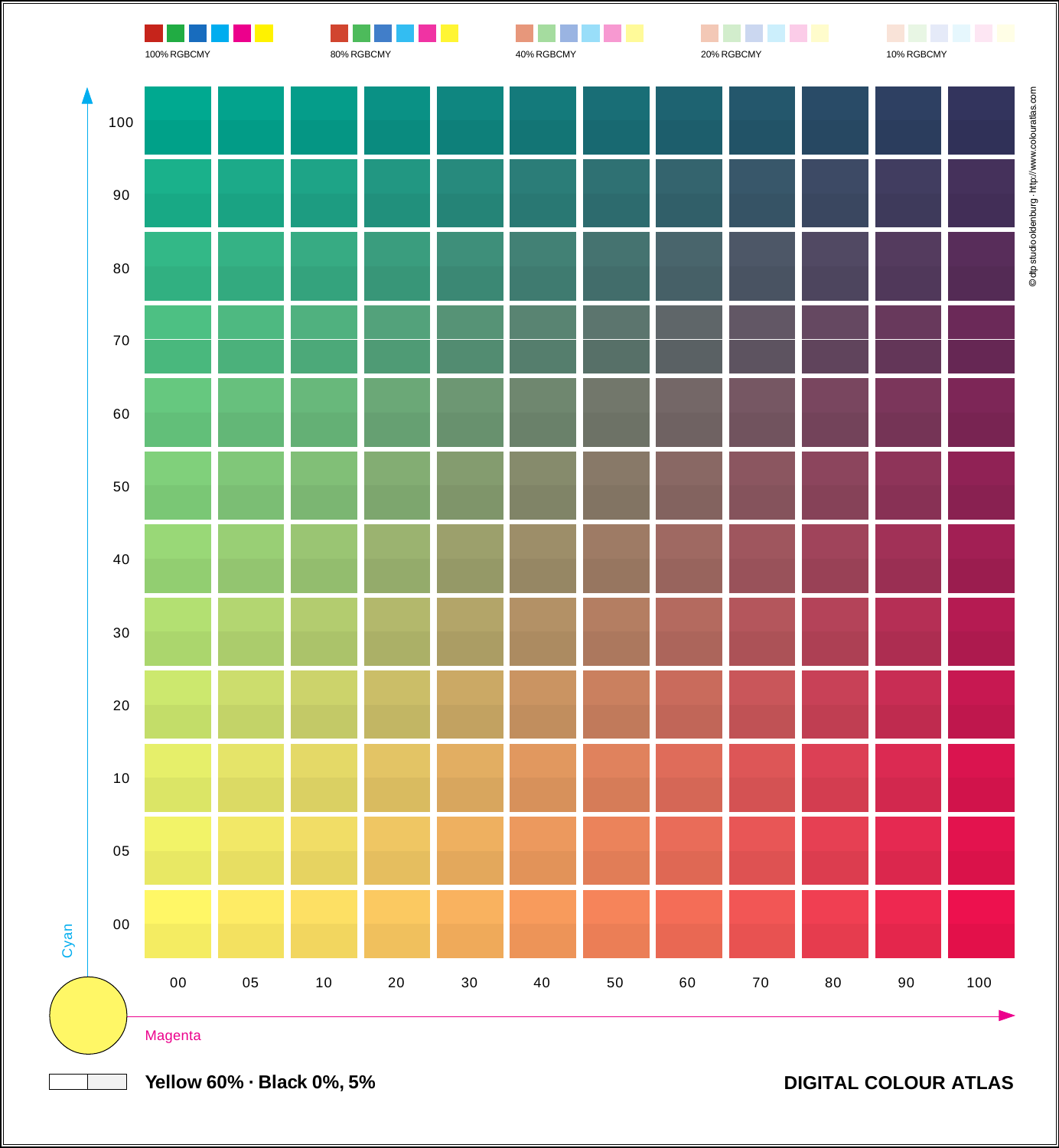

**Yellow 70% · Black 0%, 5%**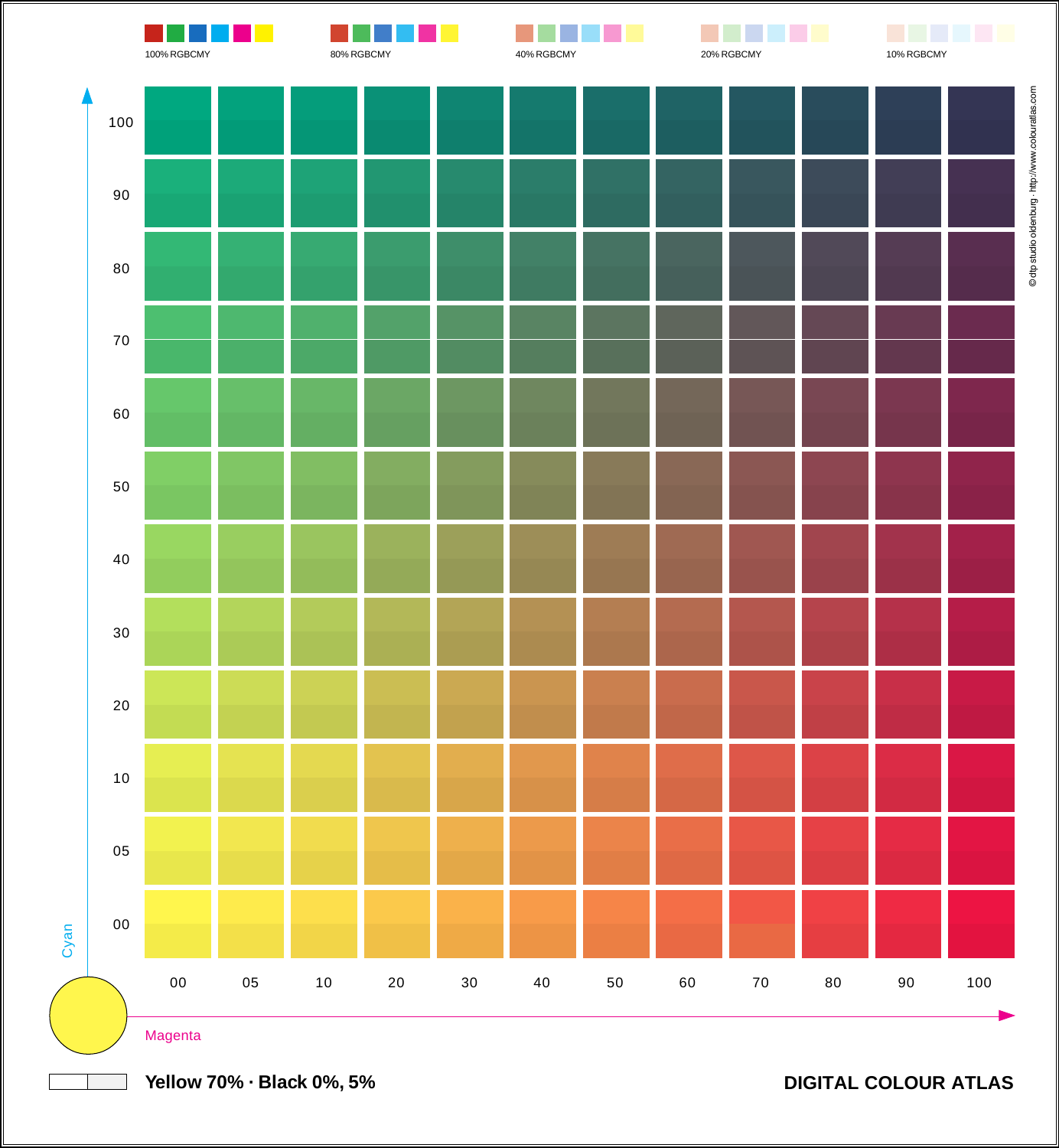

**Yellow 80% · Black 0%, 5%**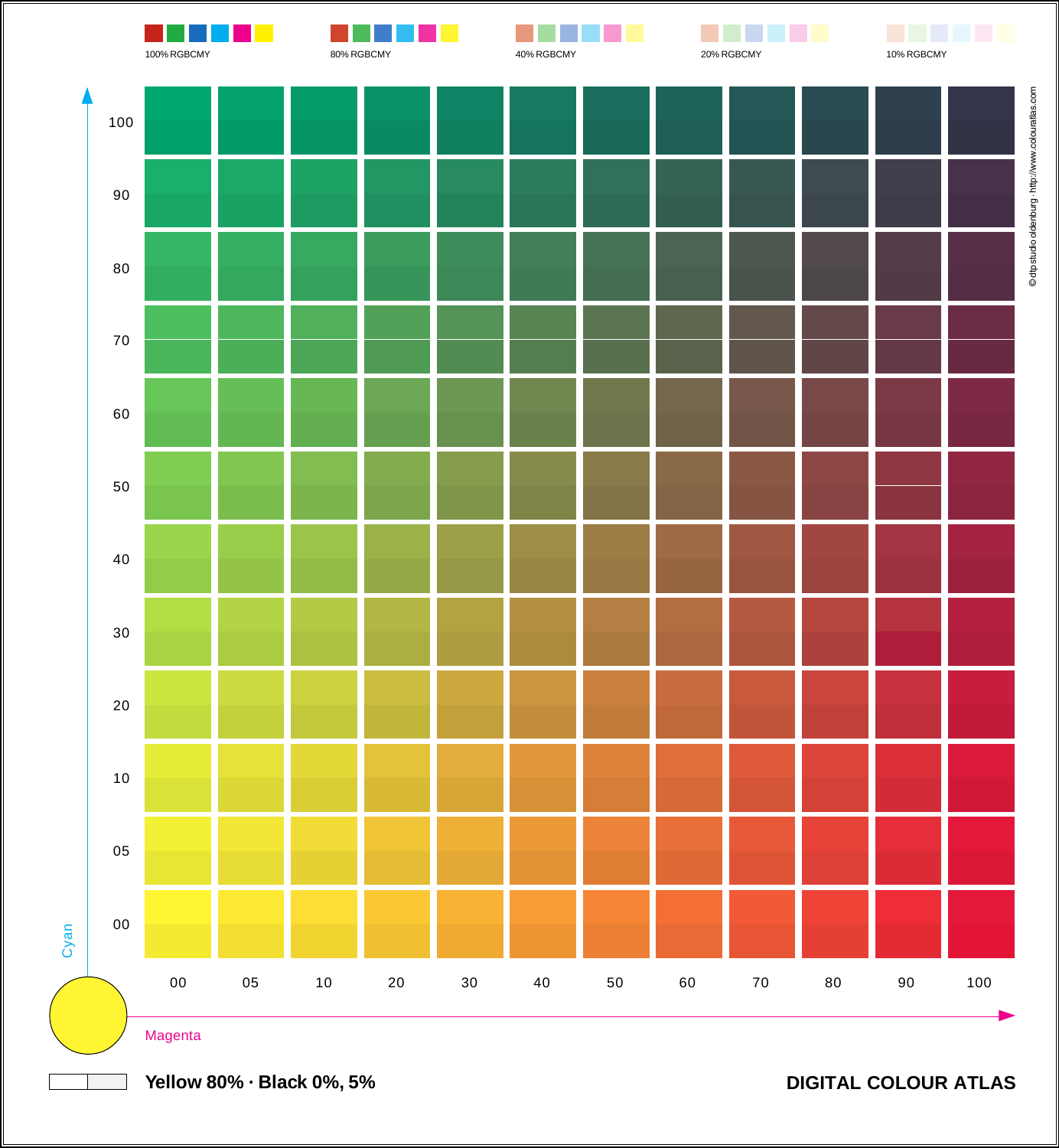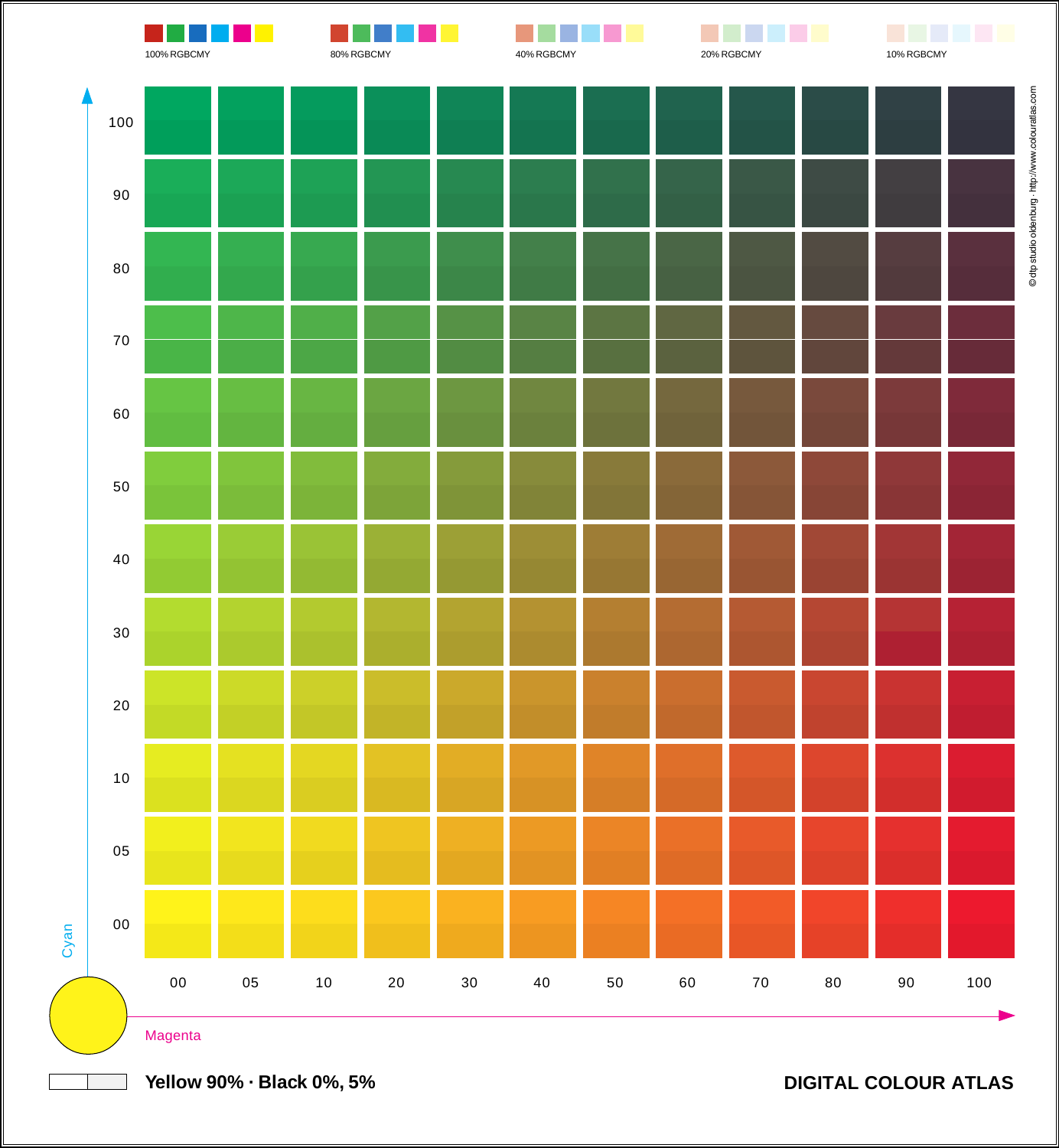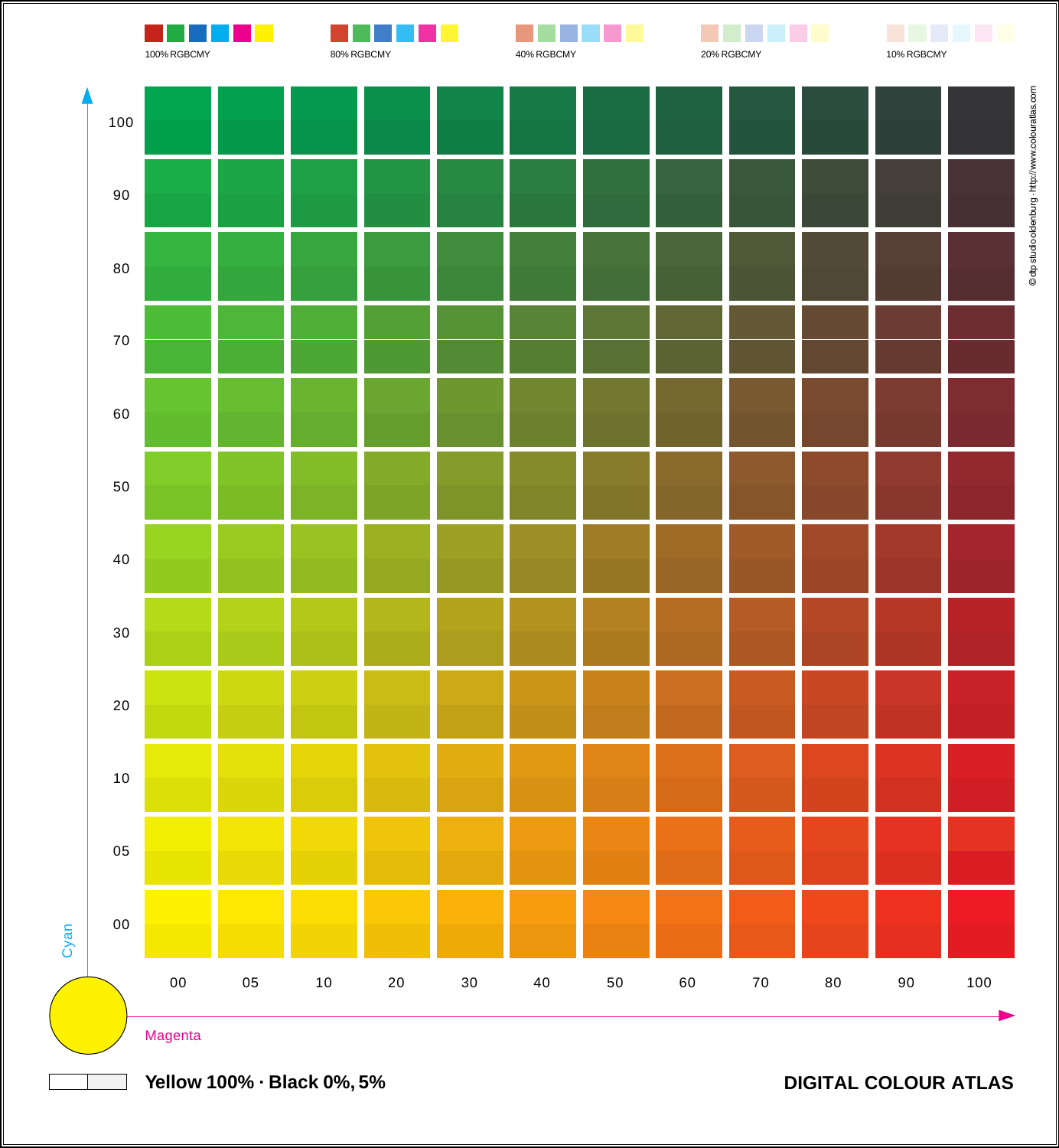

**Yellow 0% · Black 10%, 20%**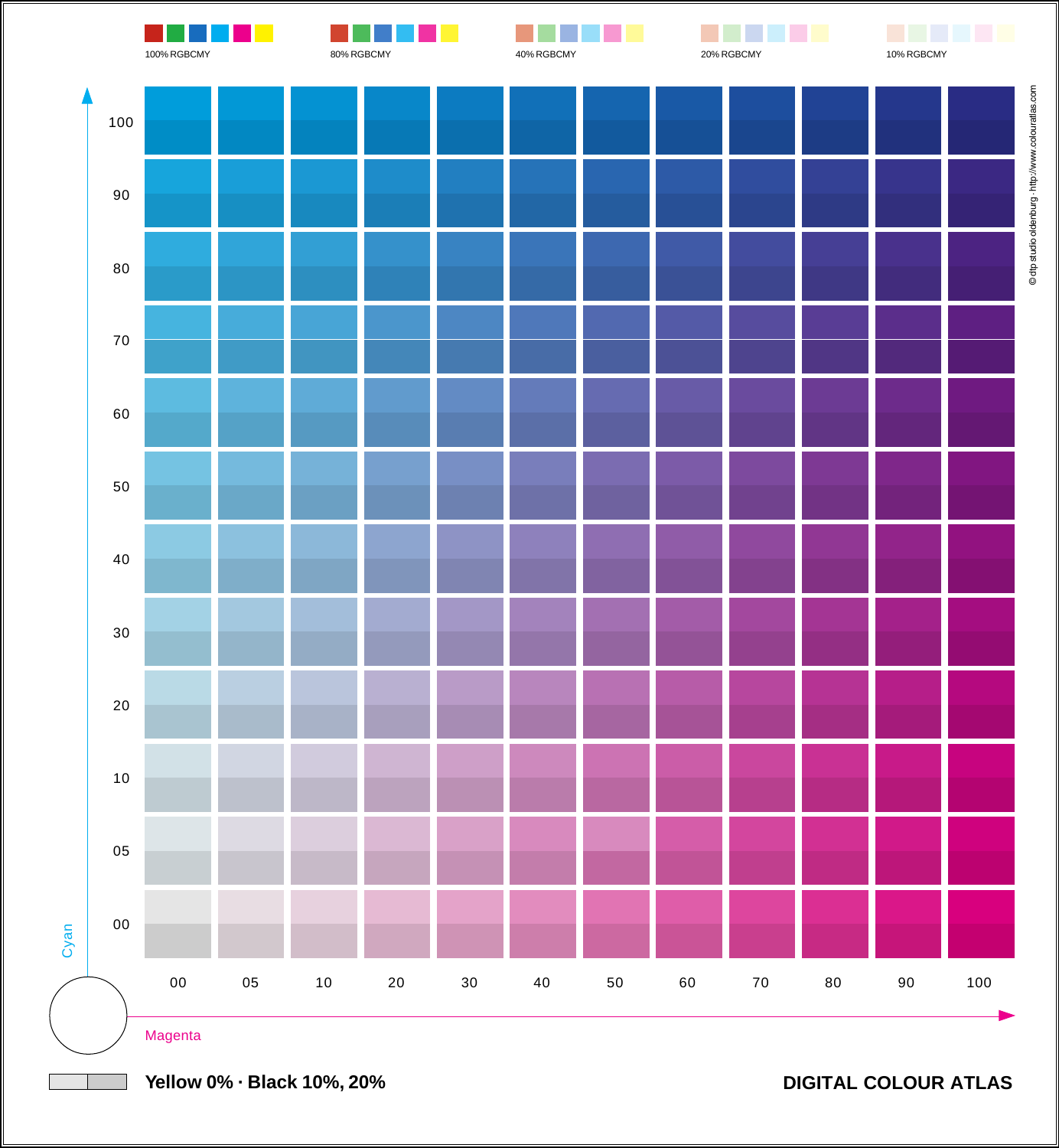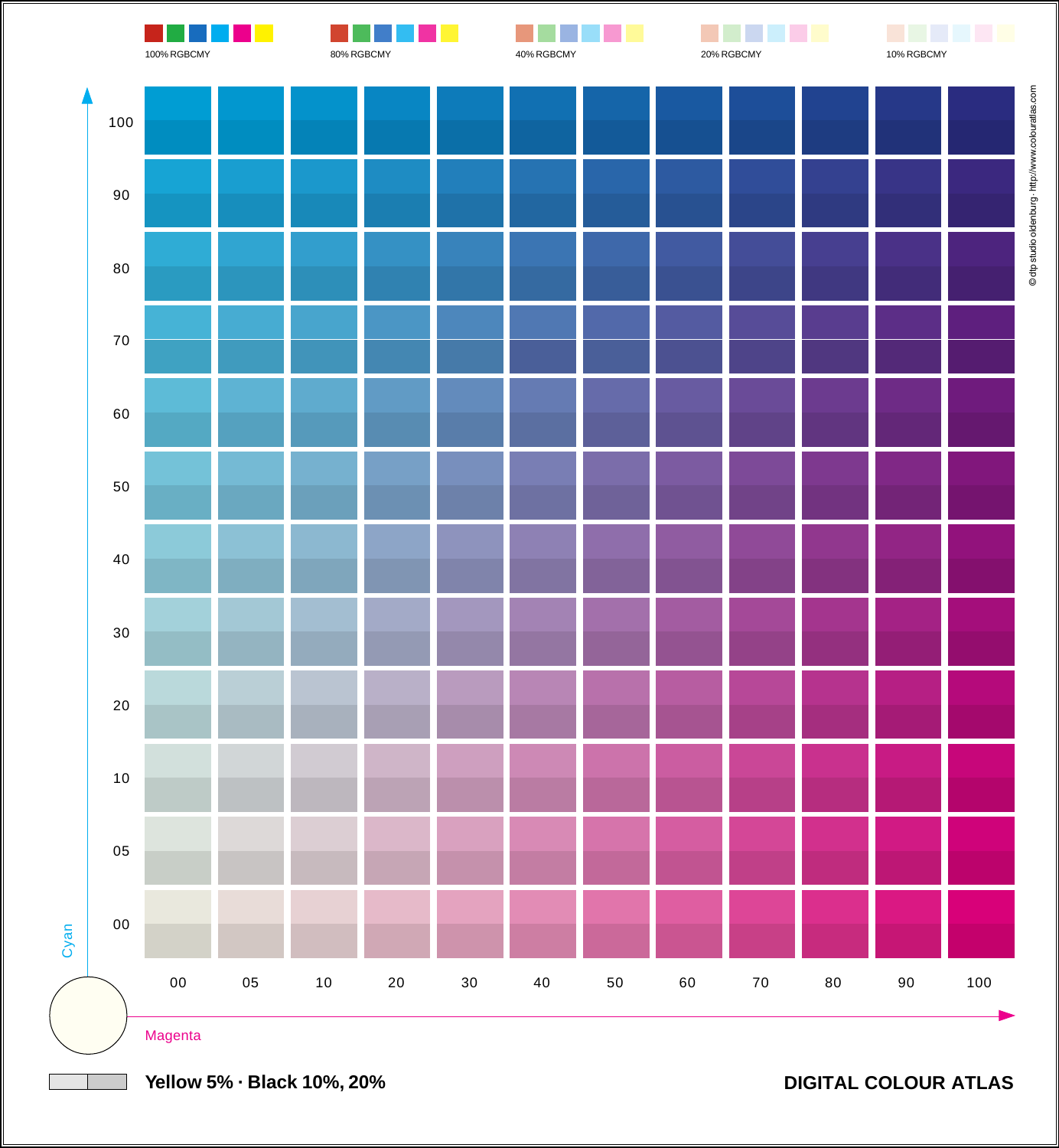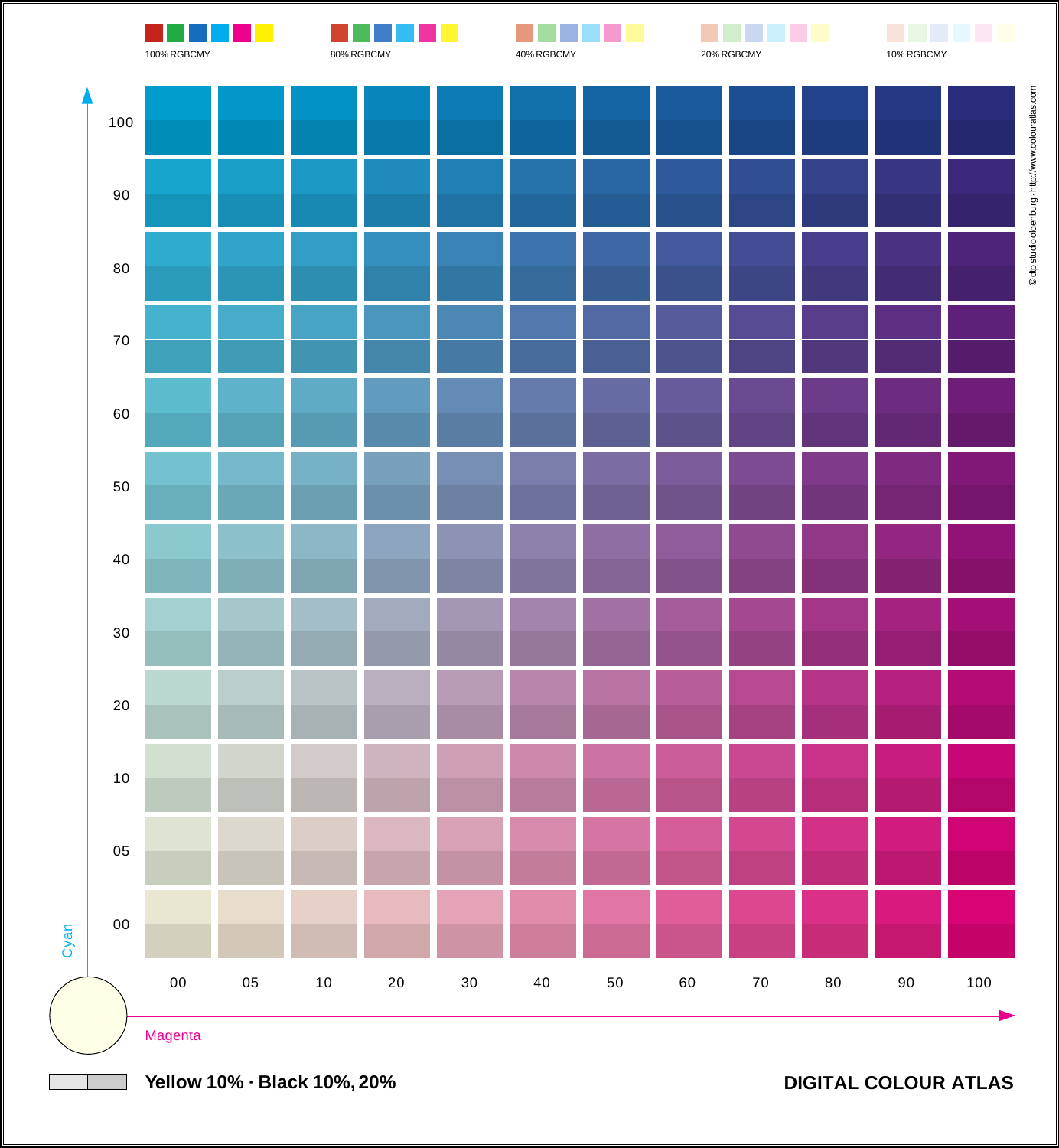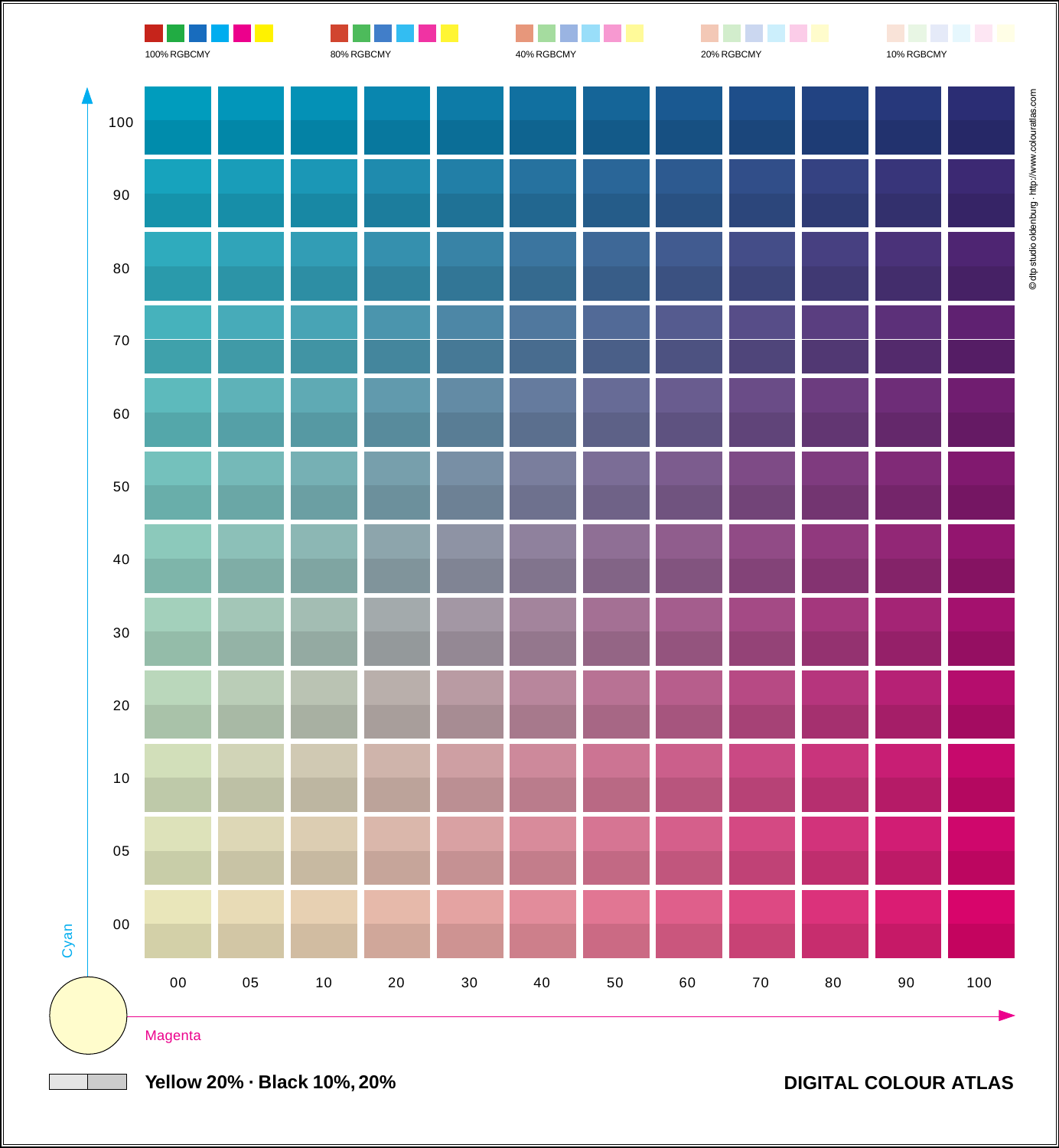

**Yellow 30% · Black 10%, 20%**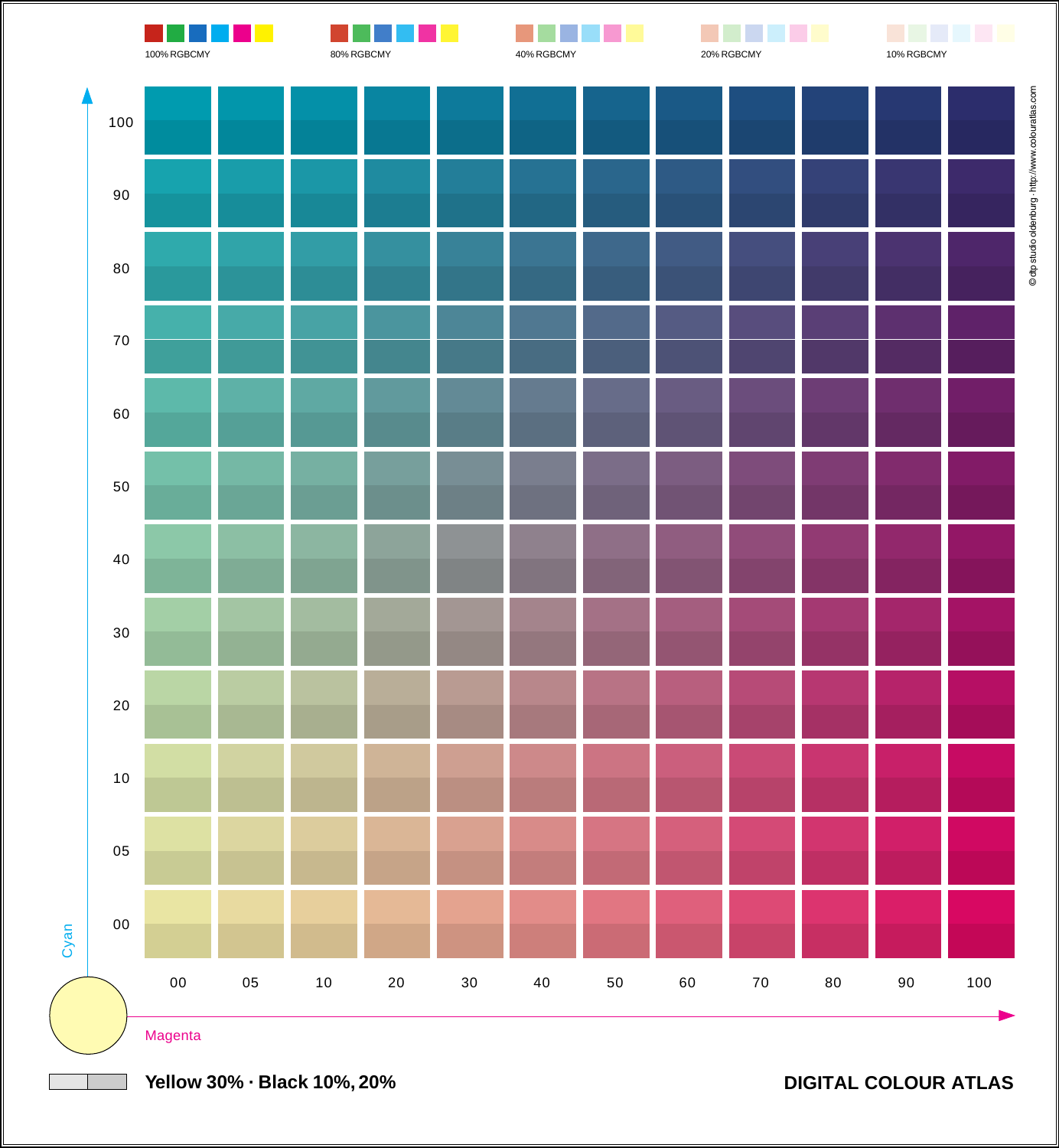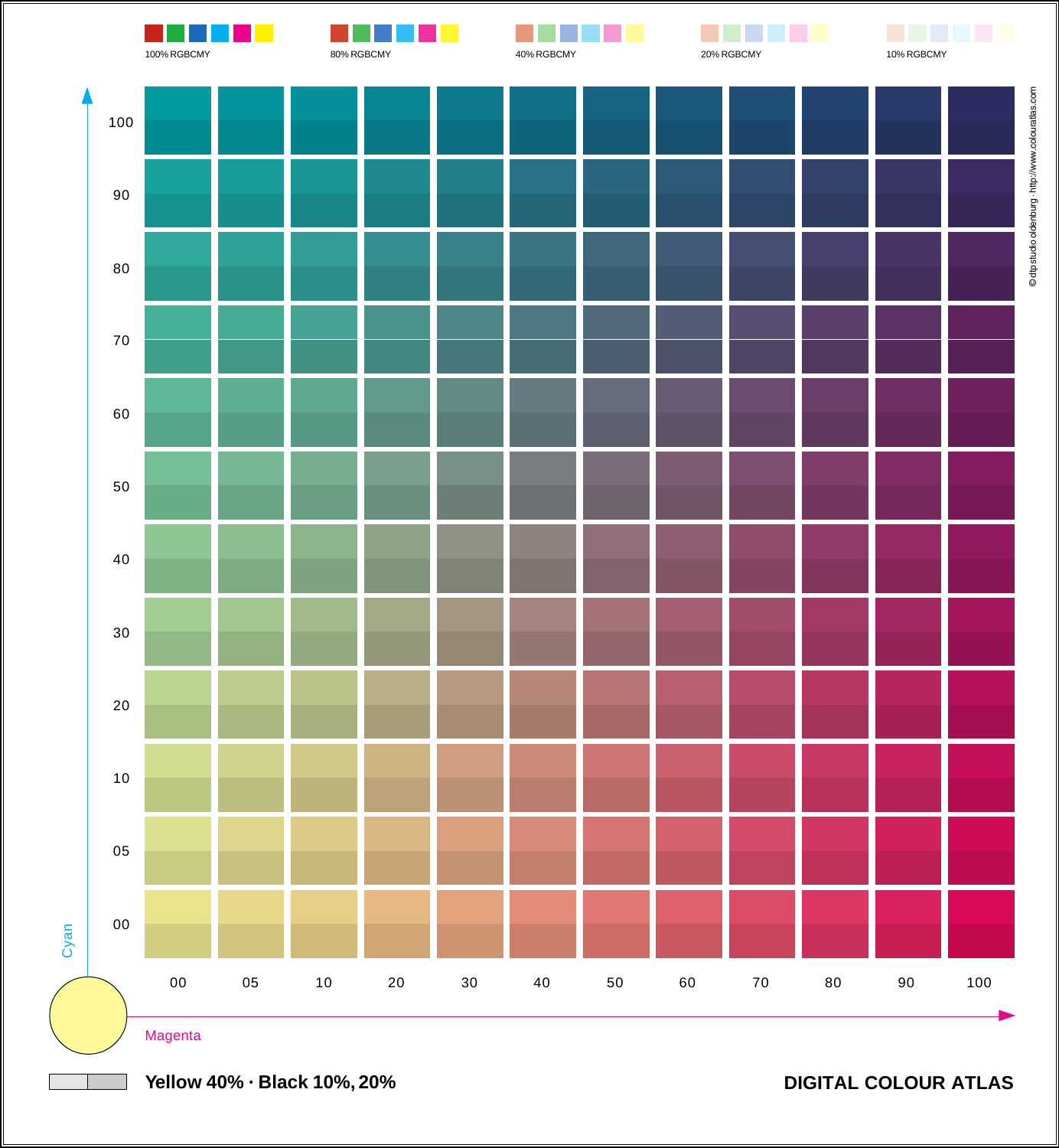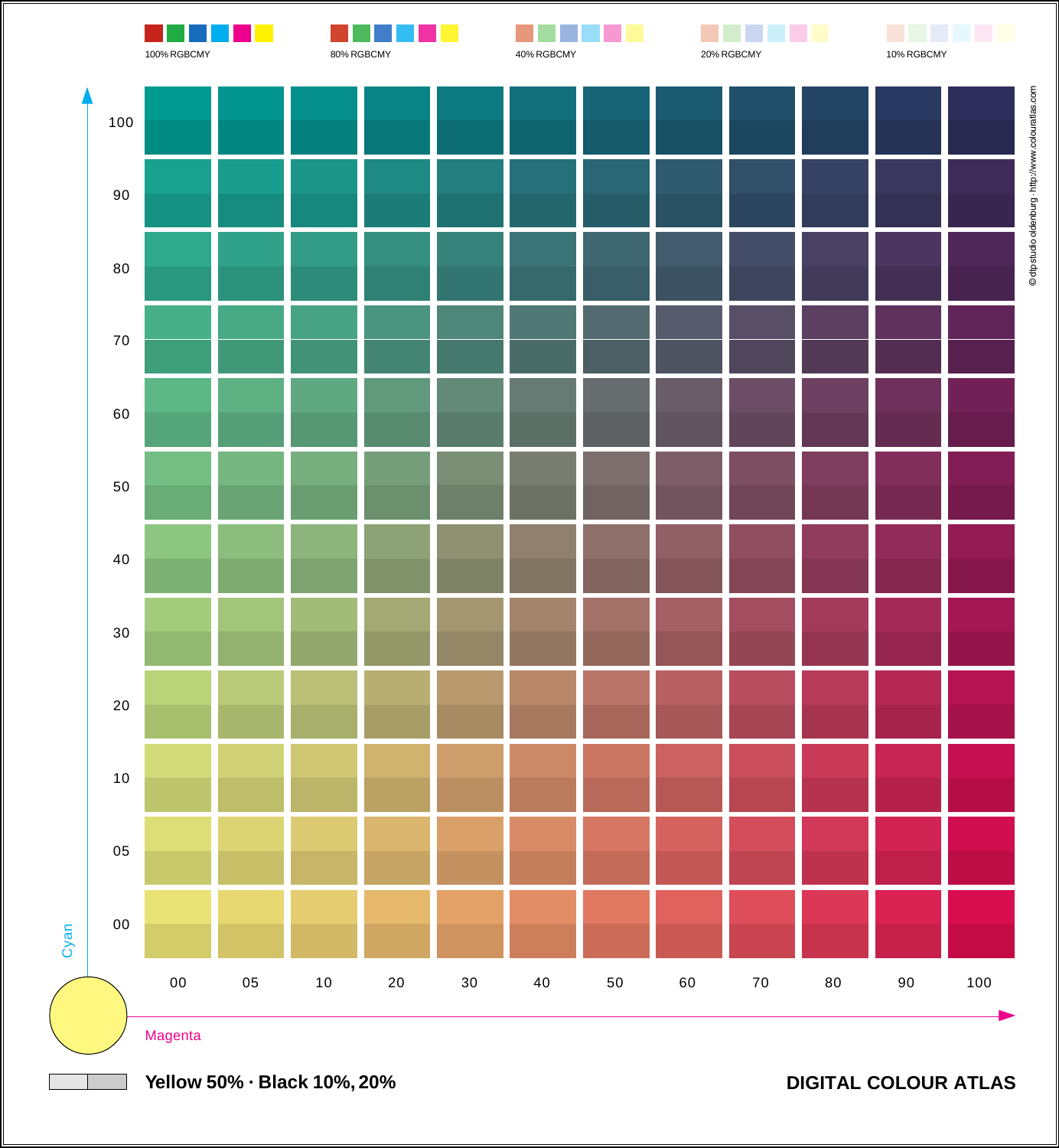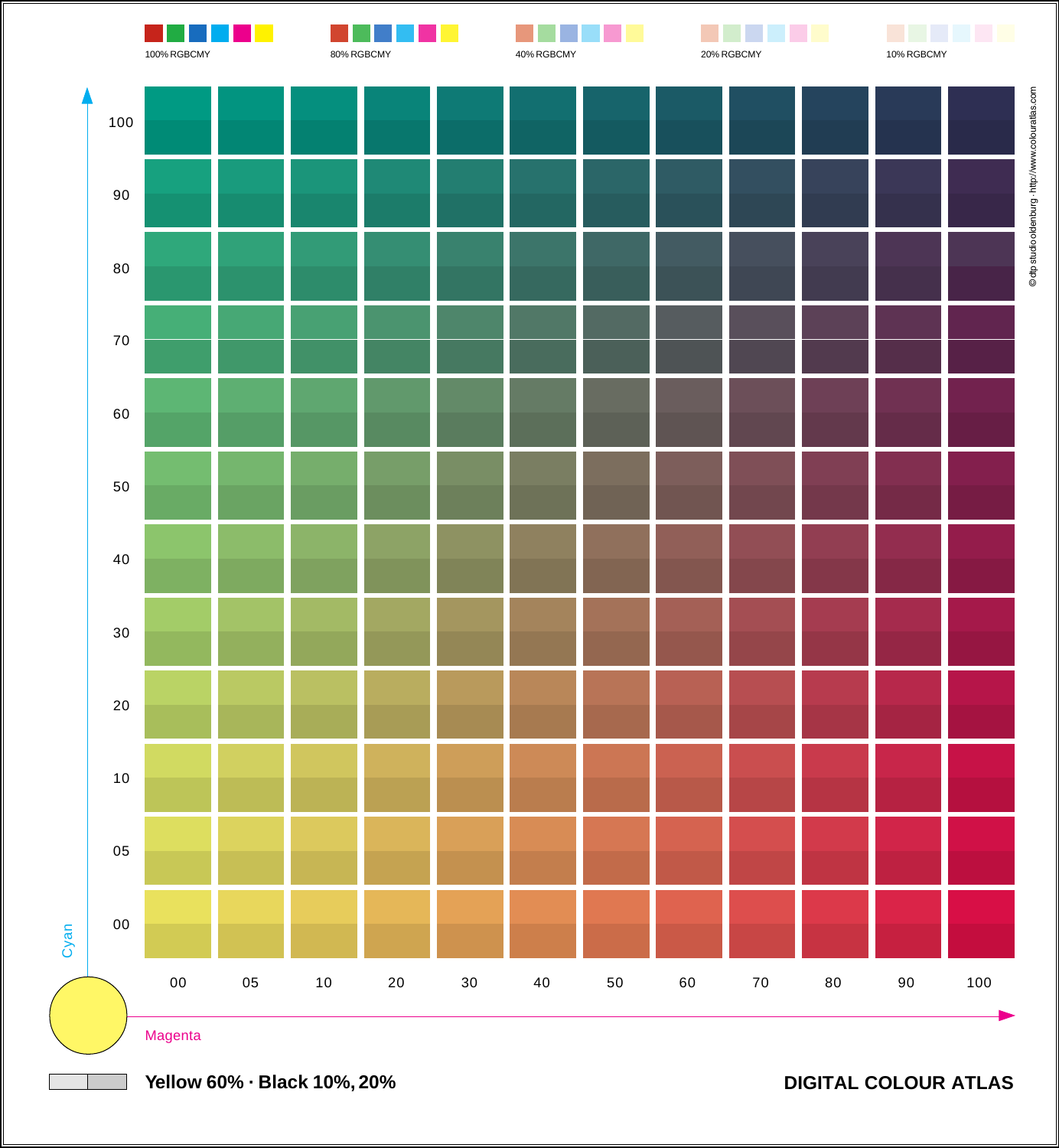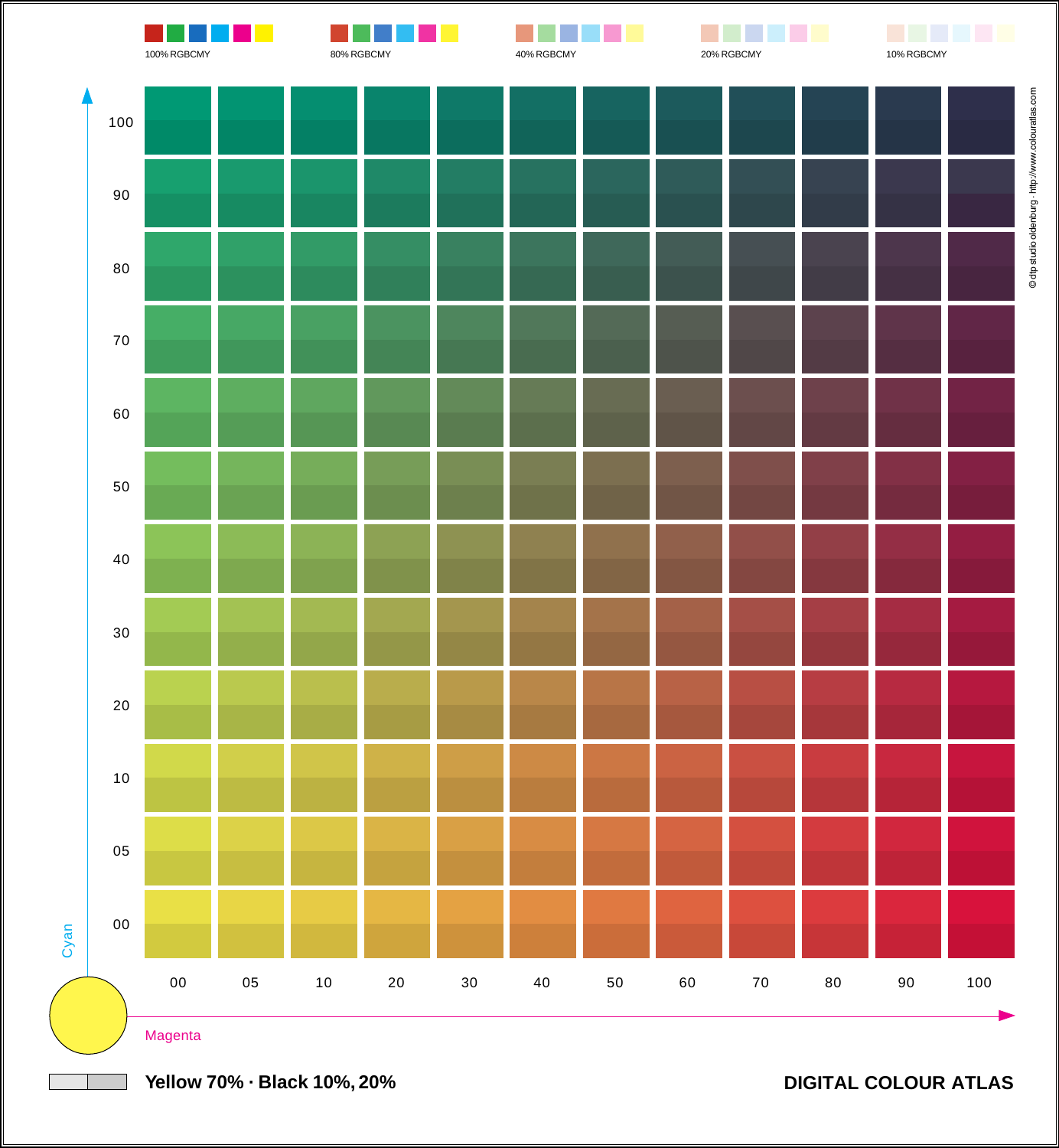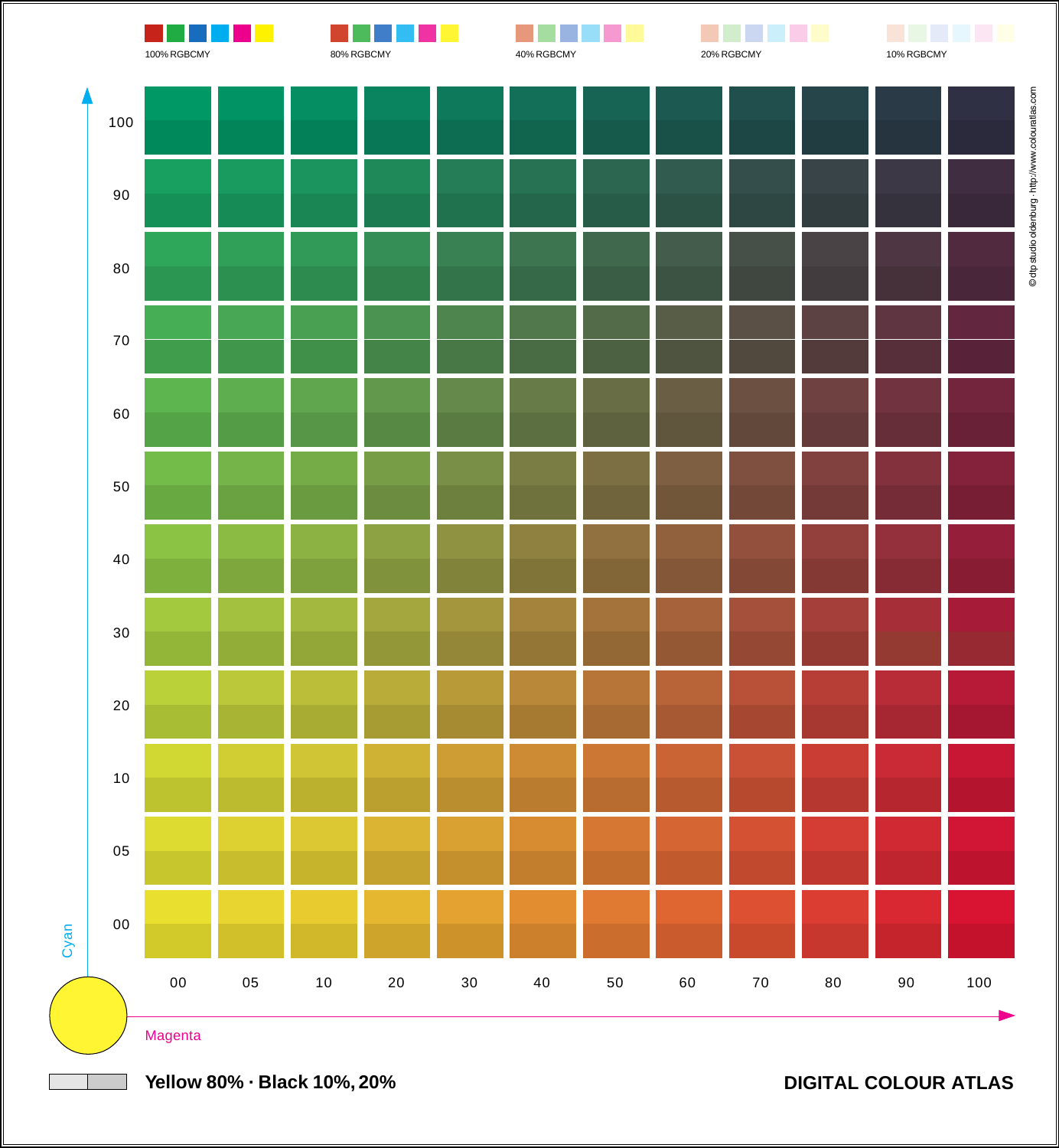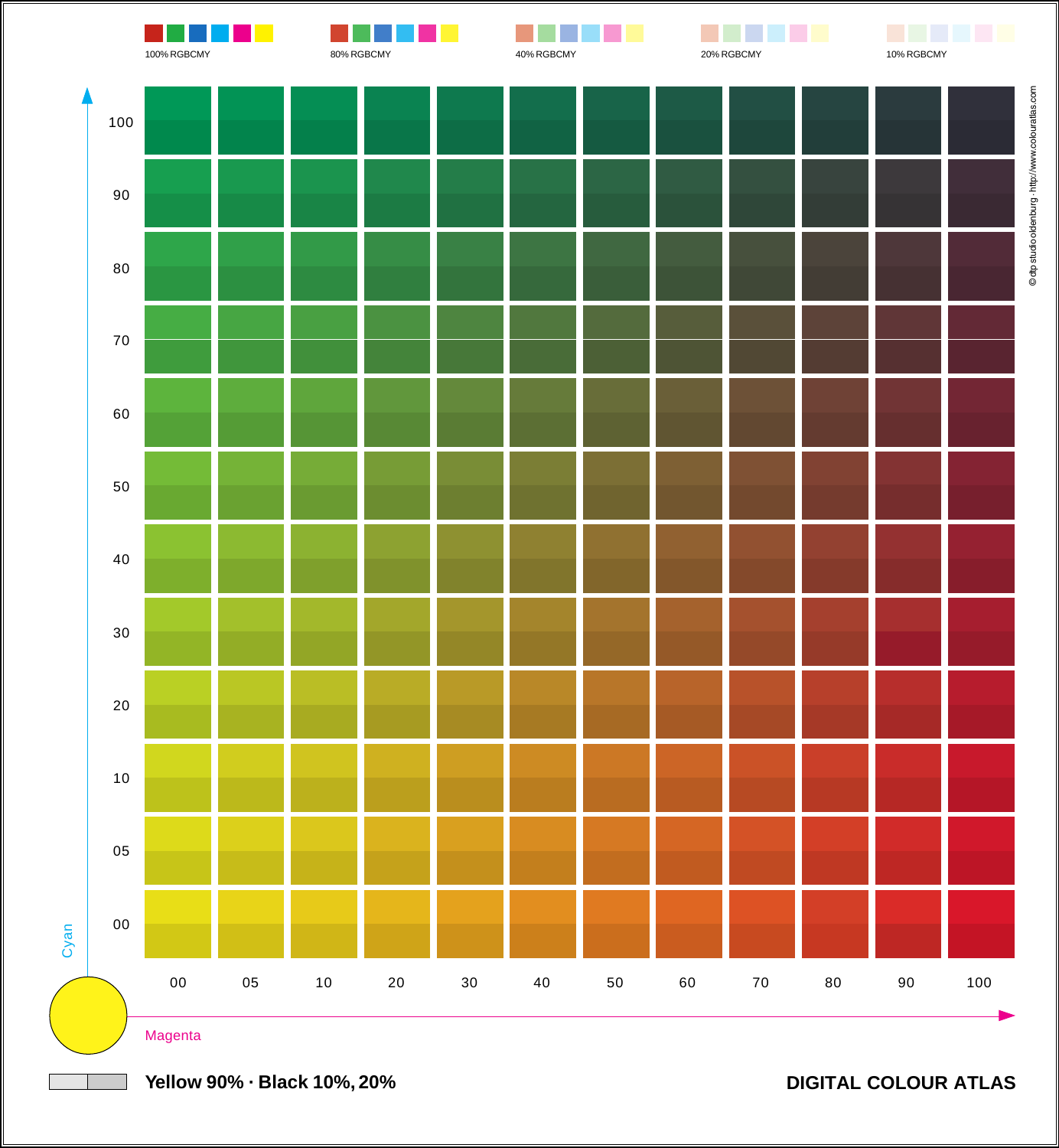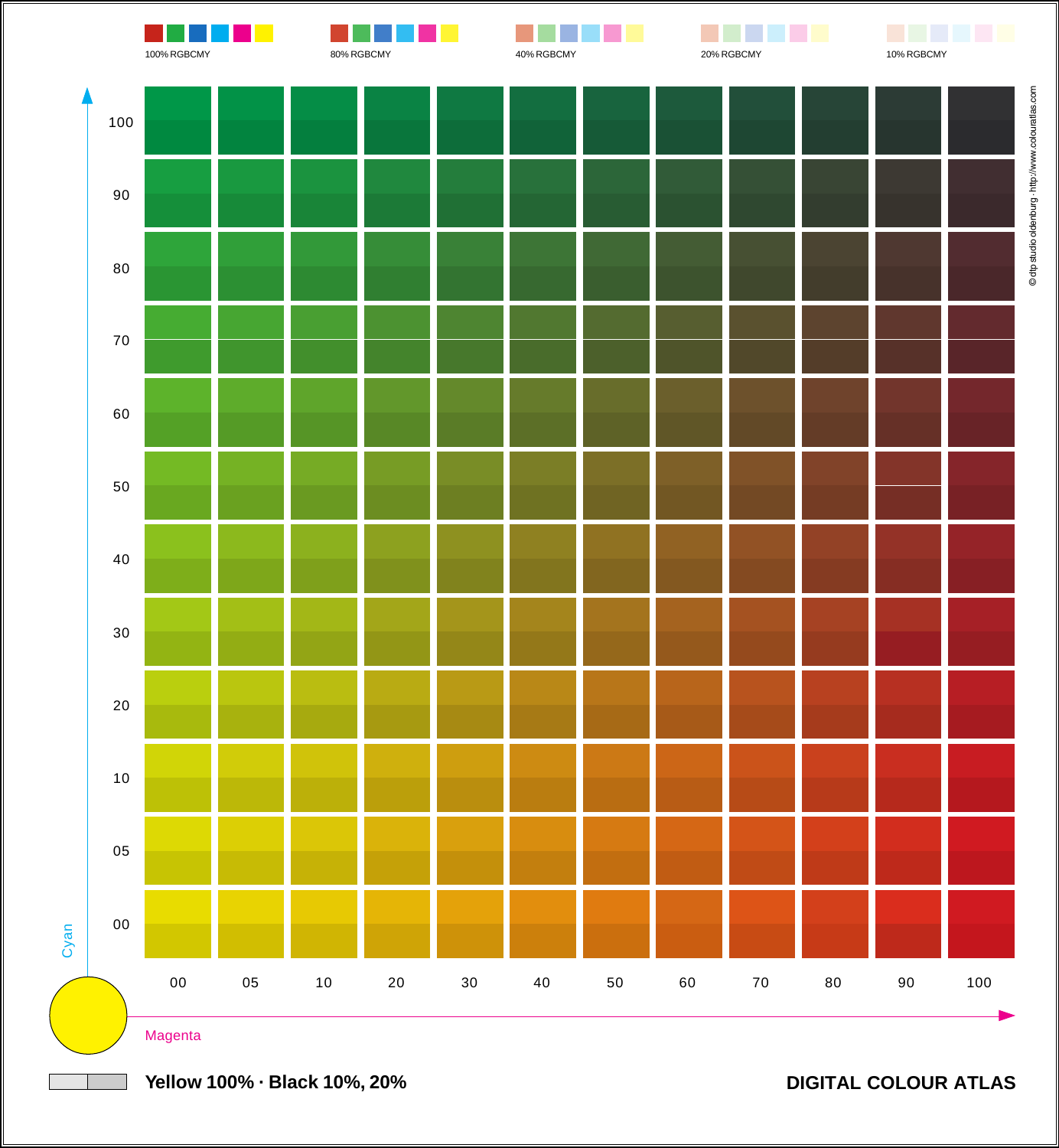

**Yellow 0% · Black 30%, 40%**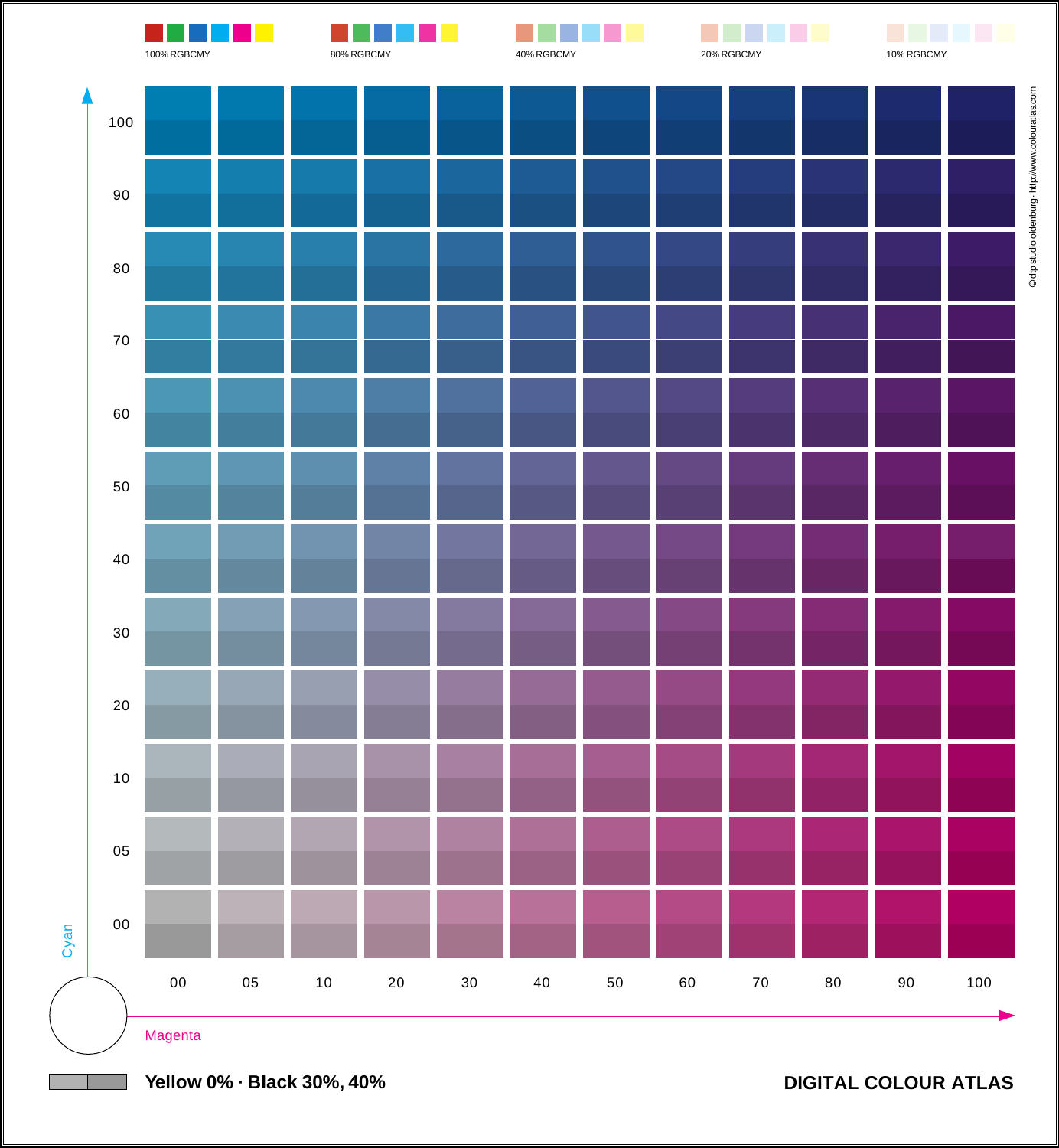

**Yellow 5% · Black 30%, 40%**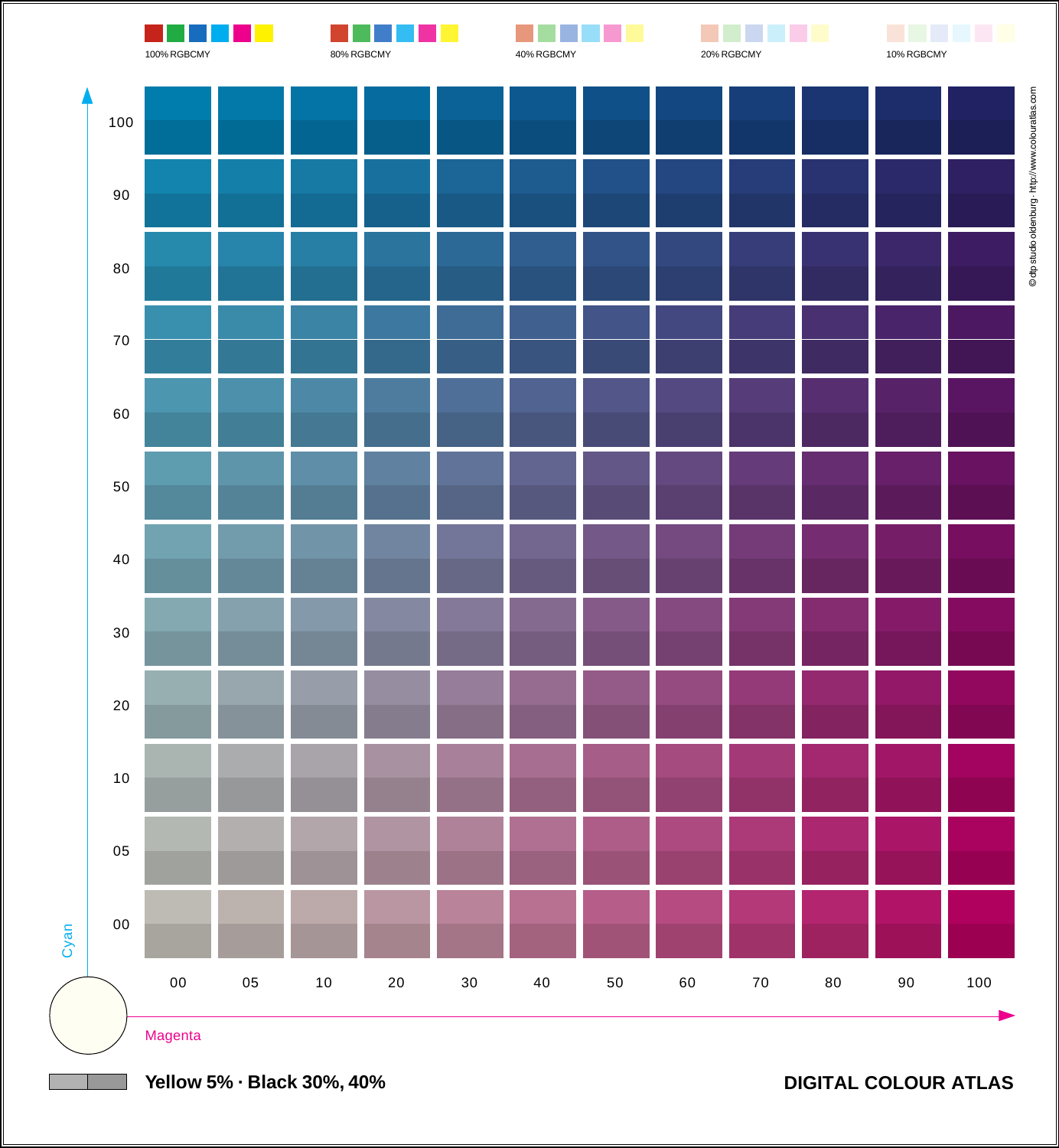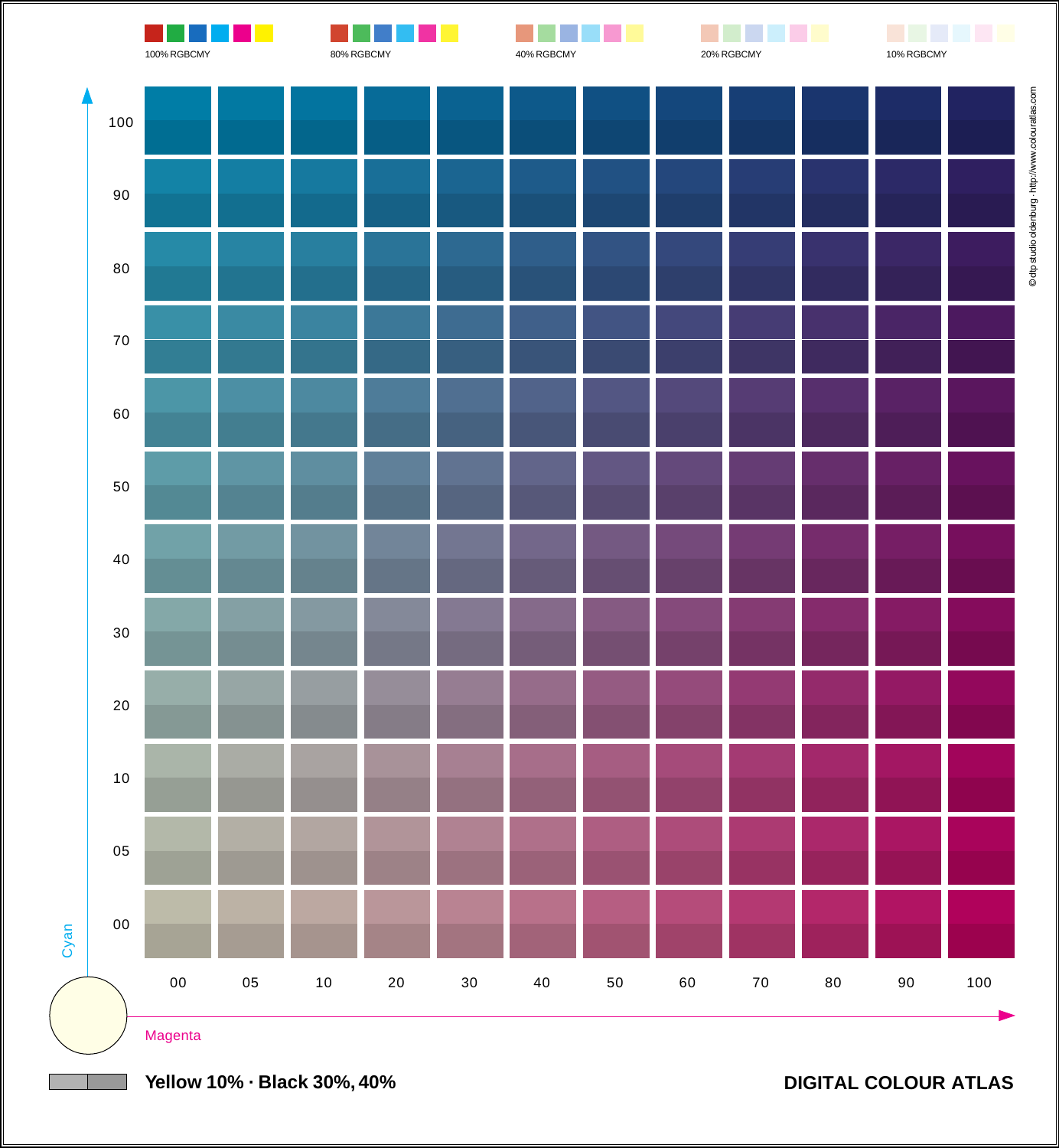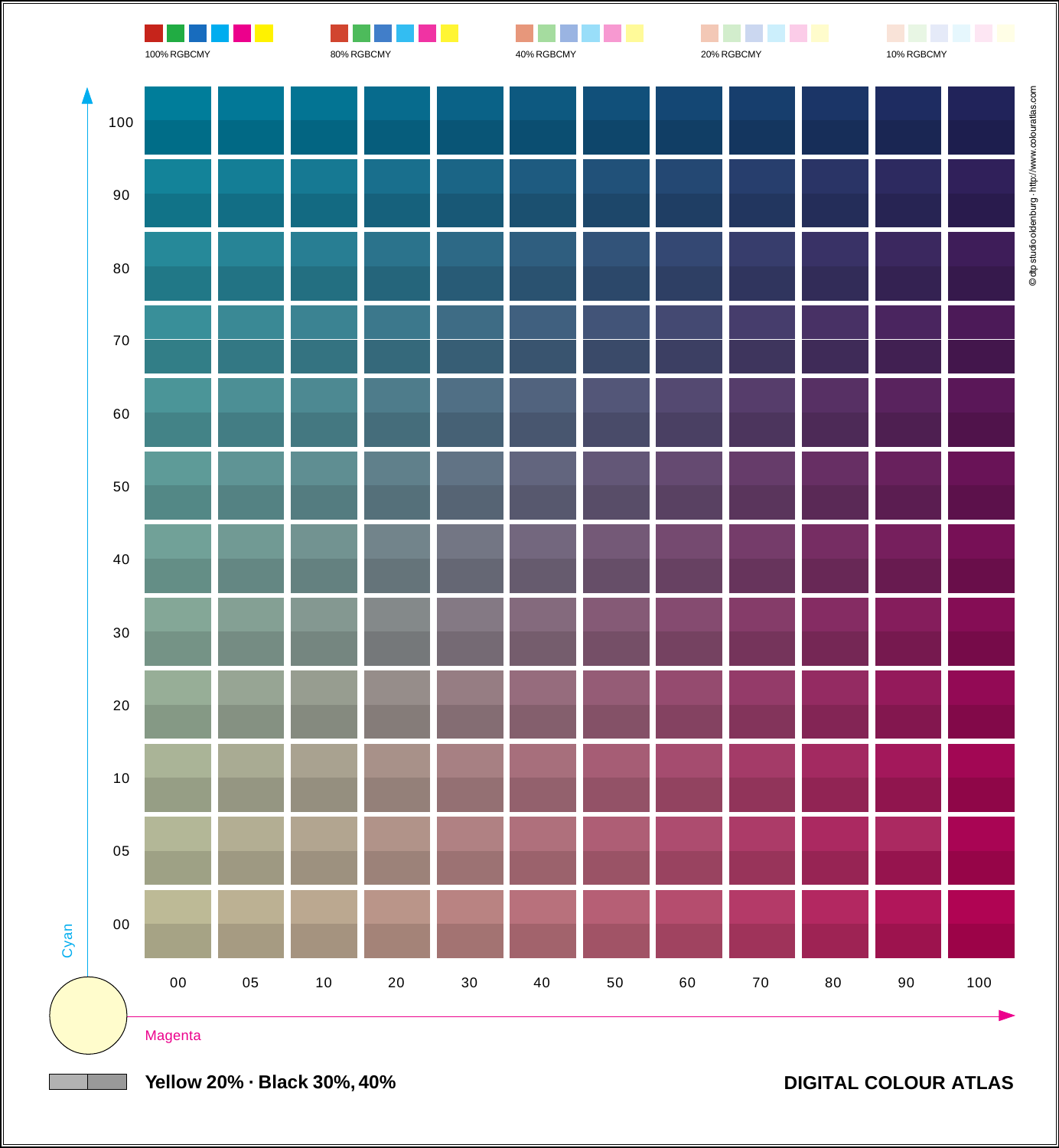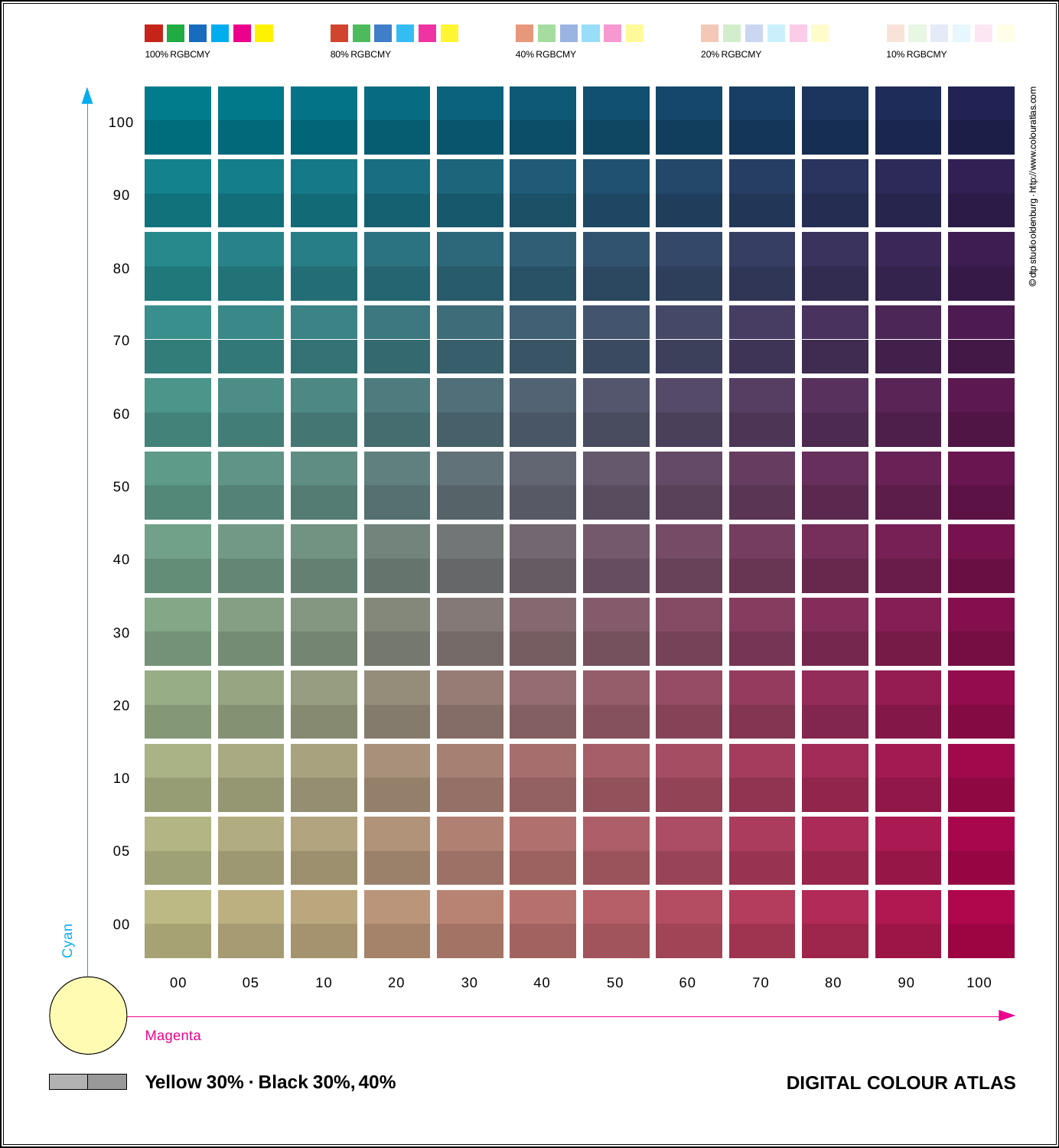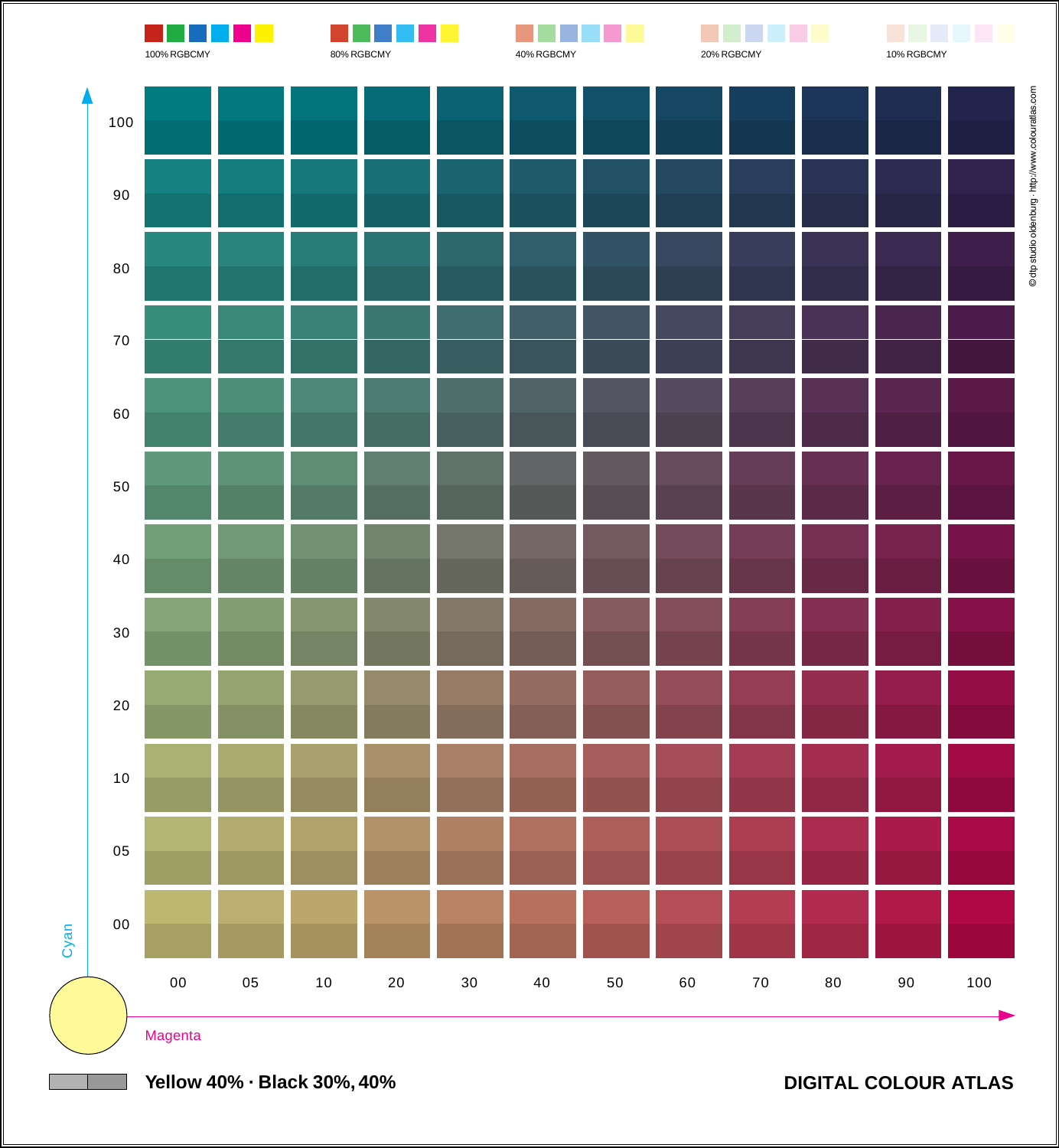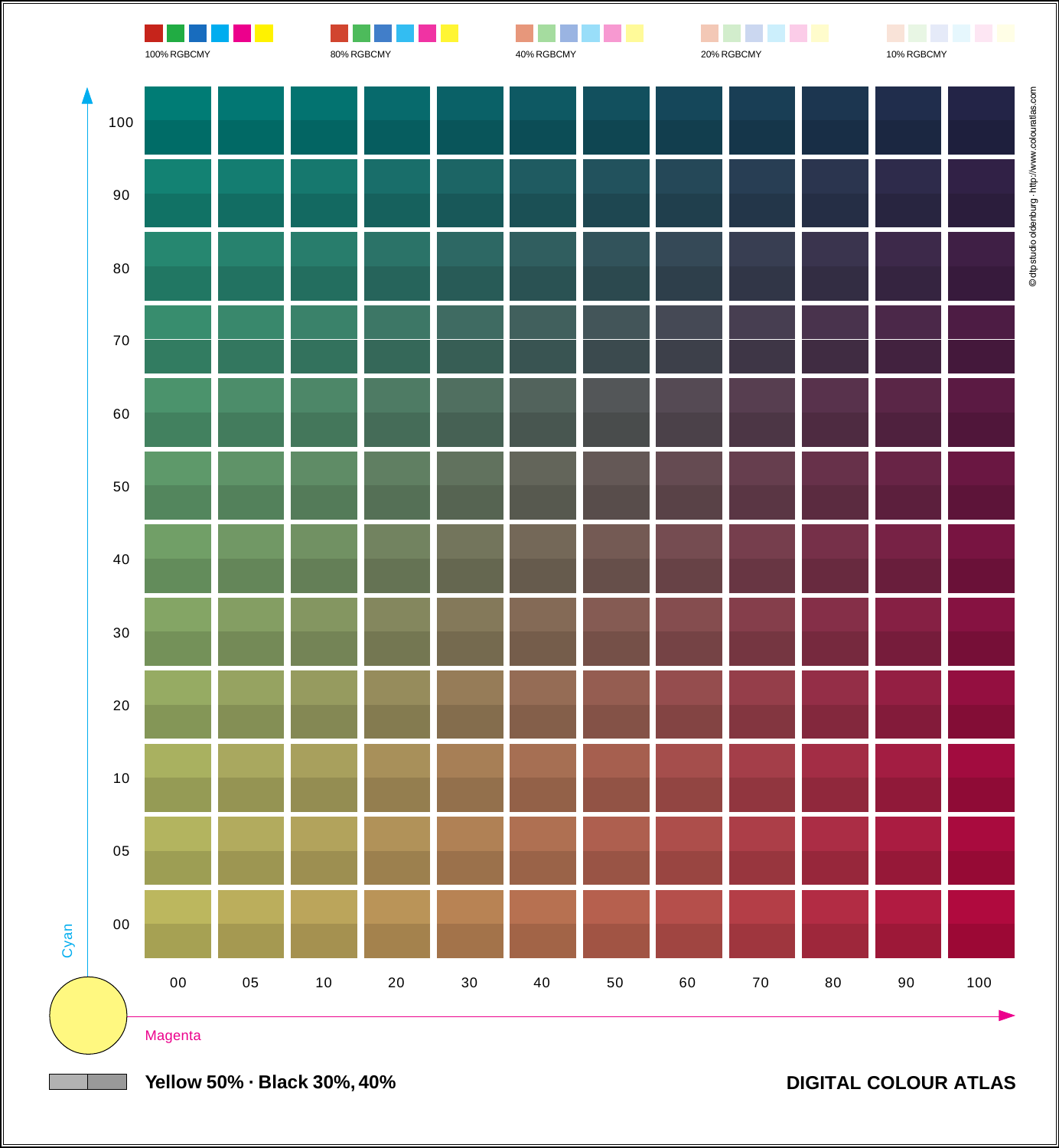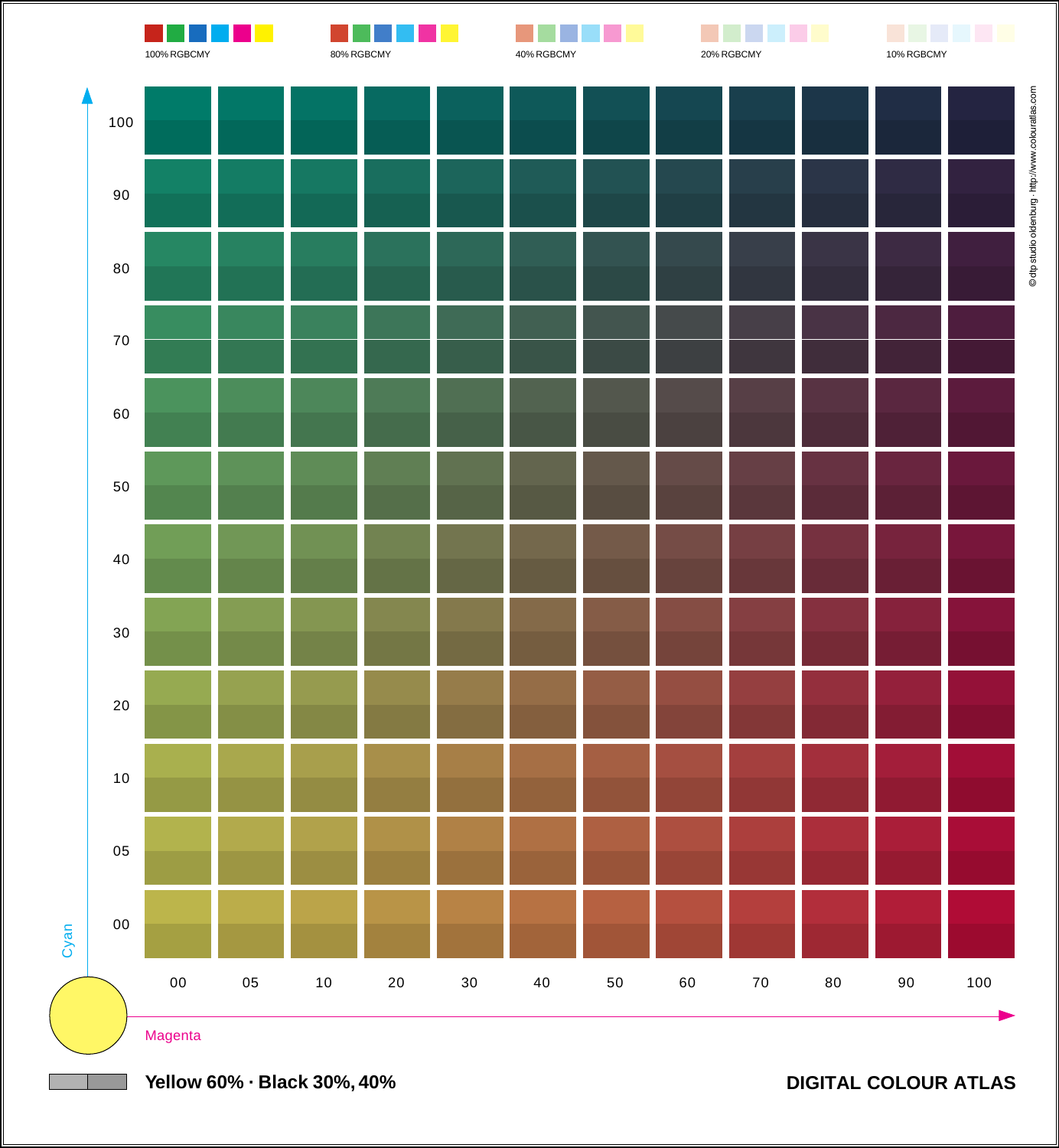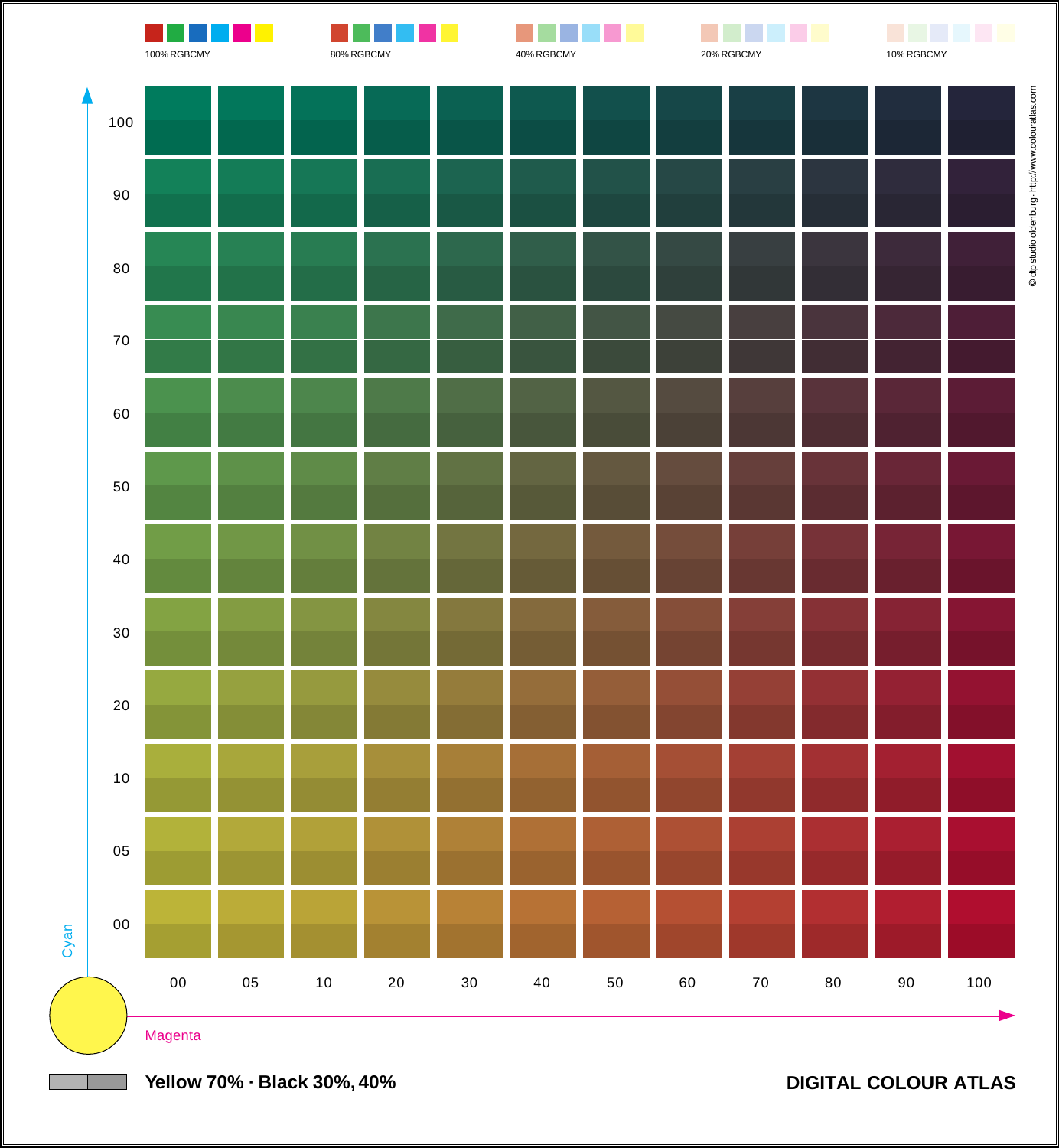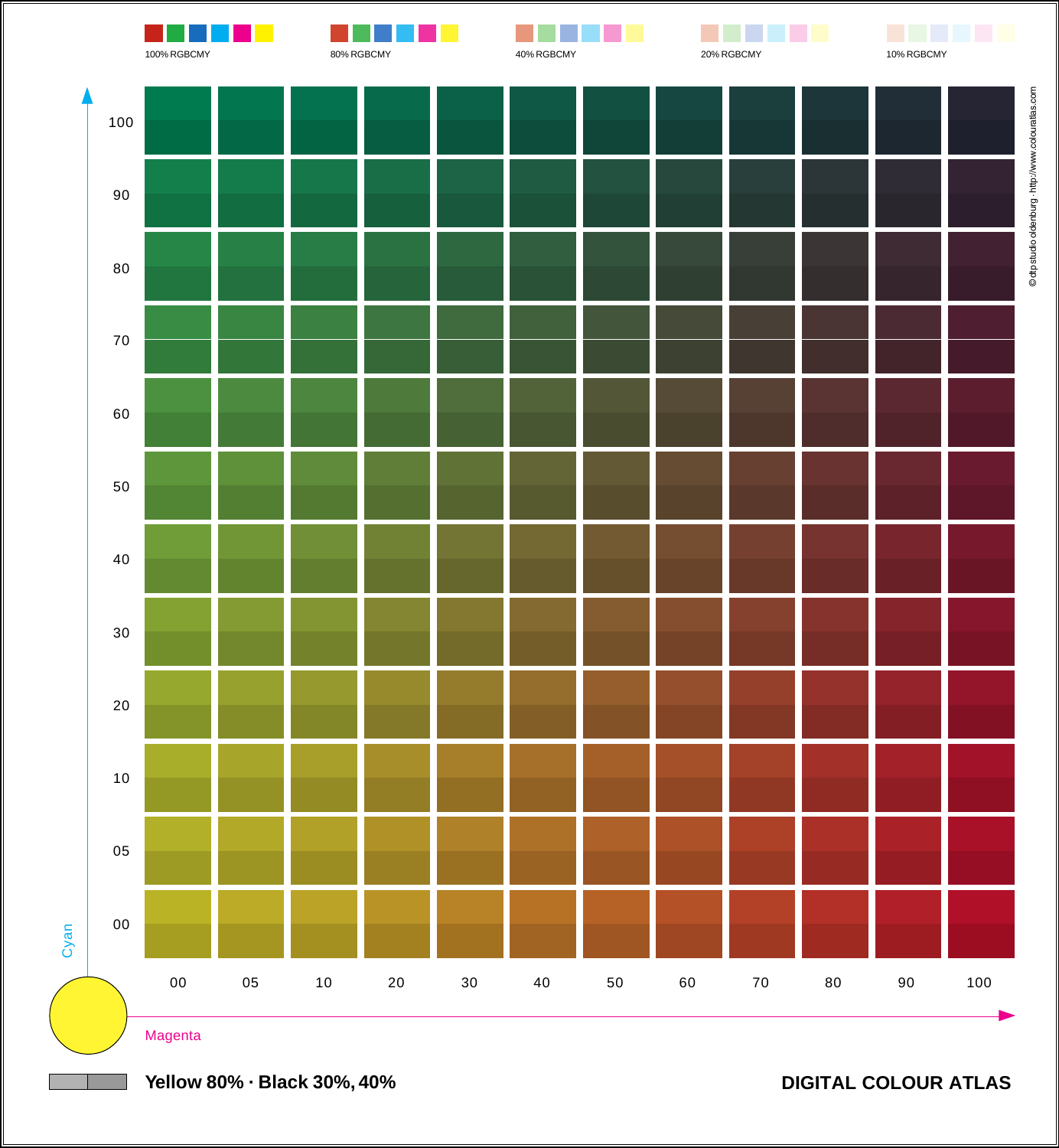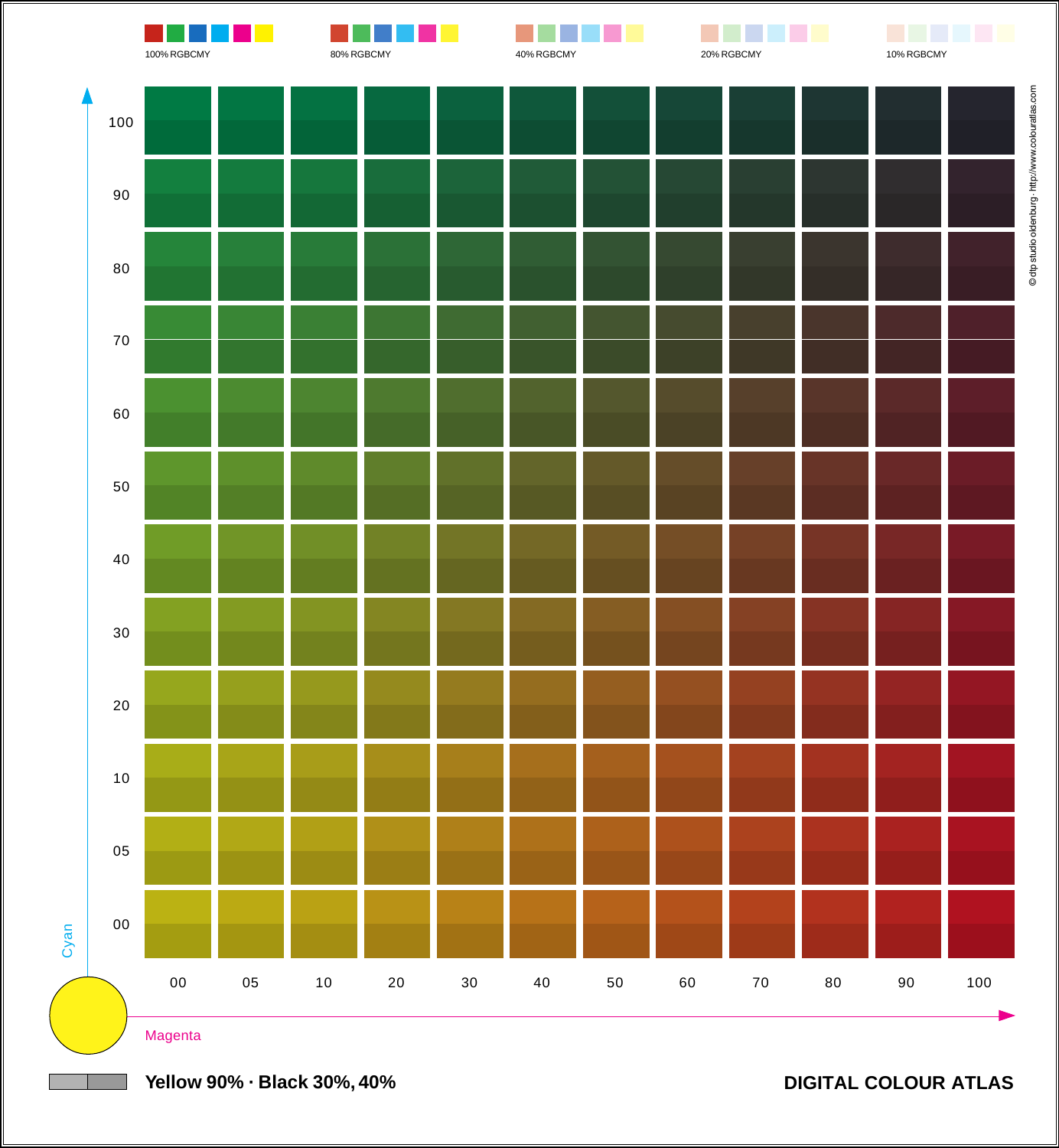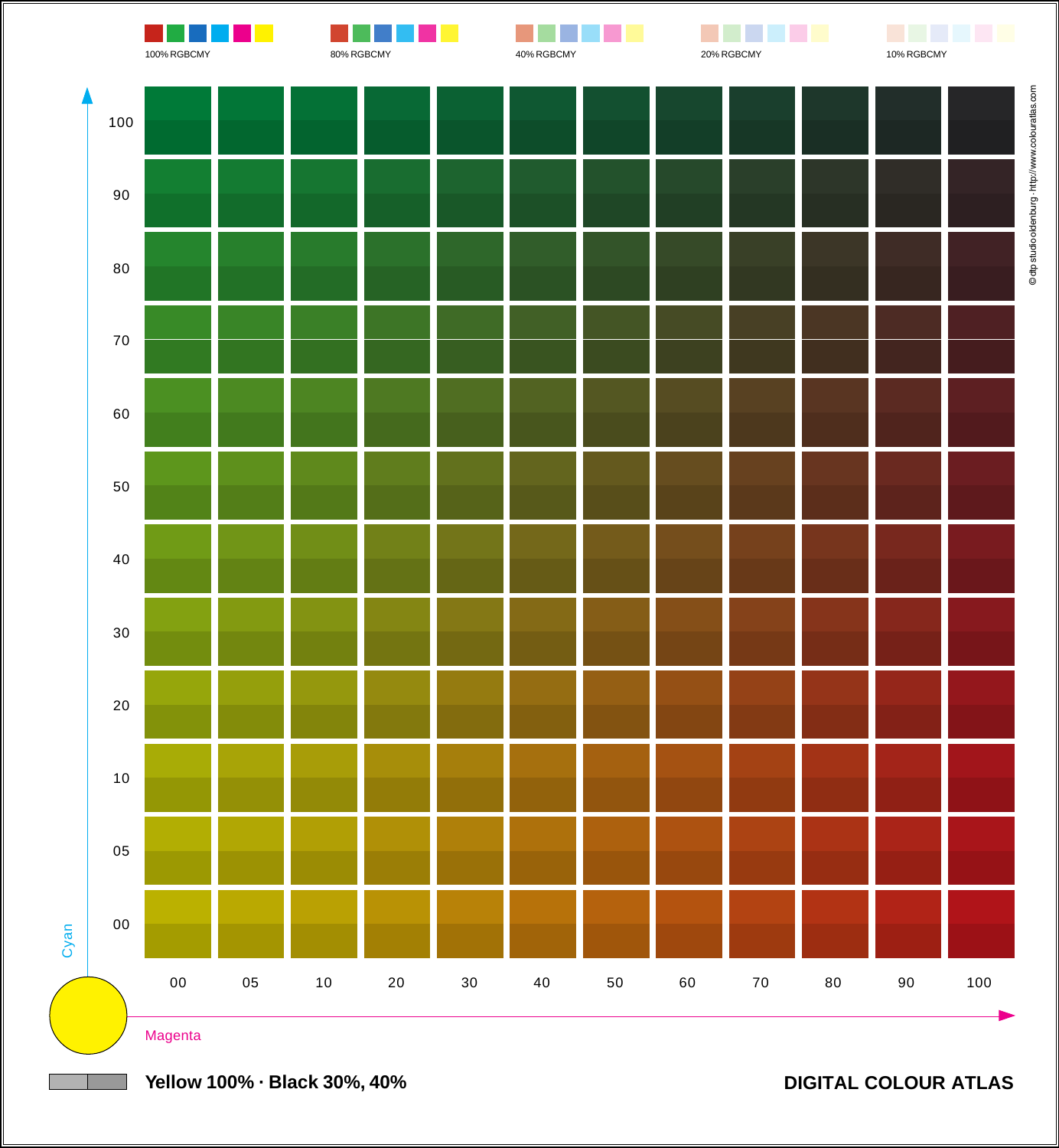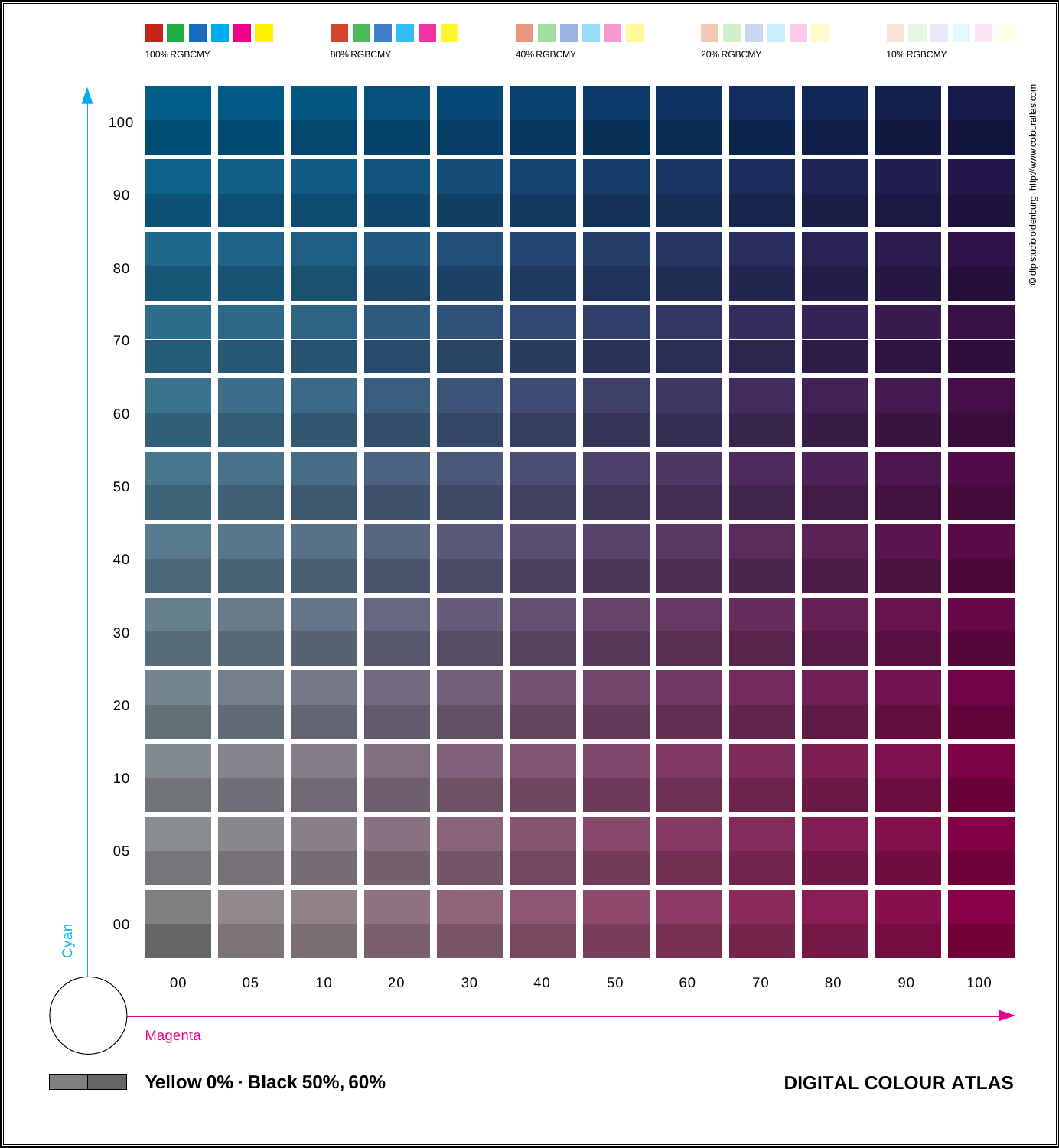

**Yellow 5% · Black 50%, 60%**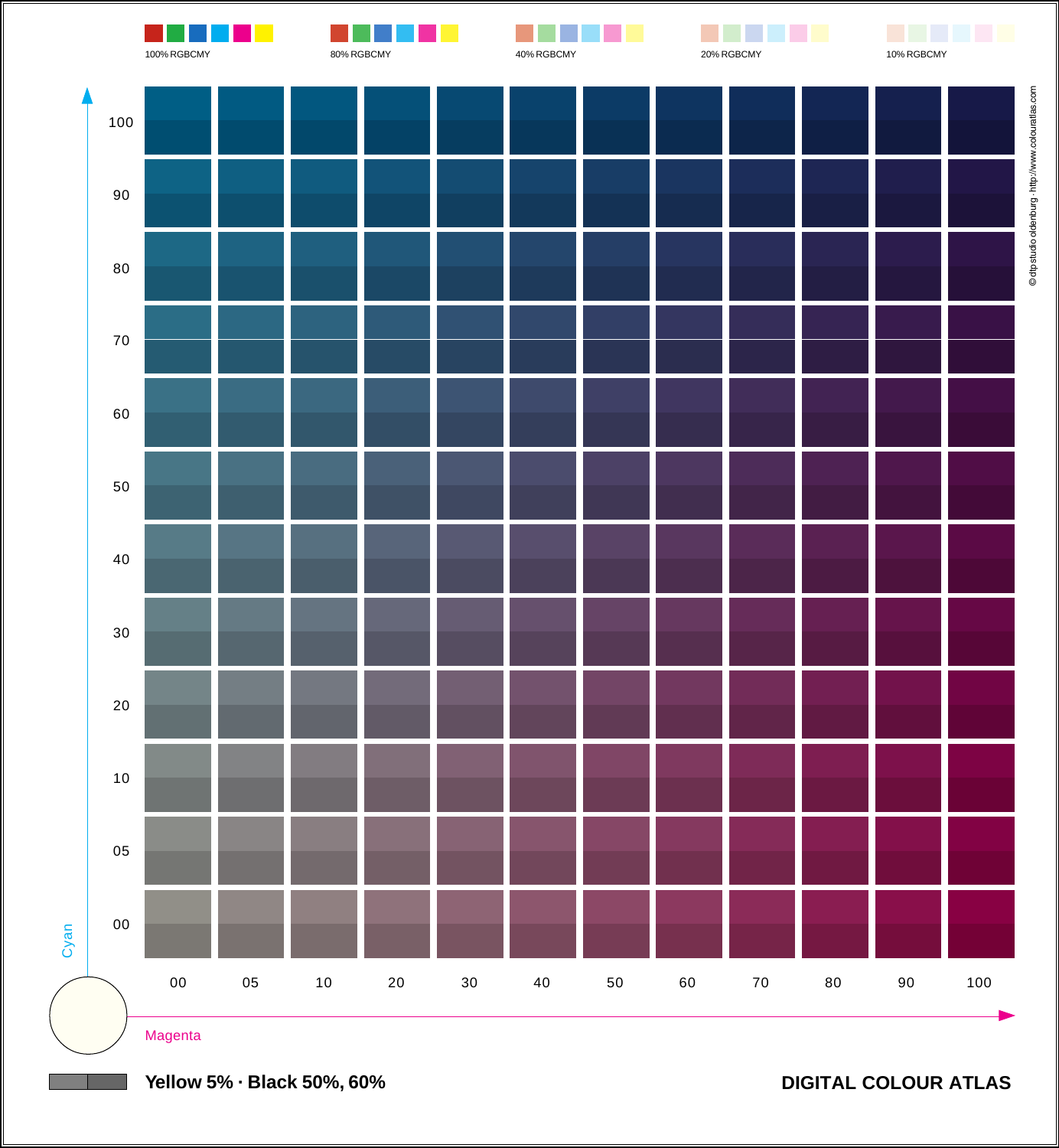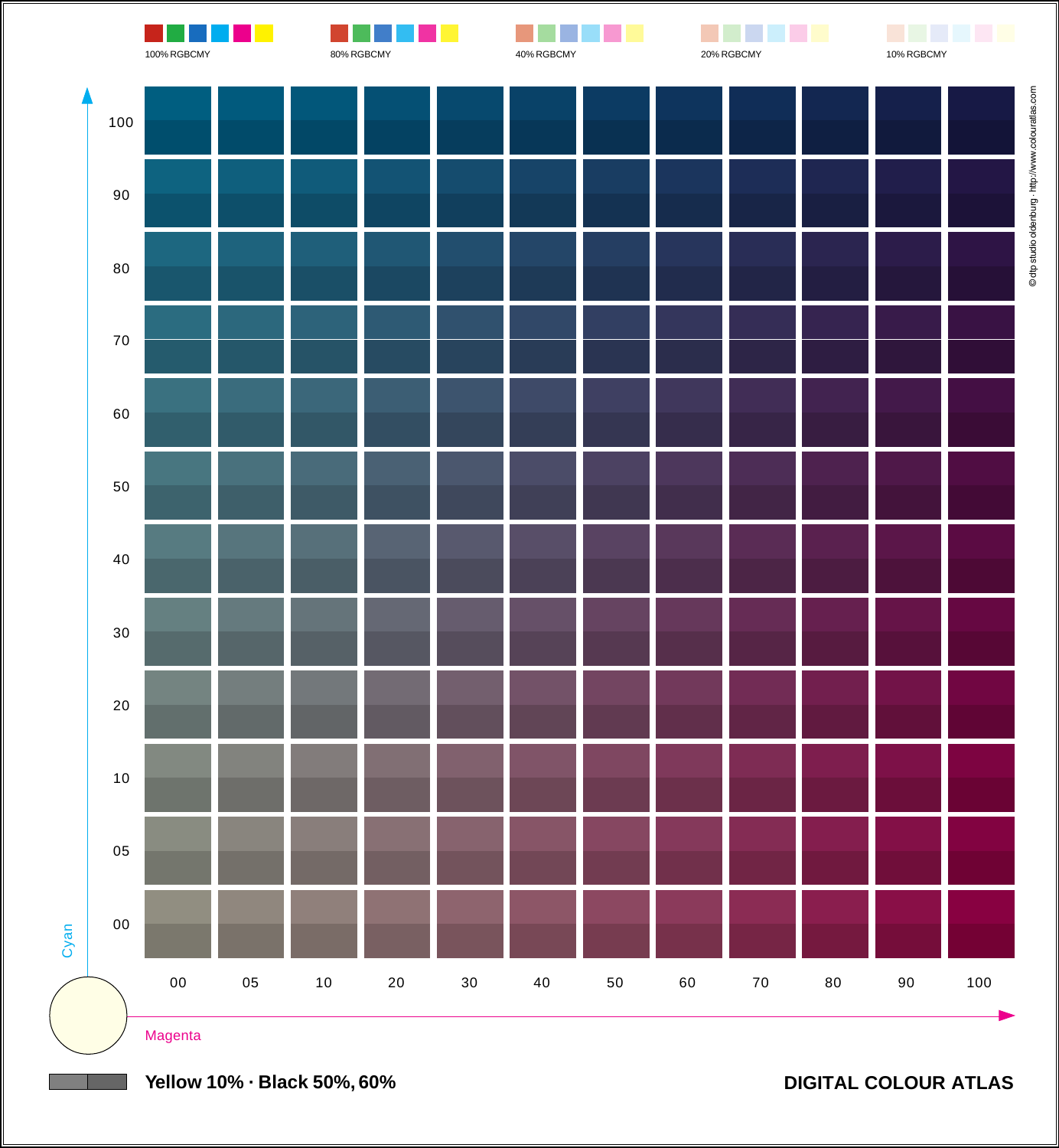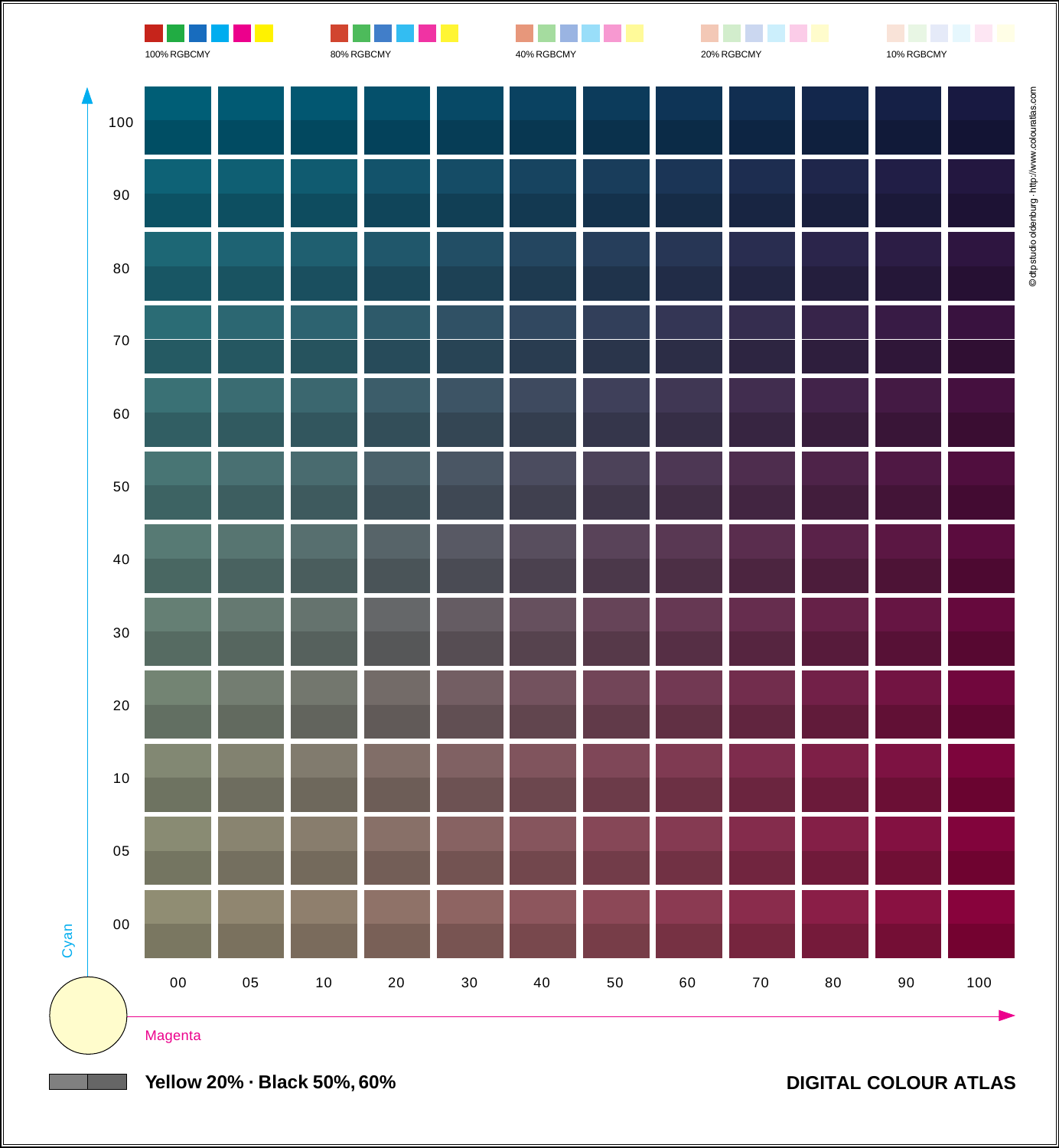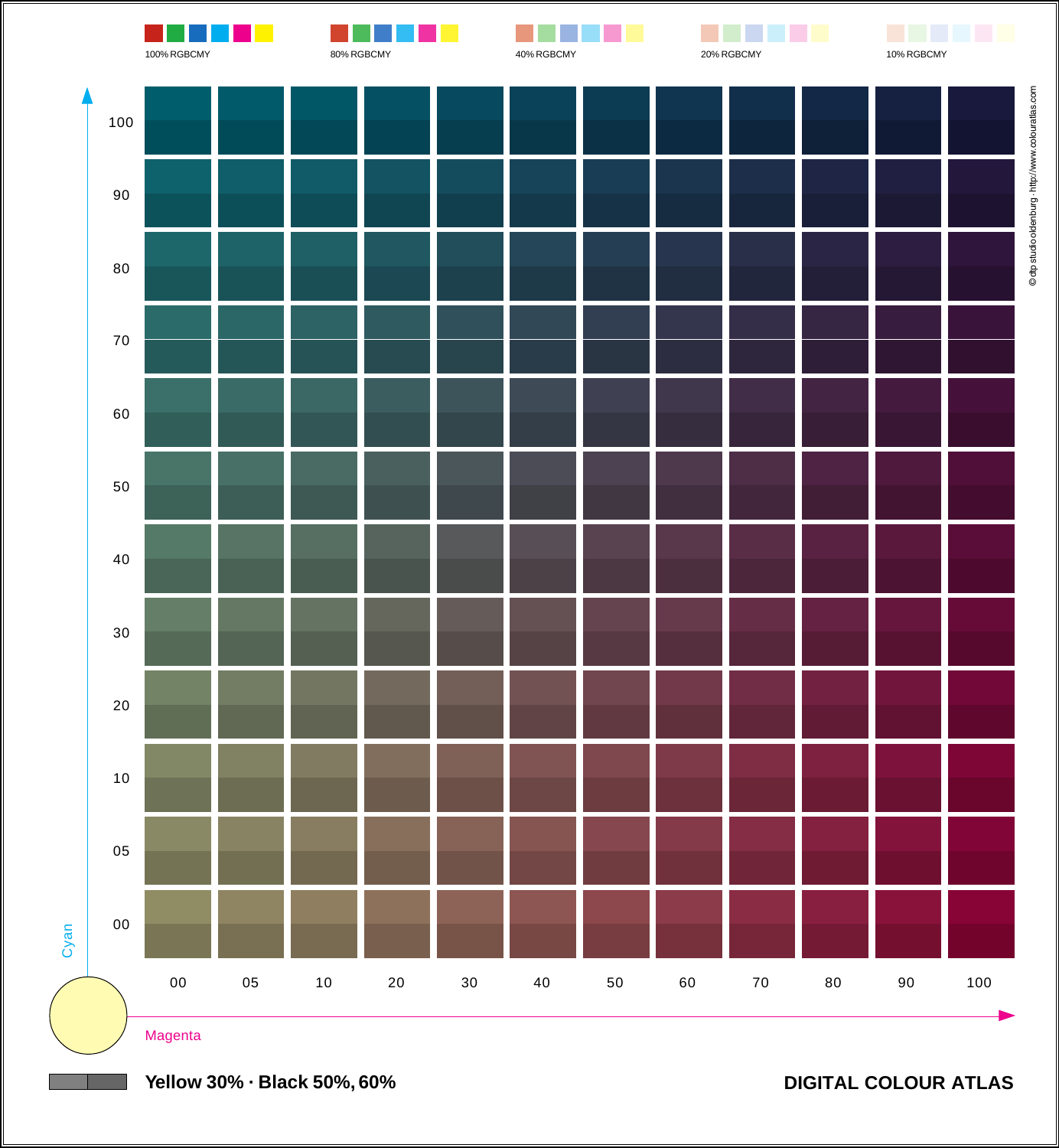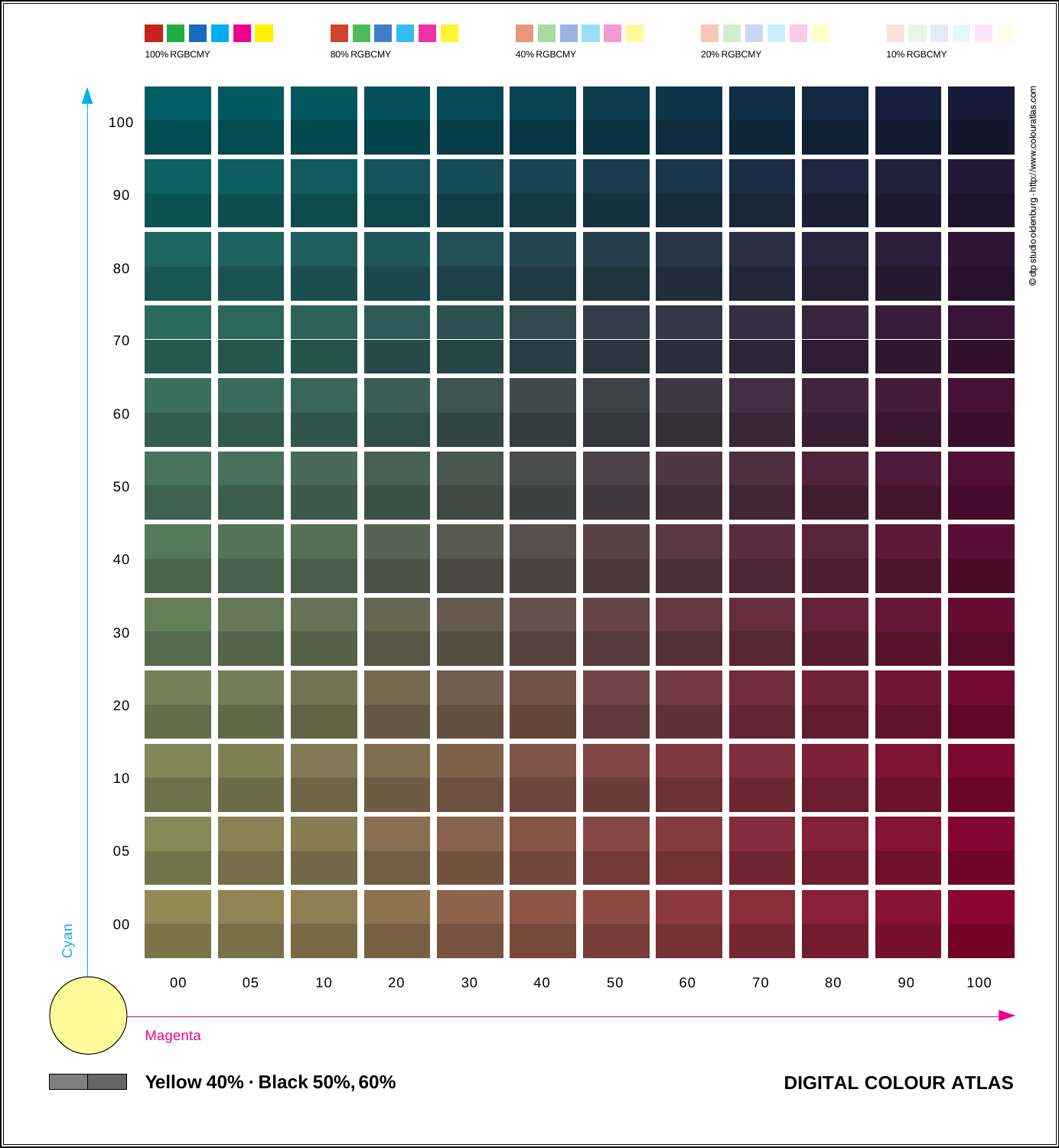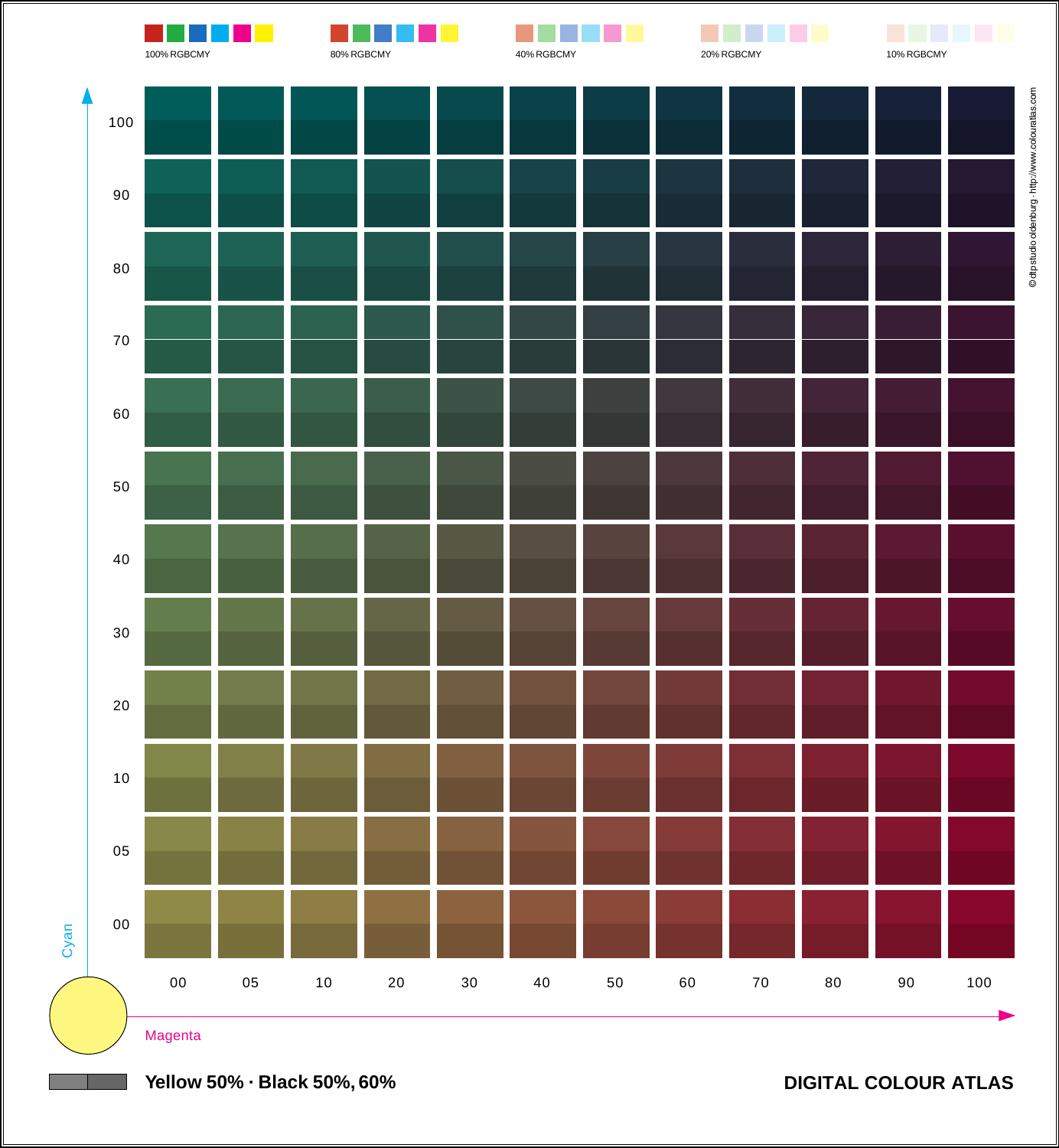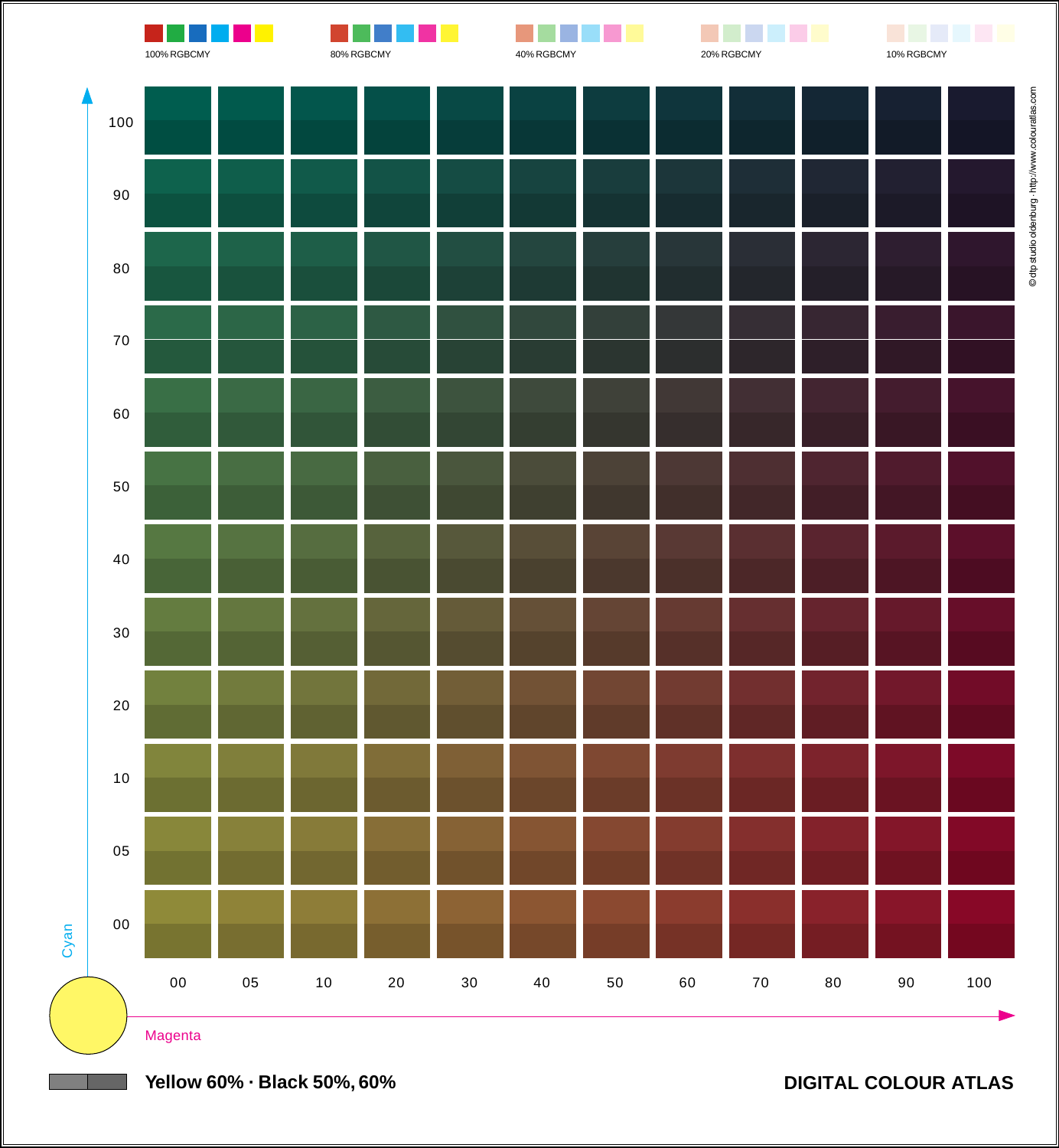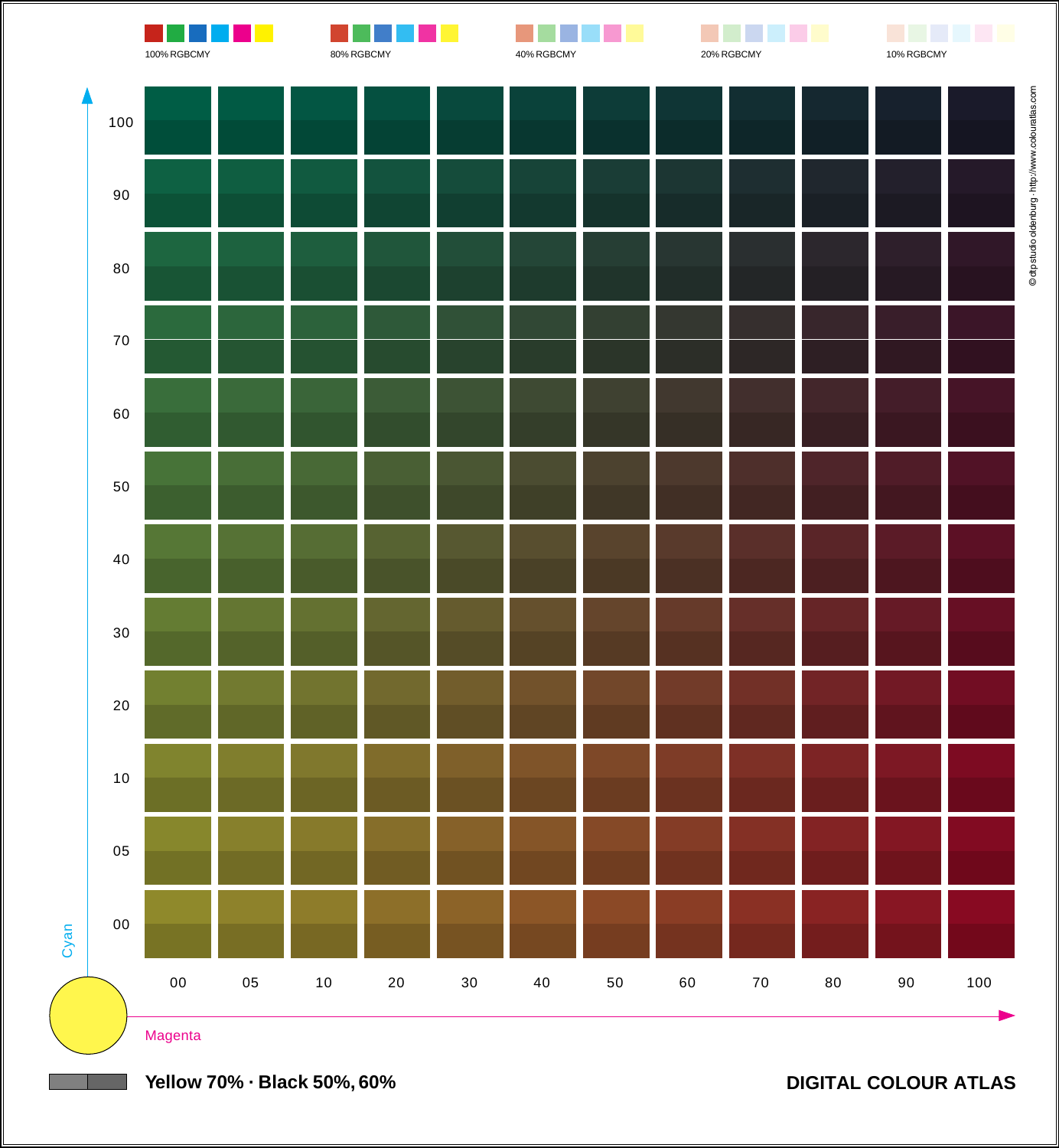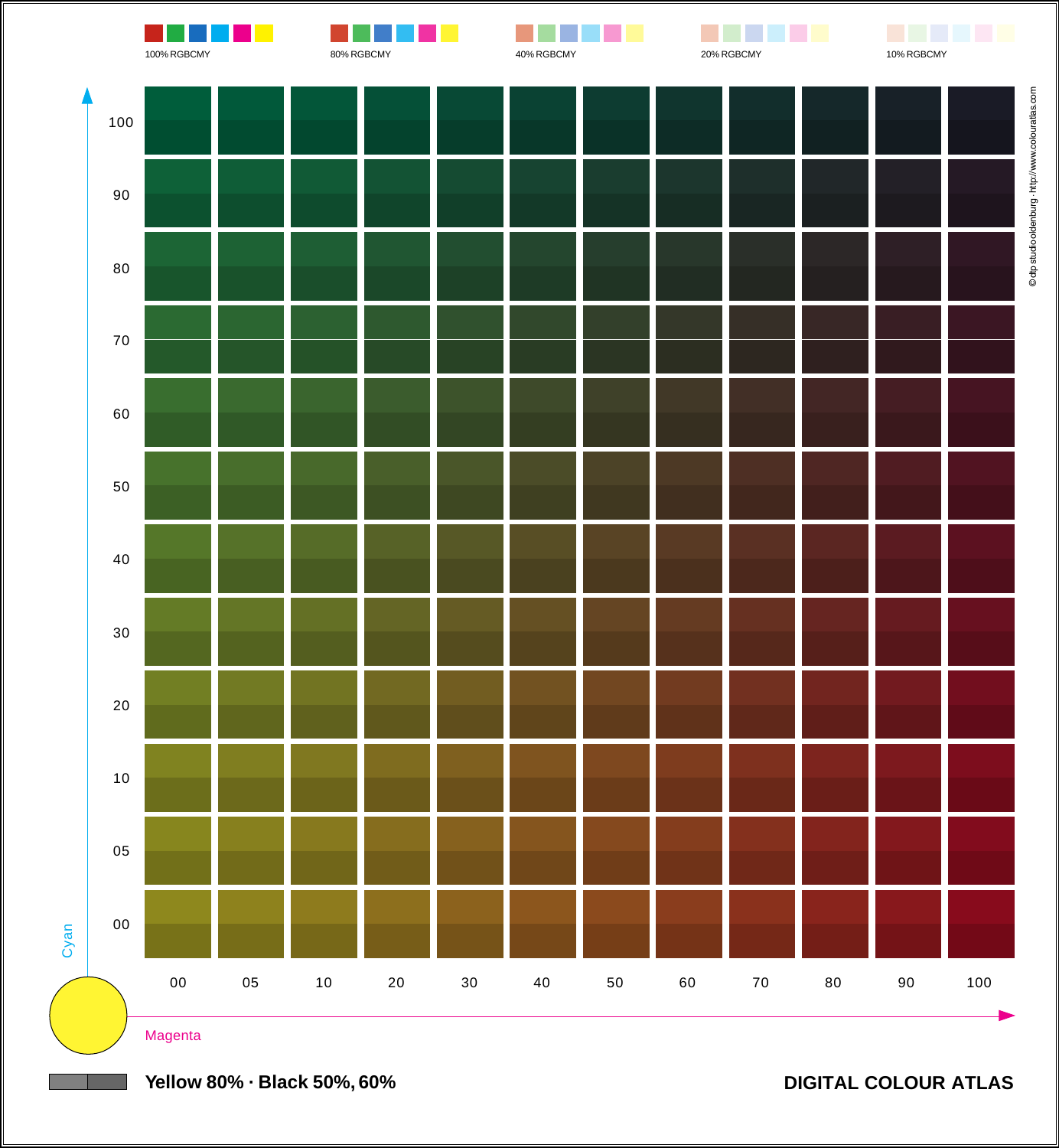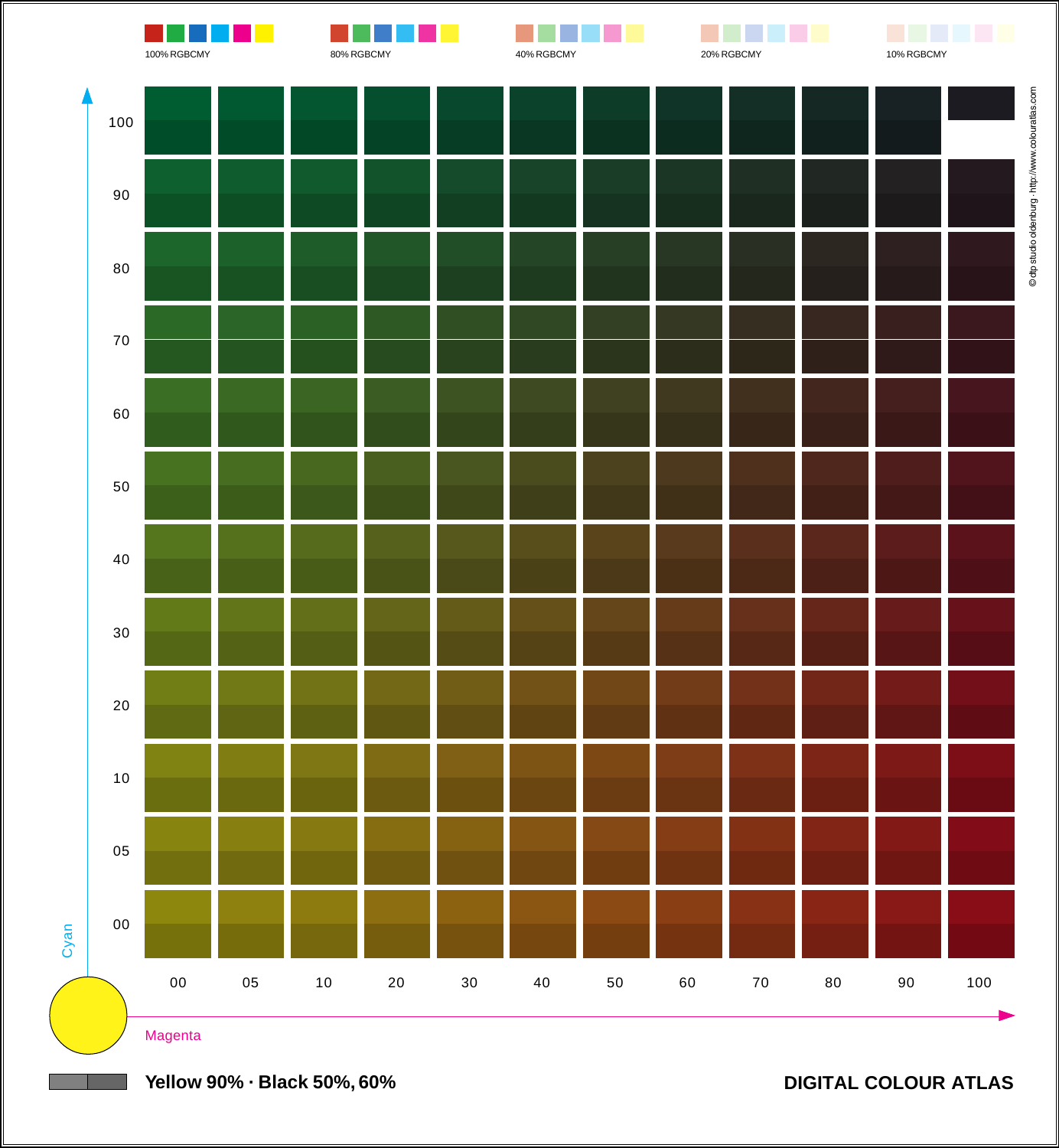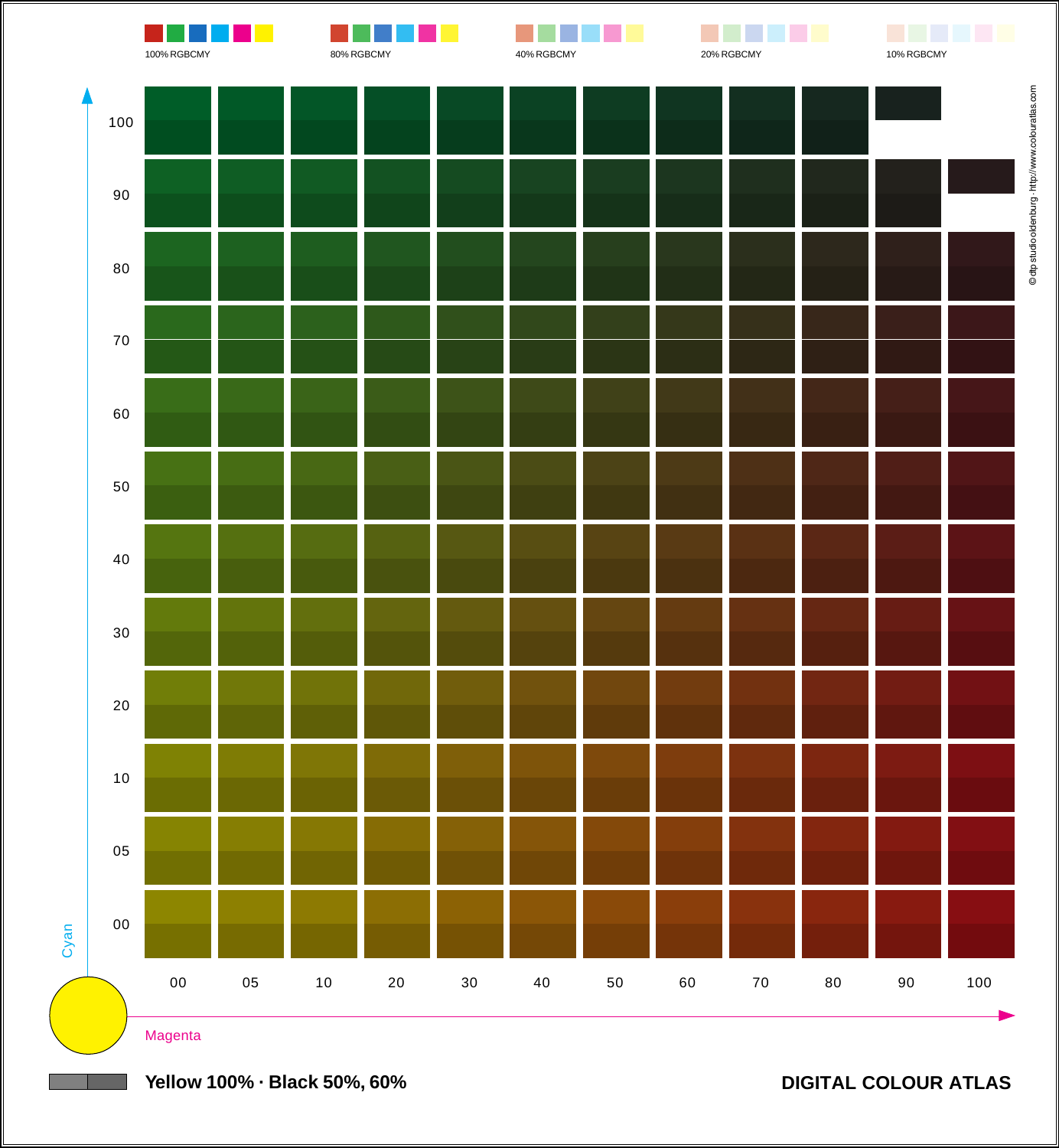

**Yellow 0% · Black 70%, 80%**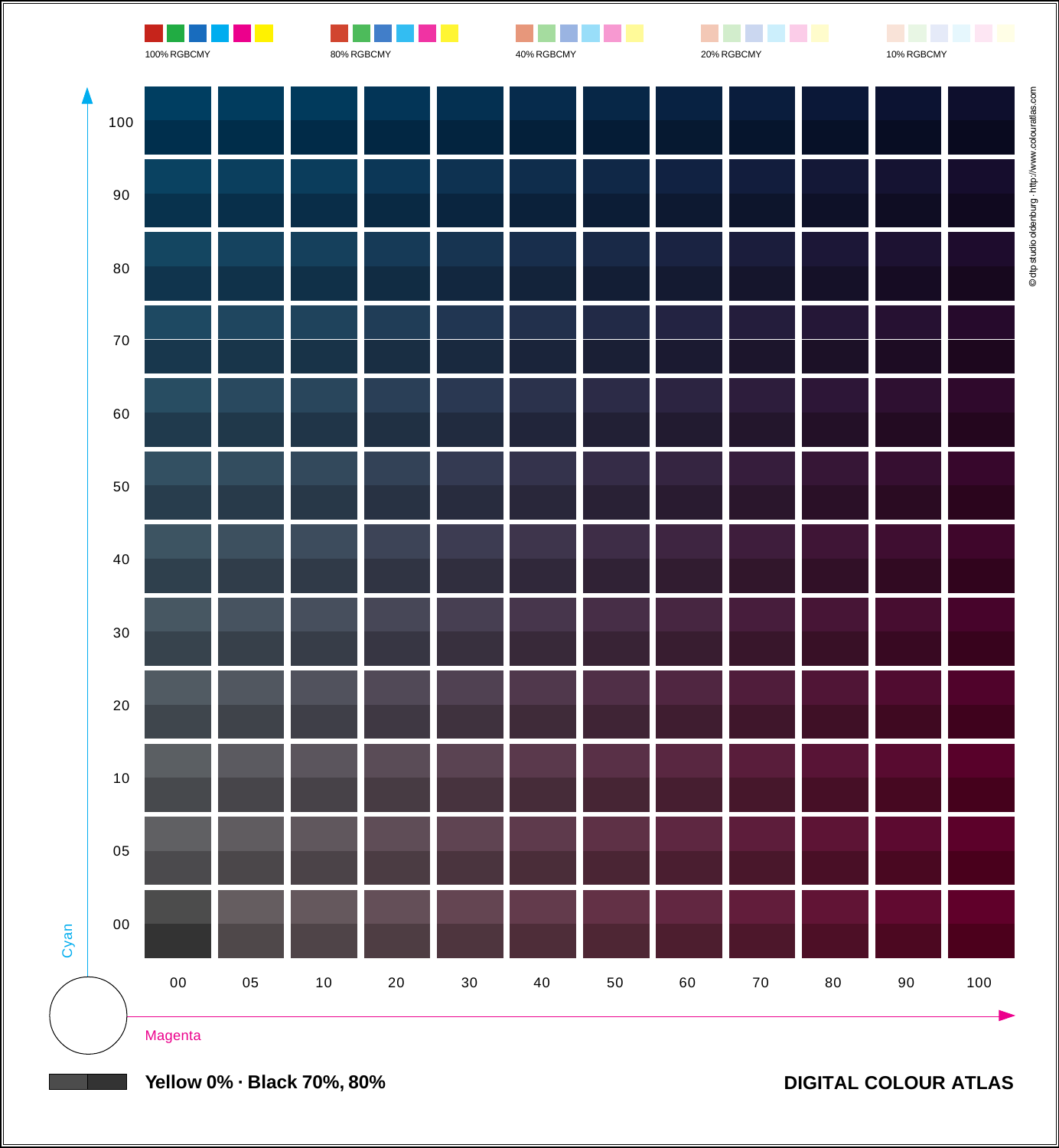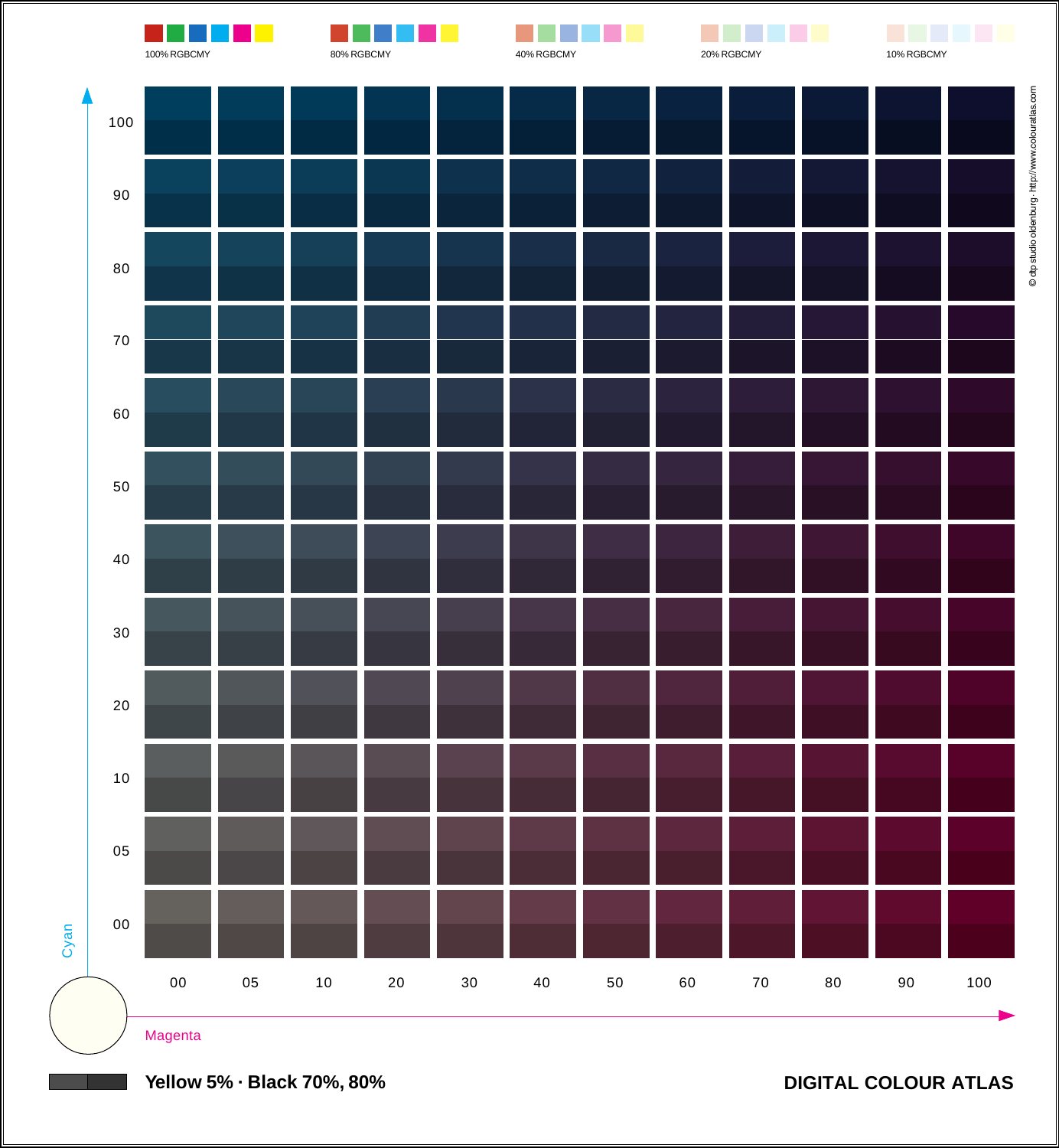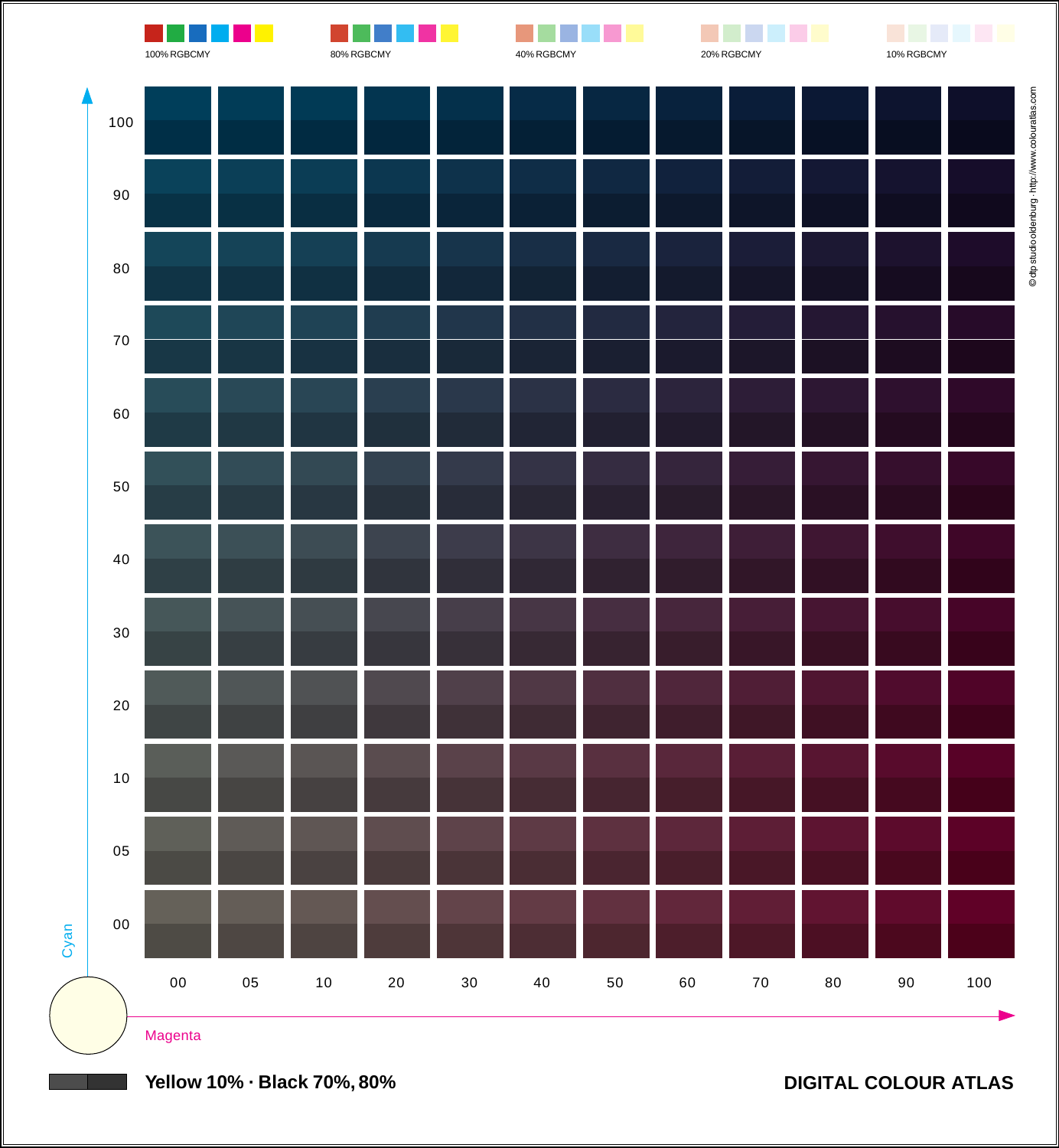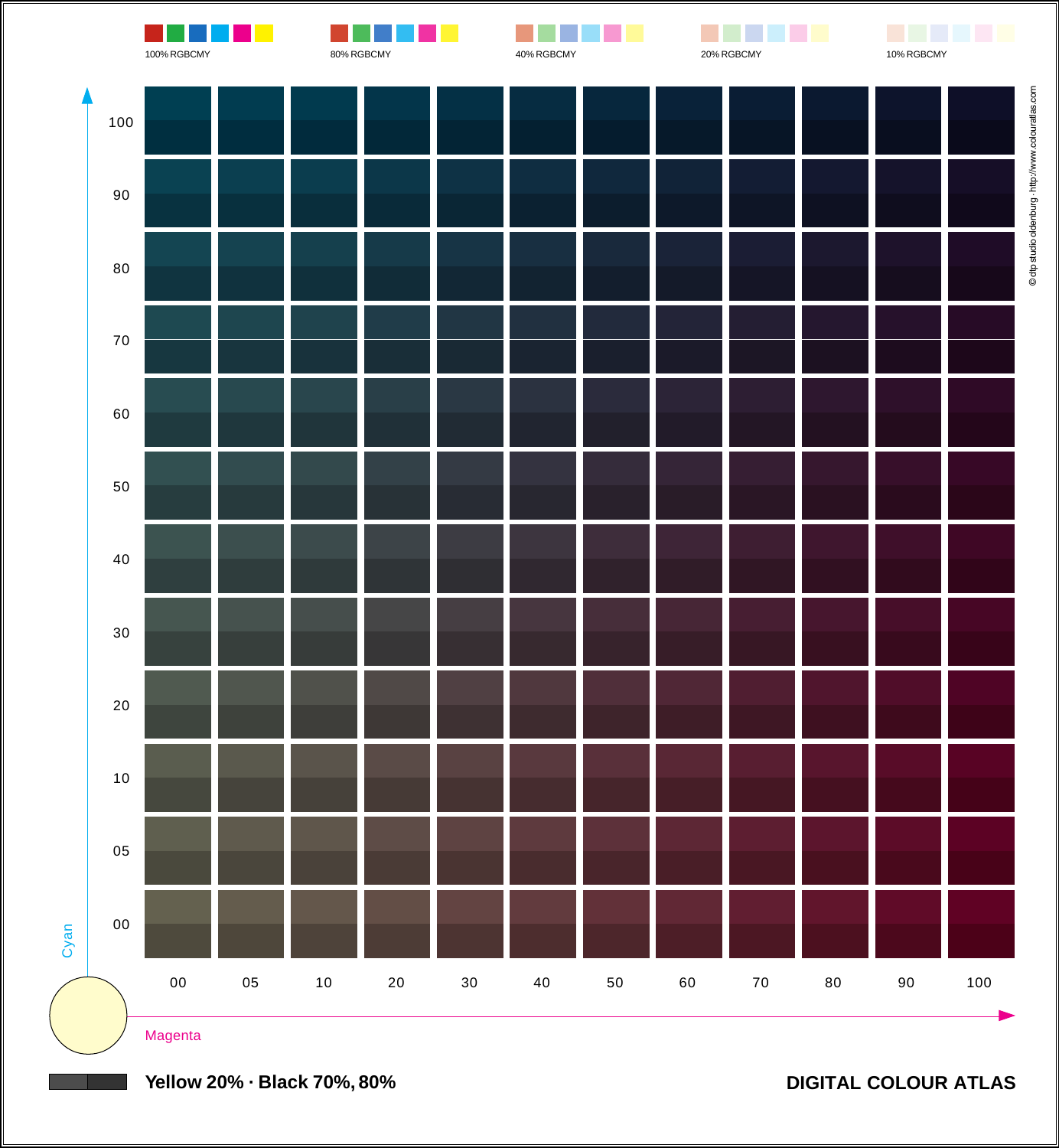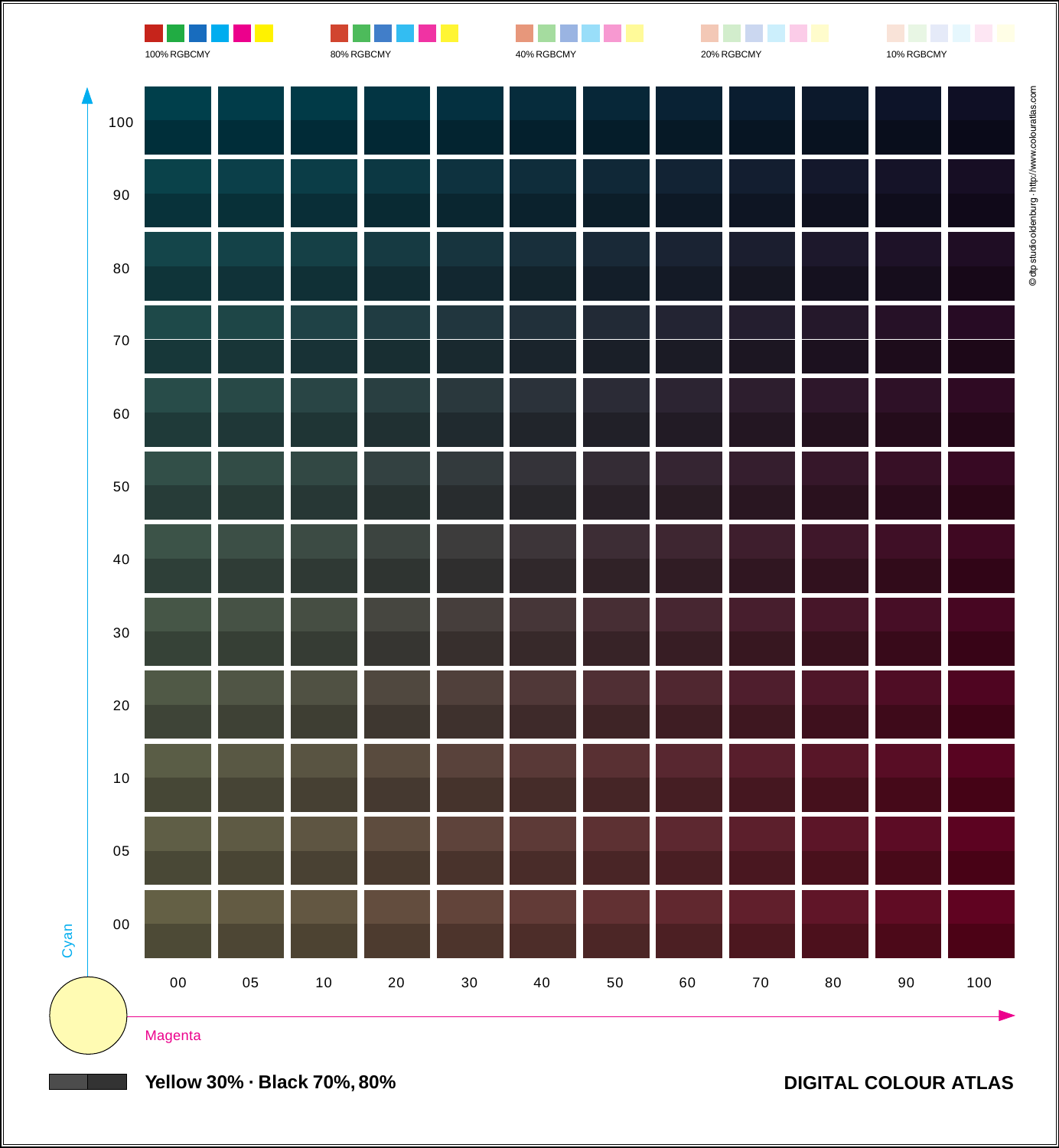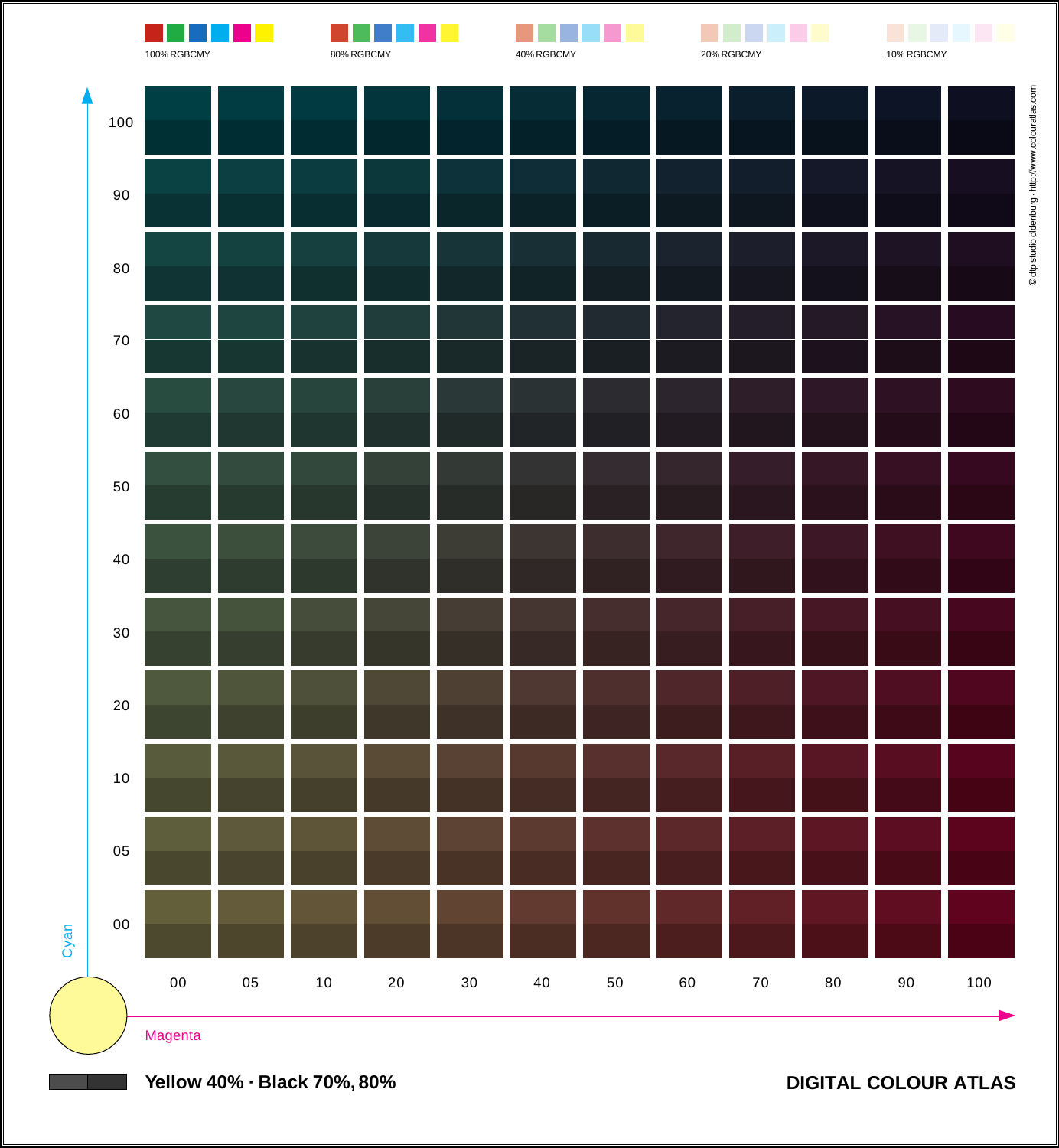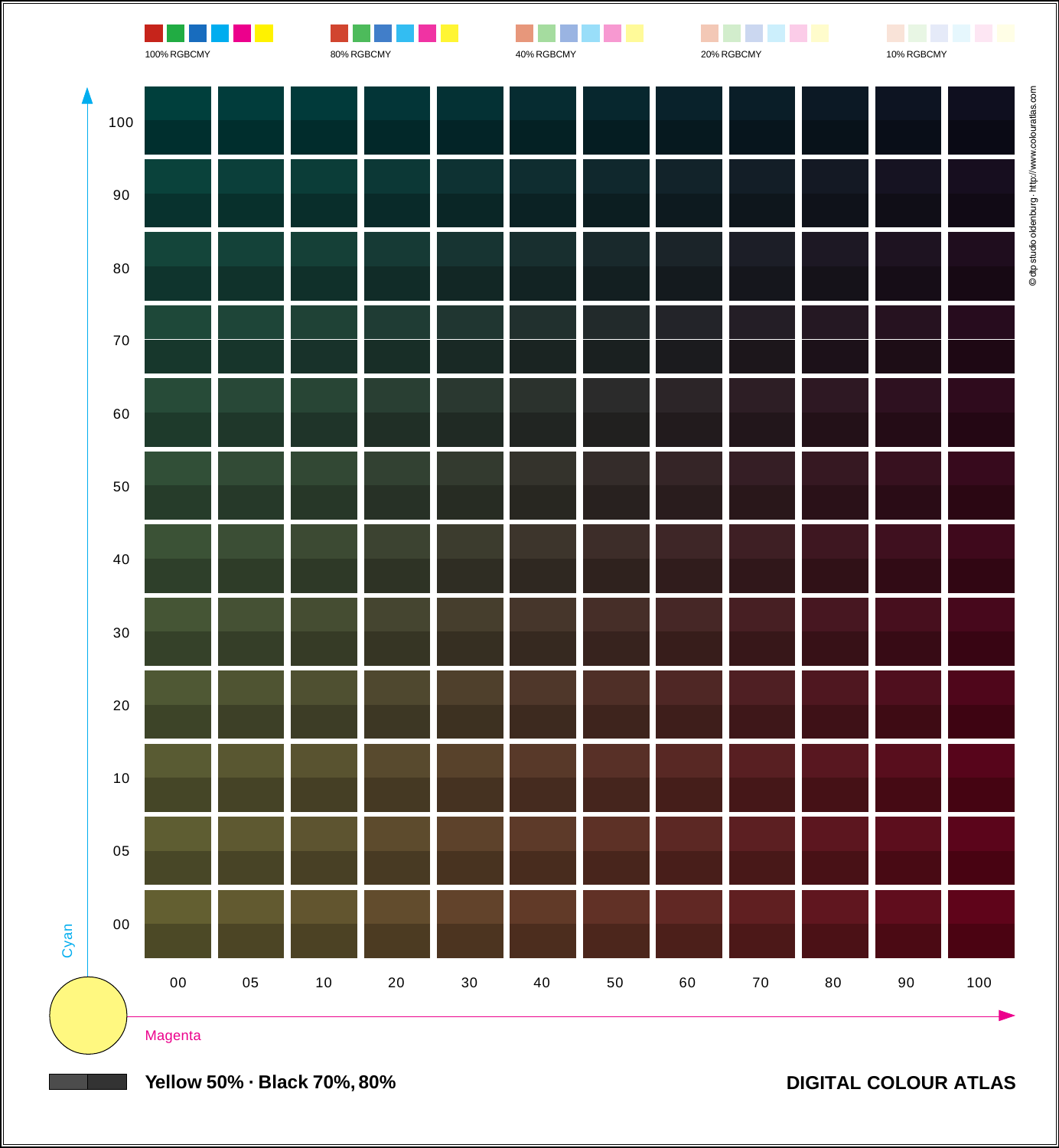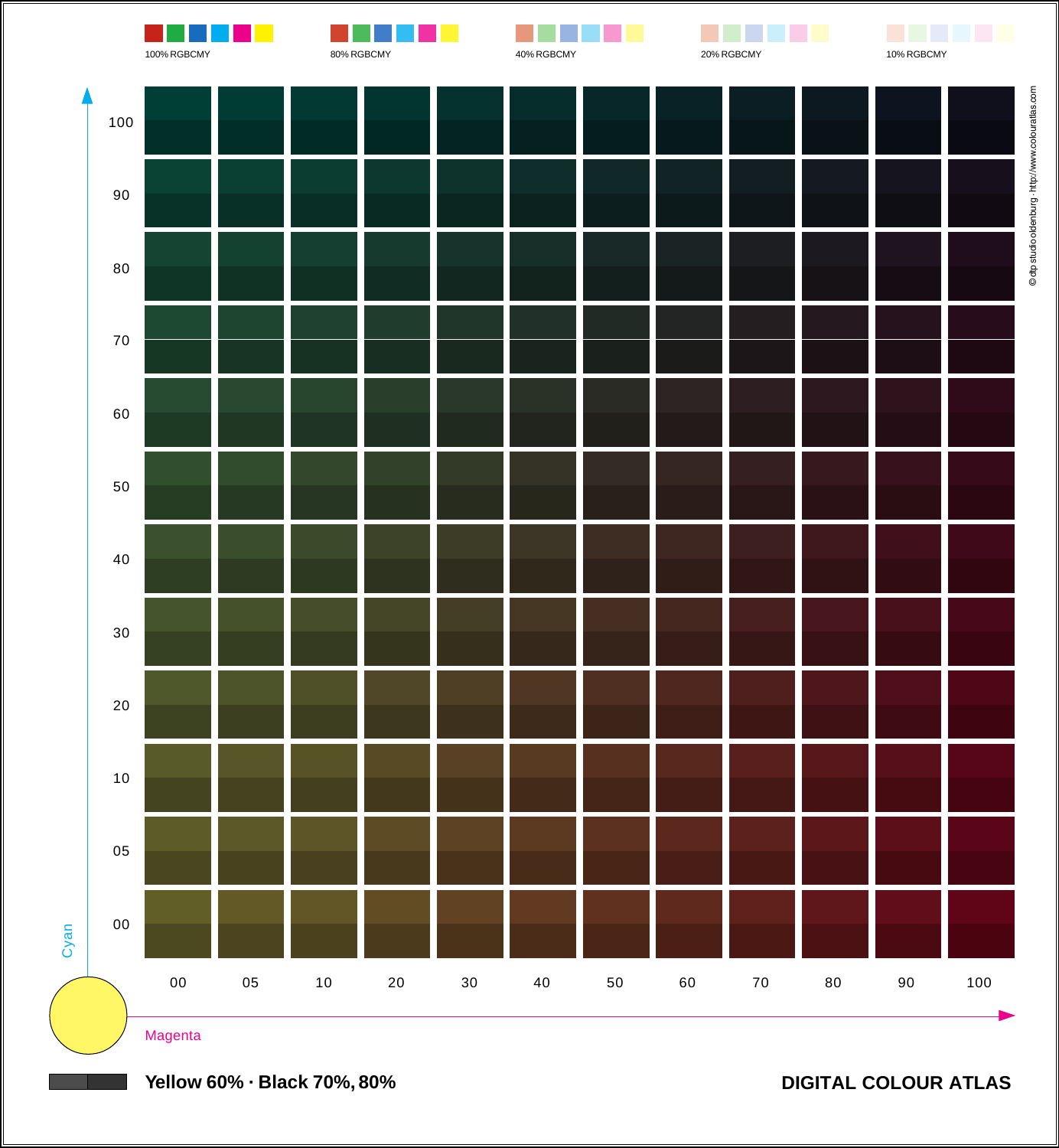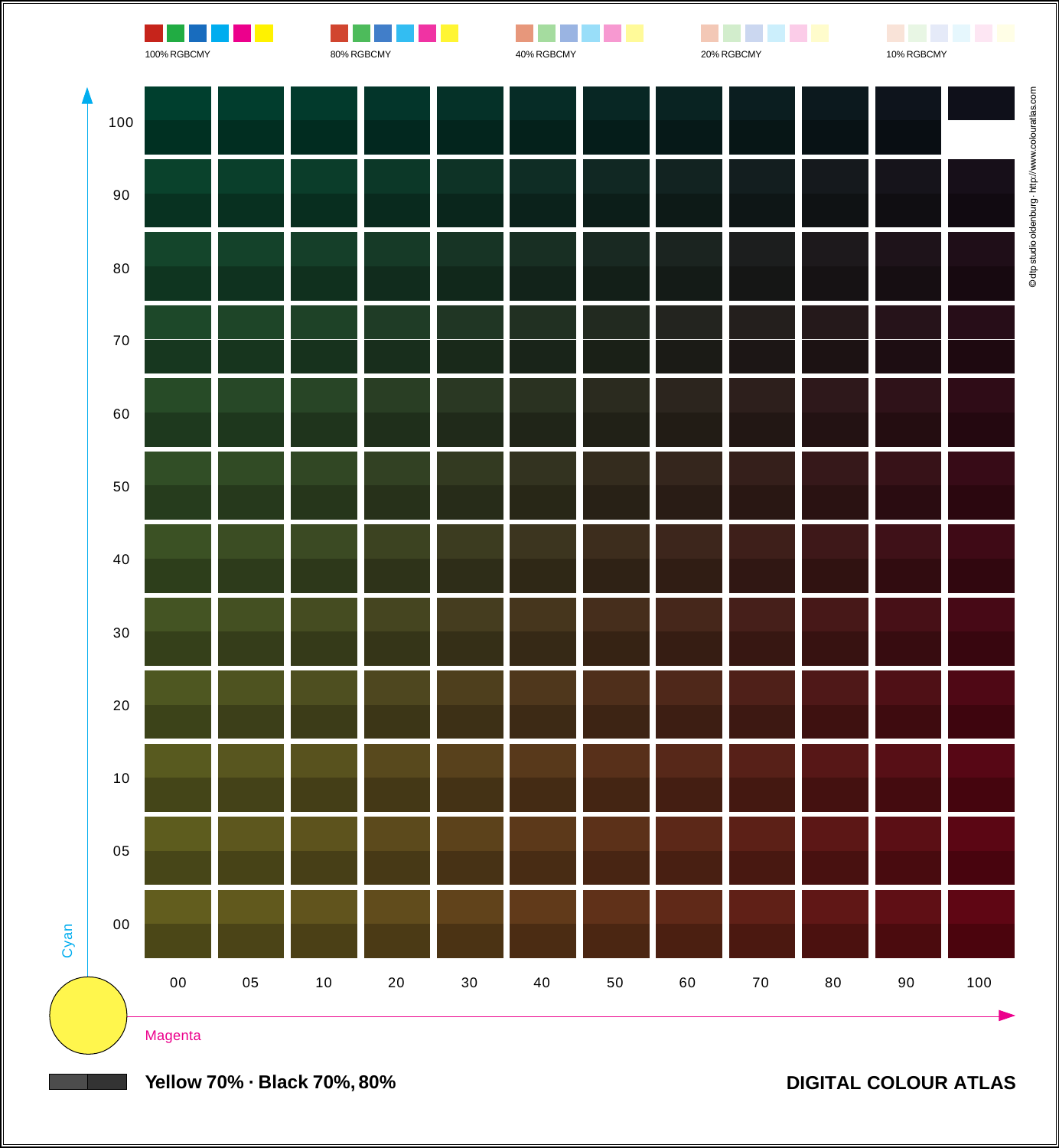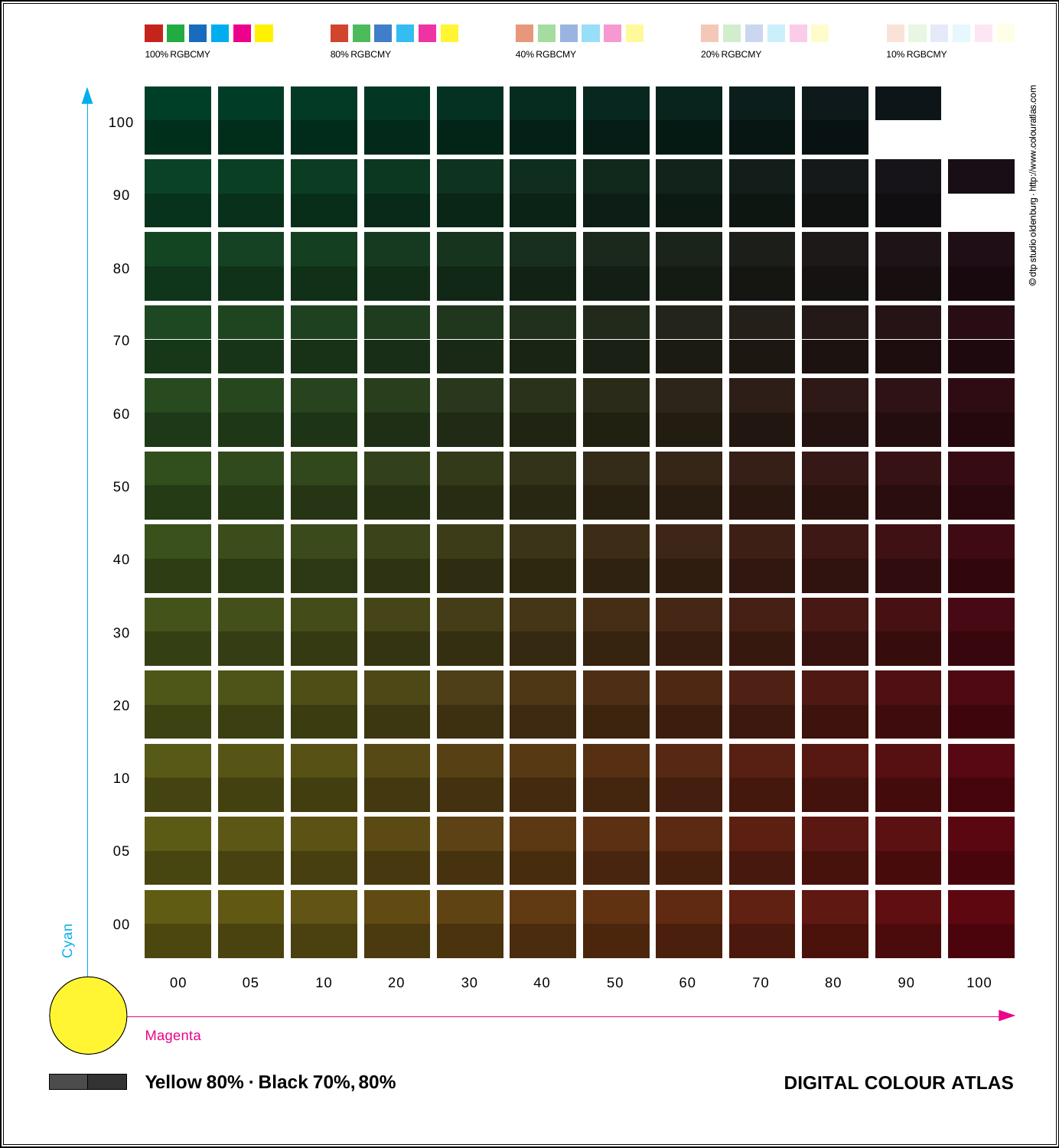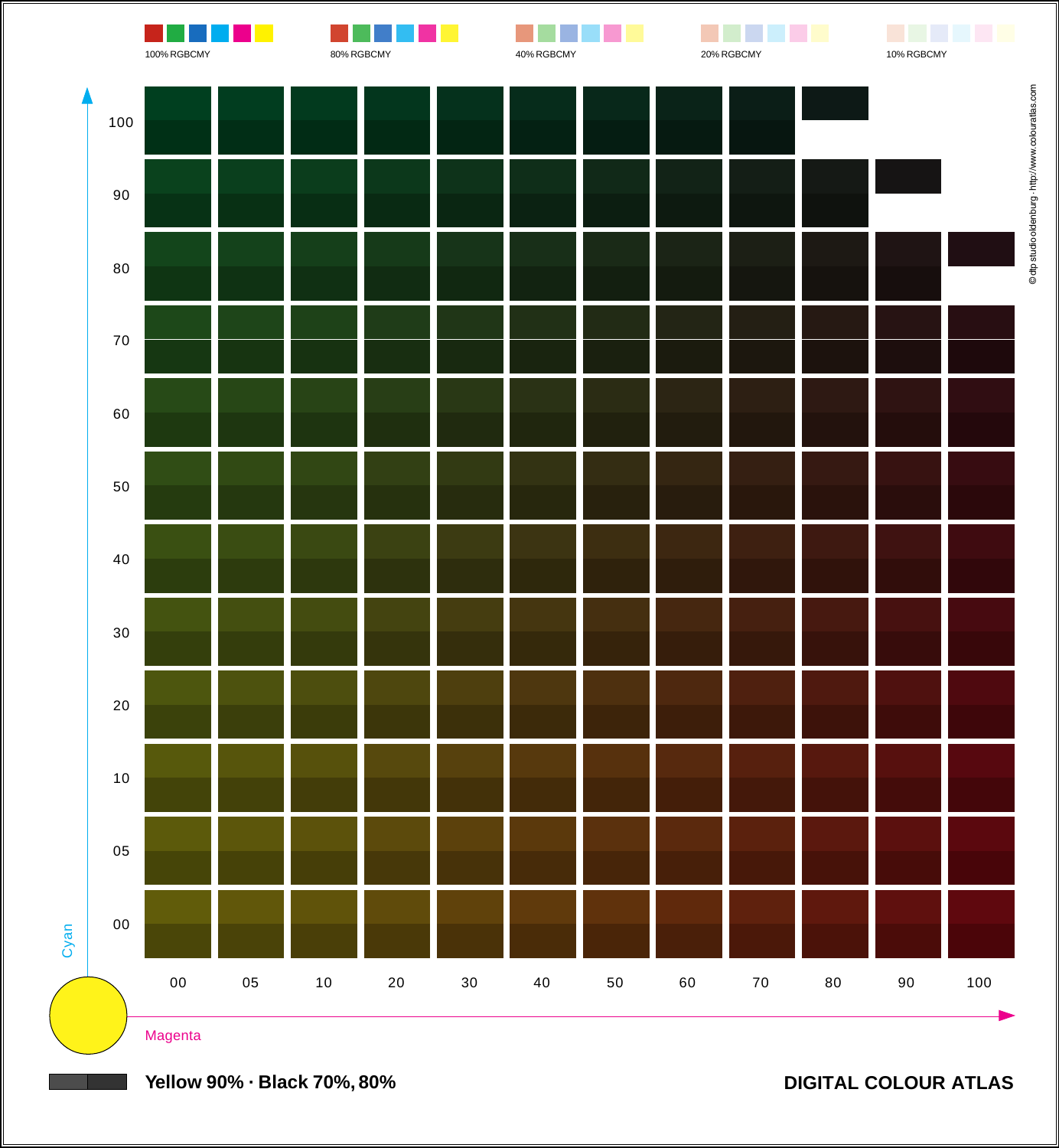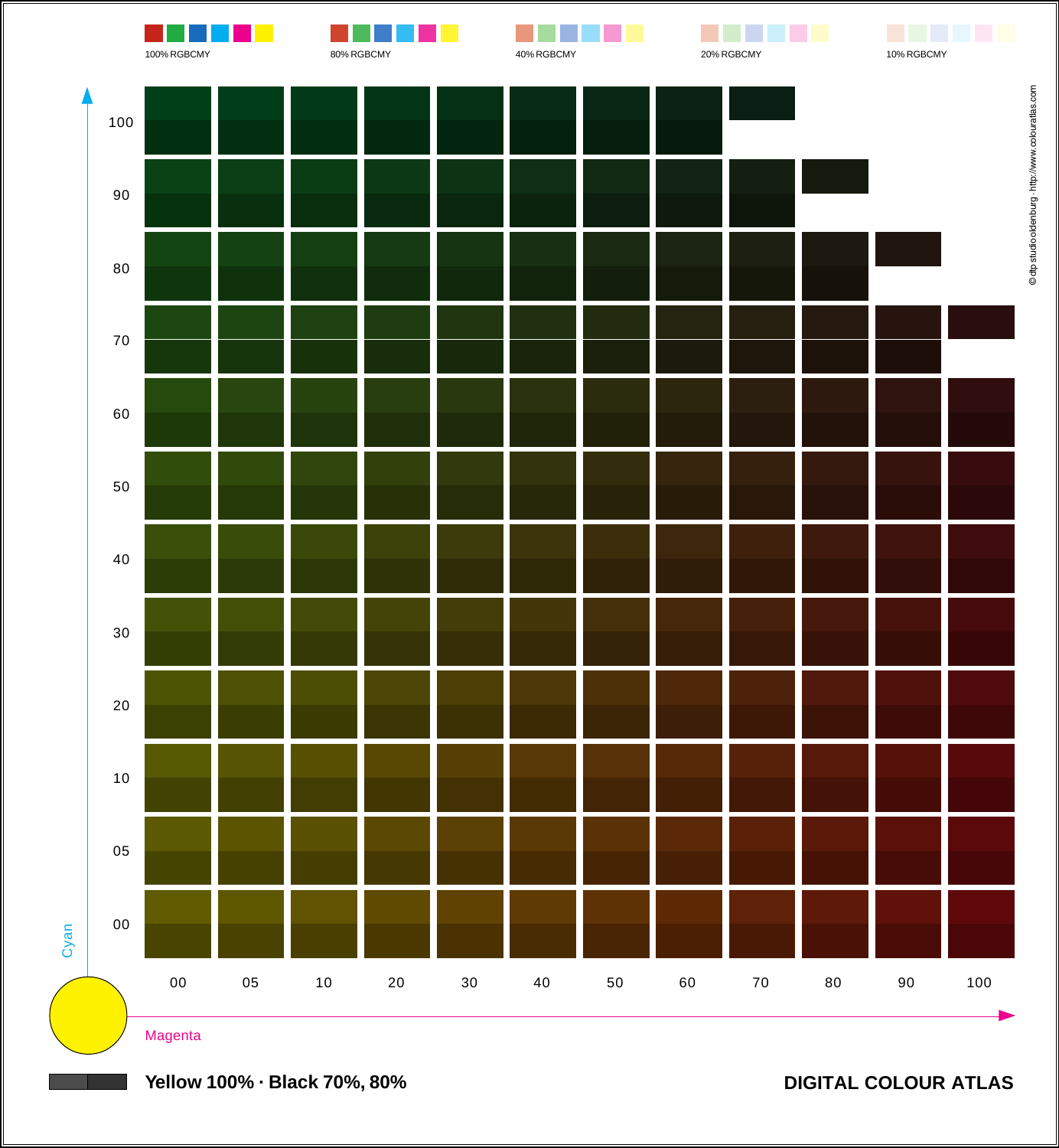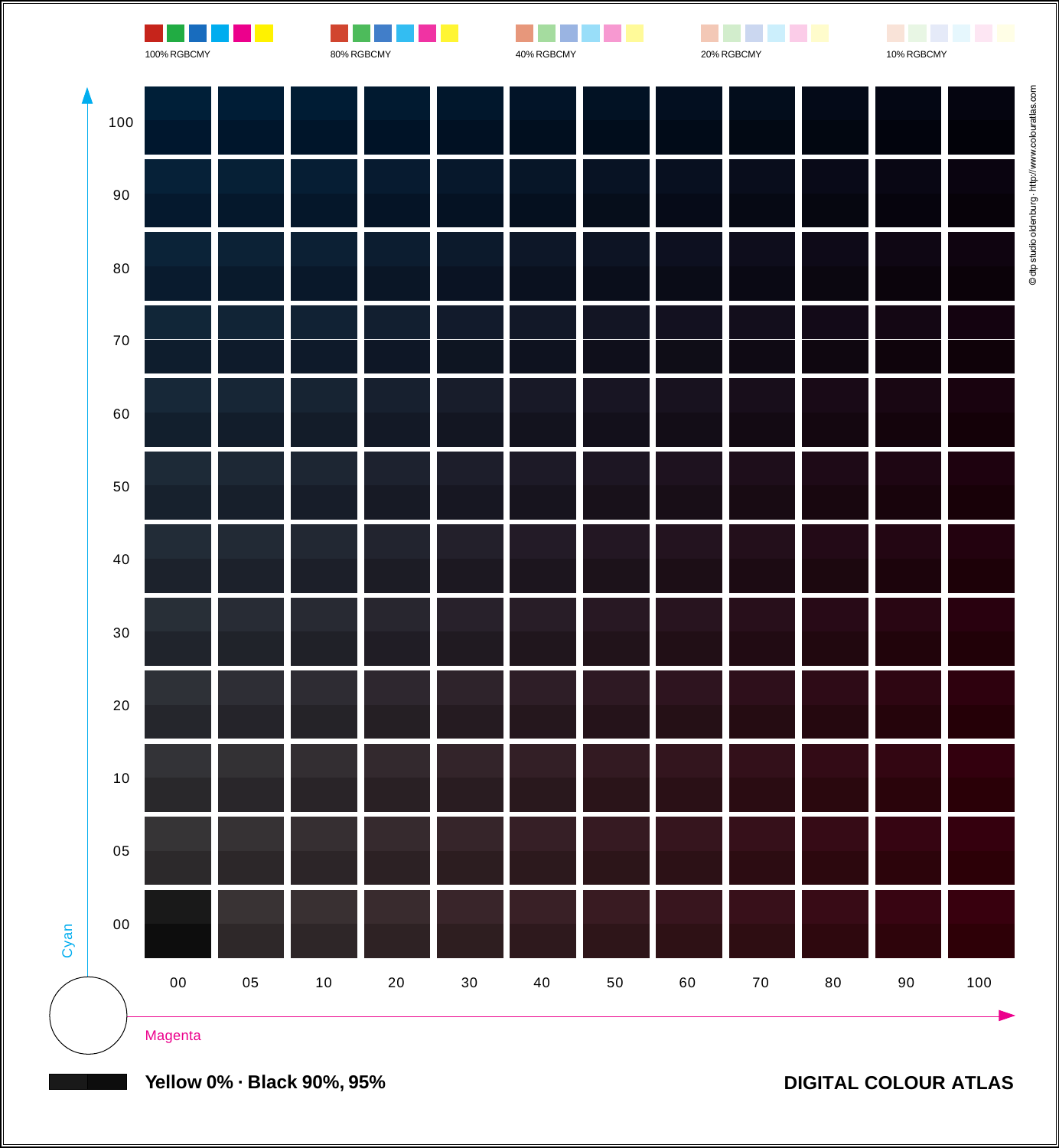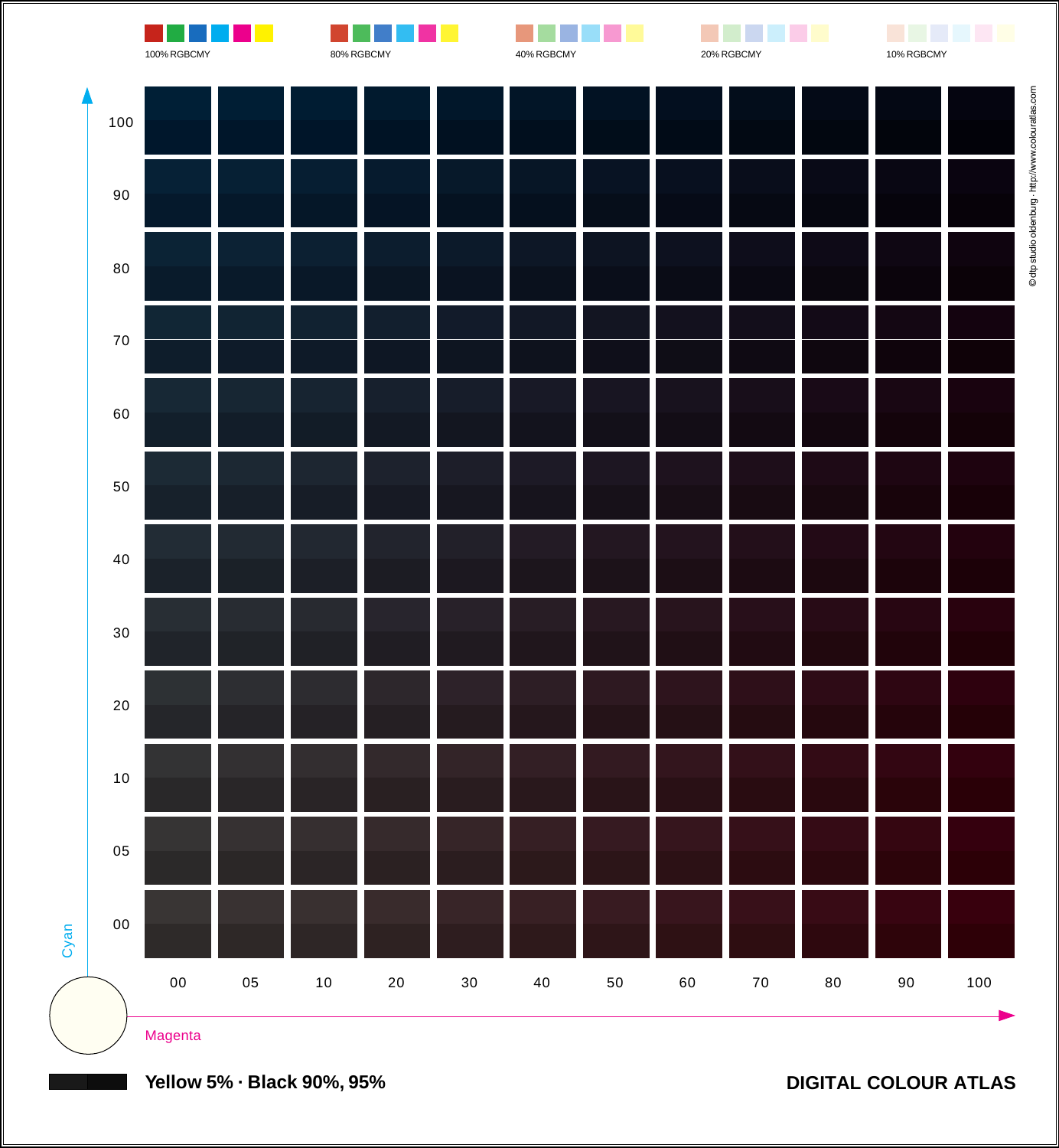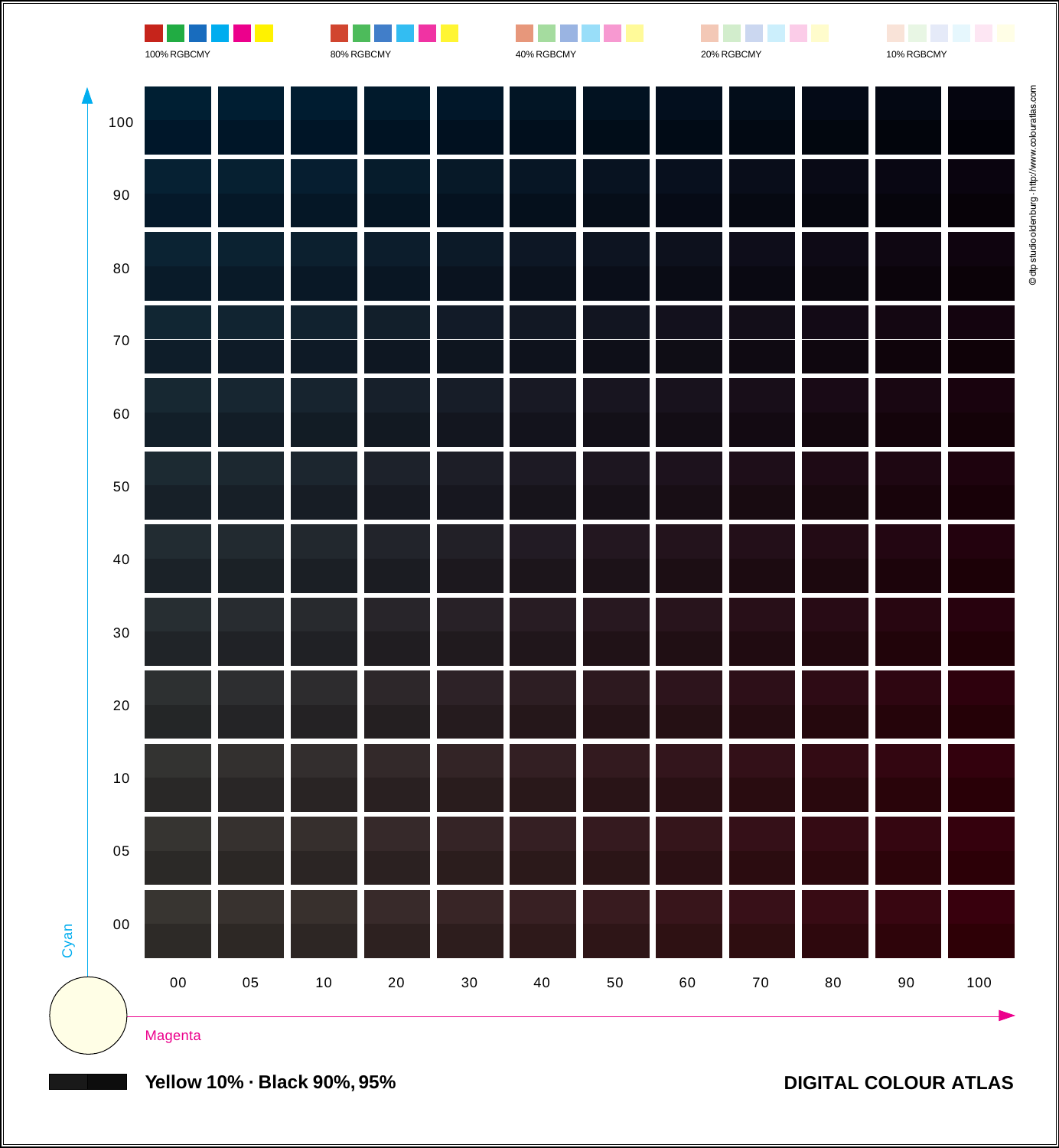

**Yellow 20% · Black 90%, 95%**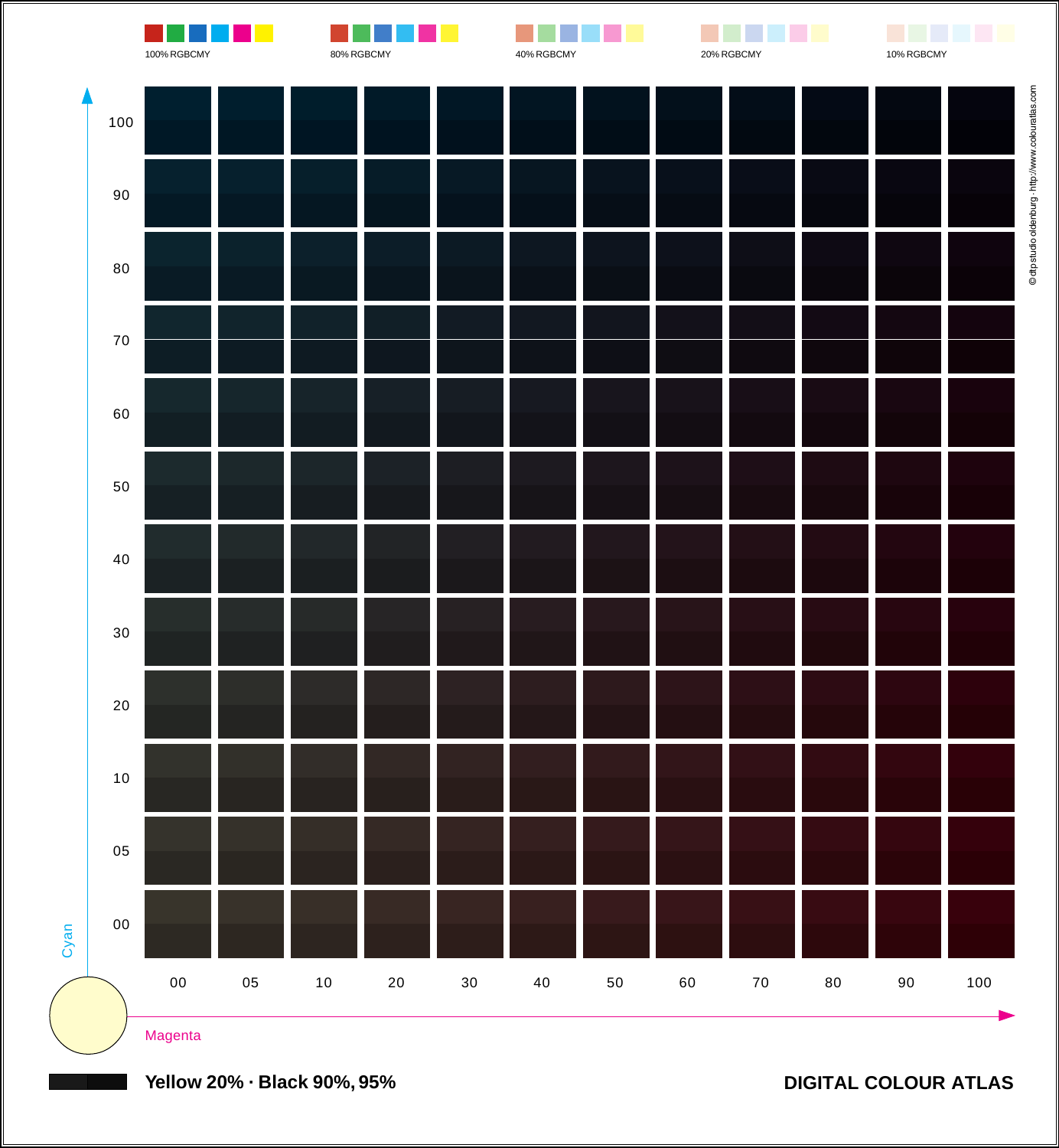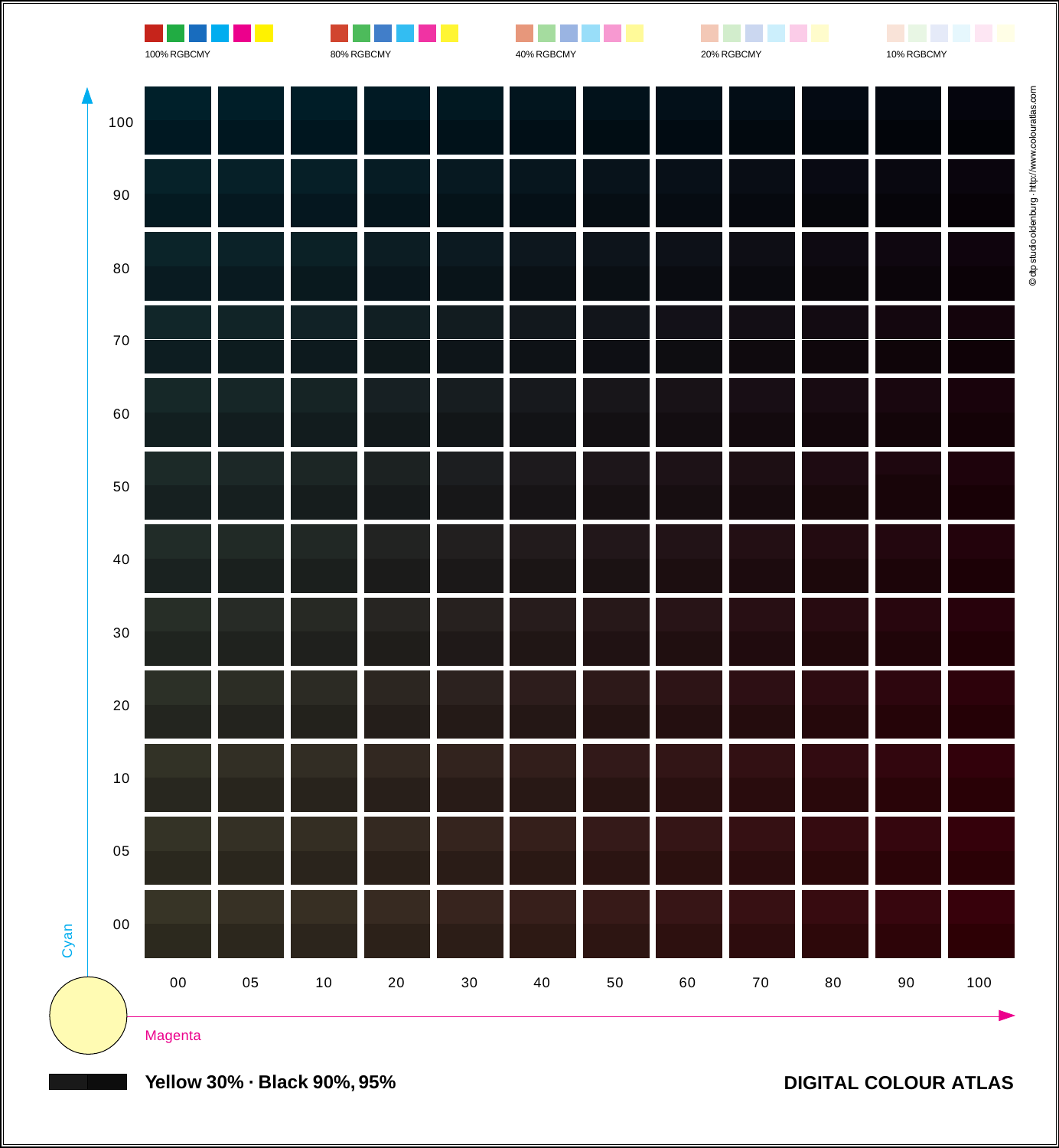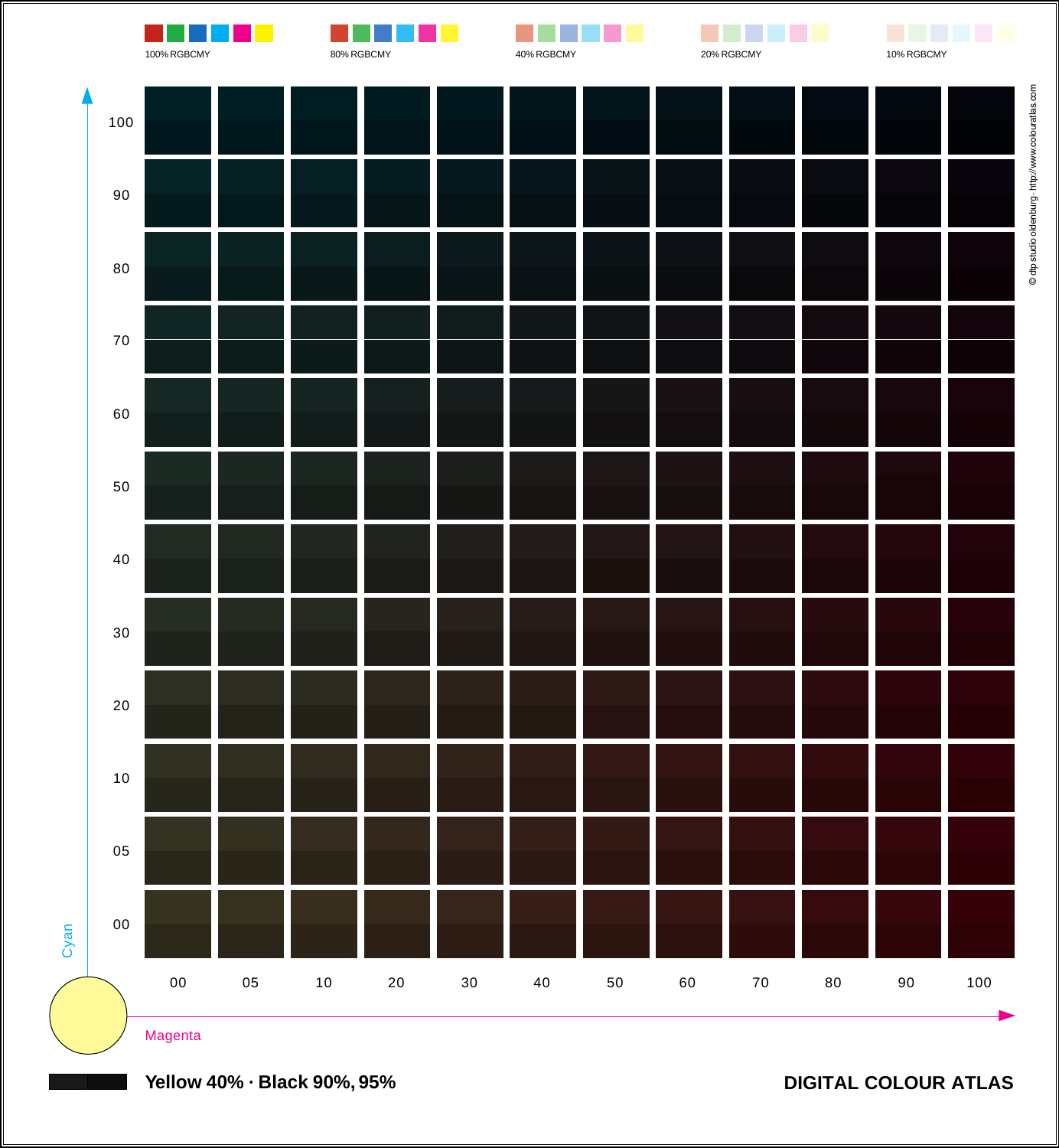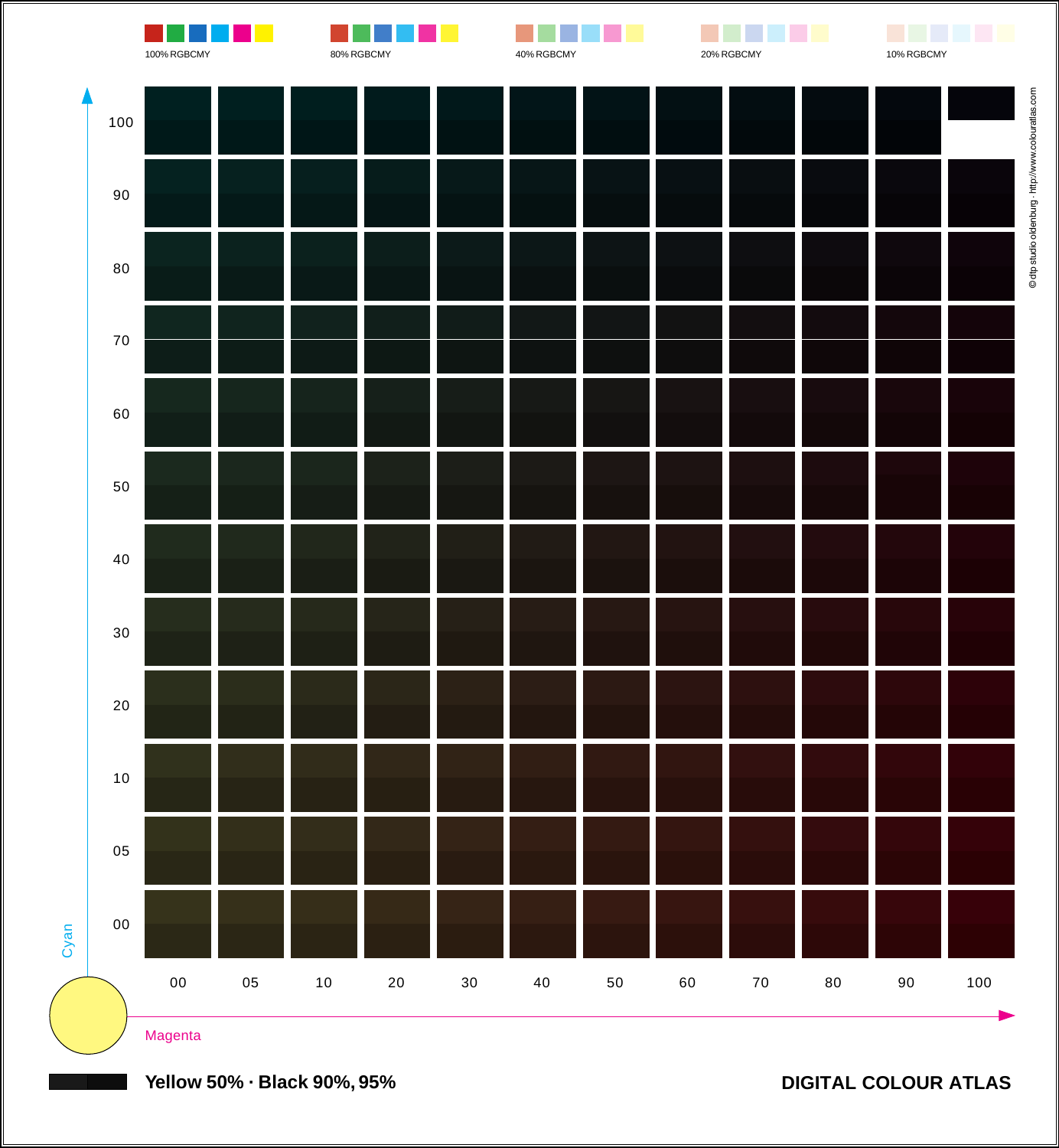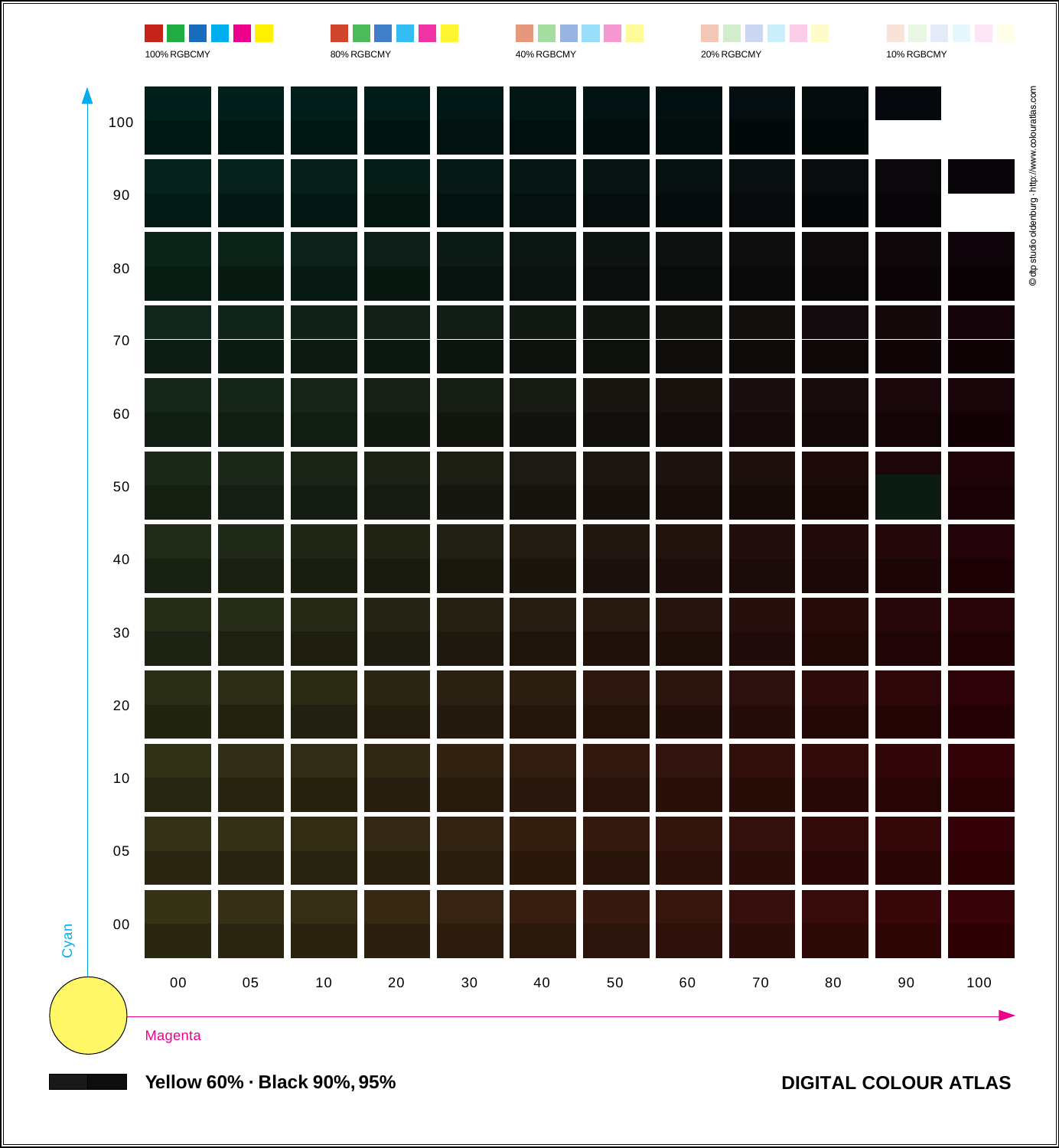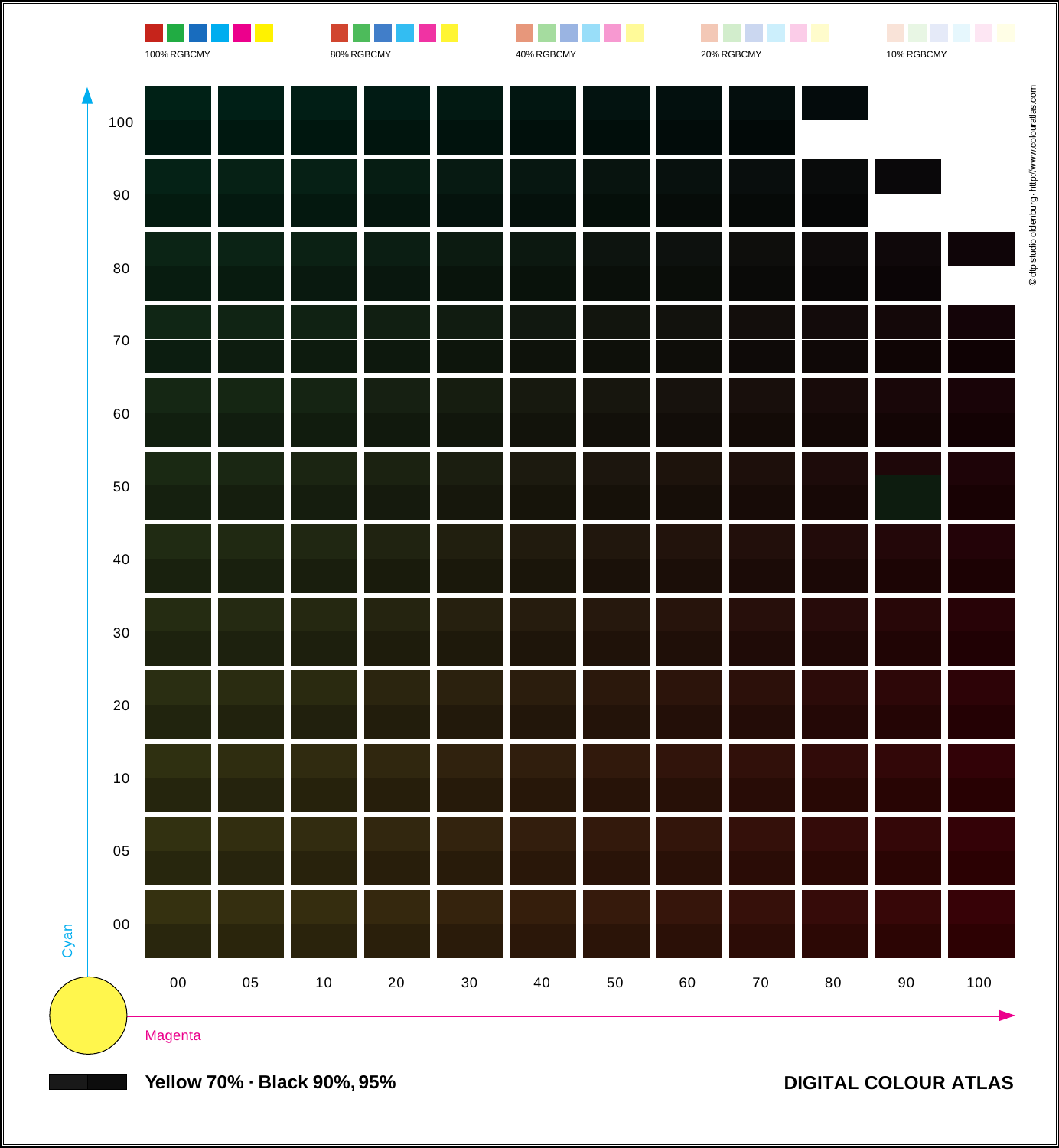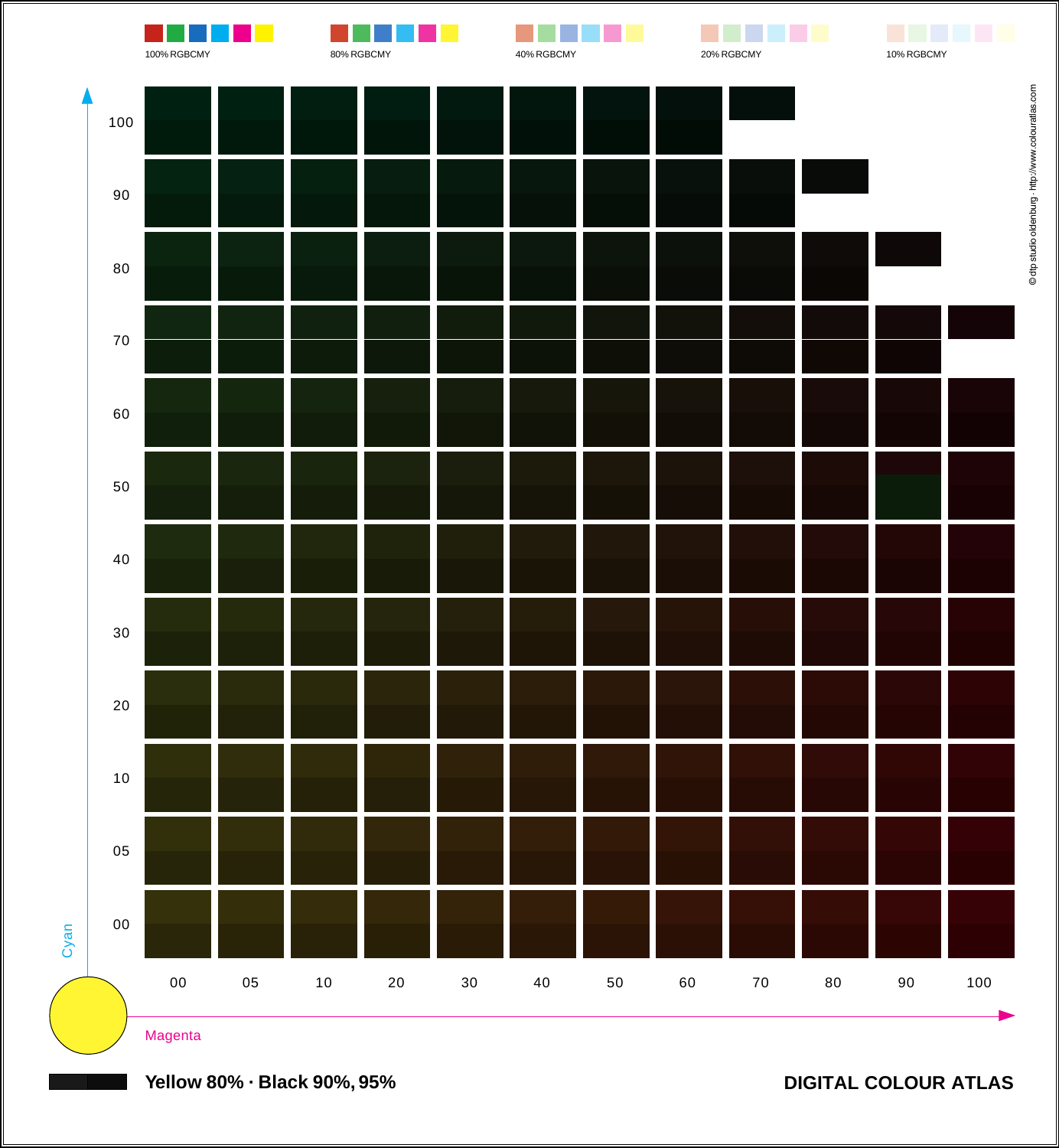